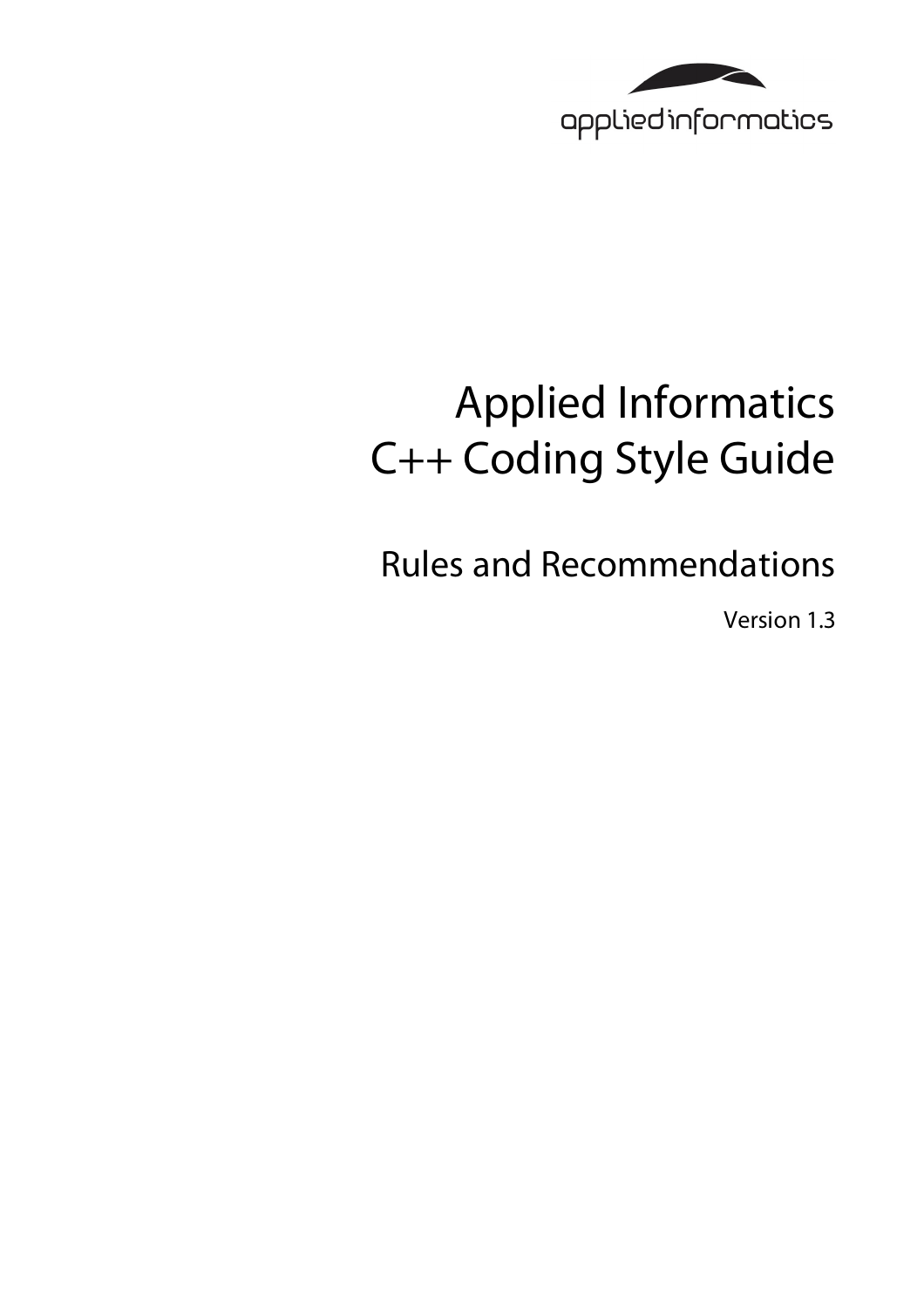### Purpose of This Document

This document describes the C++ coding style employed by Applied Informatics.

The document is targeted at developers contributing C++ source code to the products of Applied Informatics, including contributions to open-source projects like the POCO C++ Libraries.

### Copyright, Trademarks, Disclaimer

Copyright © 2006-2008, Applied Informatics Software Engineering GmbH. All rights reserved.

All trademarks or registered marks in this document belong to their respective owners.

Information in this document is subject to change without notice and does not represent a commitment on the part of Applied Informatics. This document is provided "as is" without warranty of any kind, either expressed or implied, including, but not limited to, the particular purpose. Applied Informatics reserves the right to make improvements and/or changes to this document or the products described herein at any time.

### Acknowledgements

This work is based on various guidelines found on the internet, especially the rules and recommendations by Mats Henricson and Erik Nyquist. Also incorporated are ideas and recommendations from various other sources. See the Appendix for a list of recommended resources.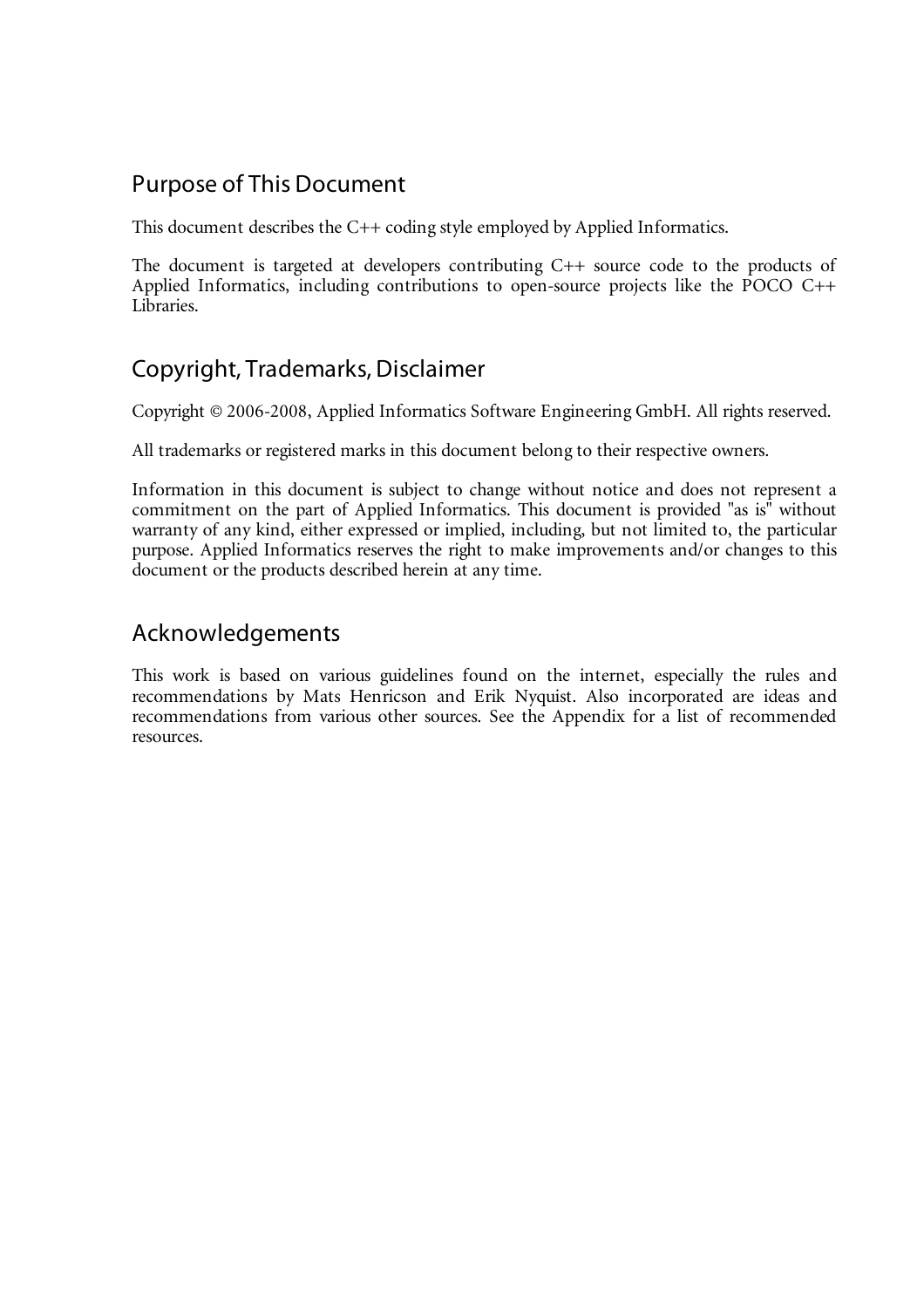## Table of Contents

| 1   |                                     |    |
|-----|-------------------------------------|----|
| 2   |                                     |    |
| 3   |                                     |    |
| 4   |                                     | 9  |
| 4.1 | <b>Structure of Source Code</b>     | 9  |
| 4.2 | <b>Naming Files</b>                 | 9  |
| 4.3 | <b>Project Structure</b>            | 9  |
| 4.4 | Whitespace                          | 10 |
| 4.5 | <b>Comments</b>                     | 11 |
| 4.6 | <b>Header Files</b>                 | 12 |
| 5   |                                     | 15 |
| 6   |                                     | 18 |
| 6.1 | <b>Classes</b>                      | 18 |
| 6.2 | <b>Functions</b>                    | 19 |
| 6.3 | Templates                           | 20 |
| 6.4 | <b>Compound Statements</b>          | 20 |
| 6.5 | <b>Flow Control Statements</b>      | 20 |
| 6.6 | <b>Pointers and References</b>      | 22 |
| 6.7 | Miscellaneous                       | 22 |
| 7   |                                     | 23 |
| 7.1 | <b>Access Rights</b>                | 23 |
| 7.2 | <b>Inline Functions</b>             | 23 |
| 7.3 | Friends                             | 24 |
| 7.4 | <b>Const Member Functions</b>       | 25 |
| 7.5 | <b>Constructors and Destructors</b> | 25 |
| 7.6 | <b>Assignment Operator</b>          | 27 |
| 7.7 | <b>Operator Overloading</b>         | 28 |
| 7.8 | <b>Member Function Return Types</b> | 29 |
| 7.9 | Inheritance                         | 29 |
| 8   |                                     | 30 |
| 9   |                                     | 31 |
| 9.1 | <b>Function Arguments</b>           | 31 |
| 9.2 | <b>Function Overloading</b>         | 32 |
| 9.3 | <b>Formal Arguments</b>             | 32 |
| 9.4 | <b>Return Types and Values</b>      | 32 |
| 9.5 | <b>Inline Functions</b>             | 33 |
| 9.6 | <b>Temporary Objects</b>            | 33 |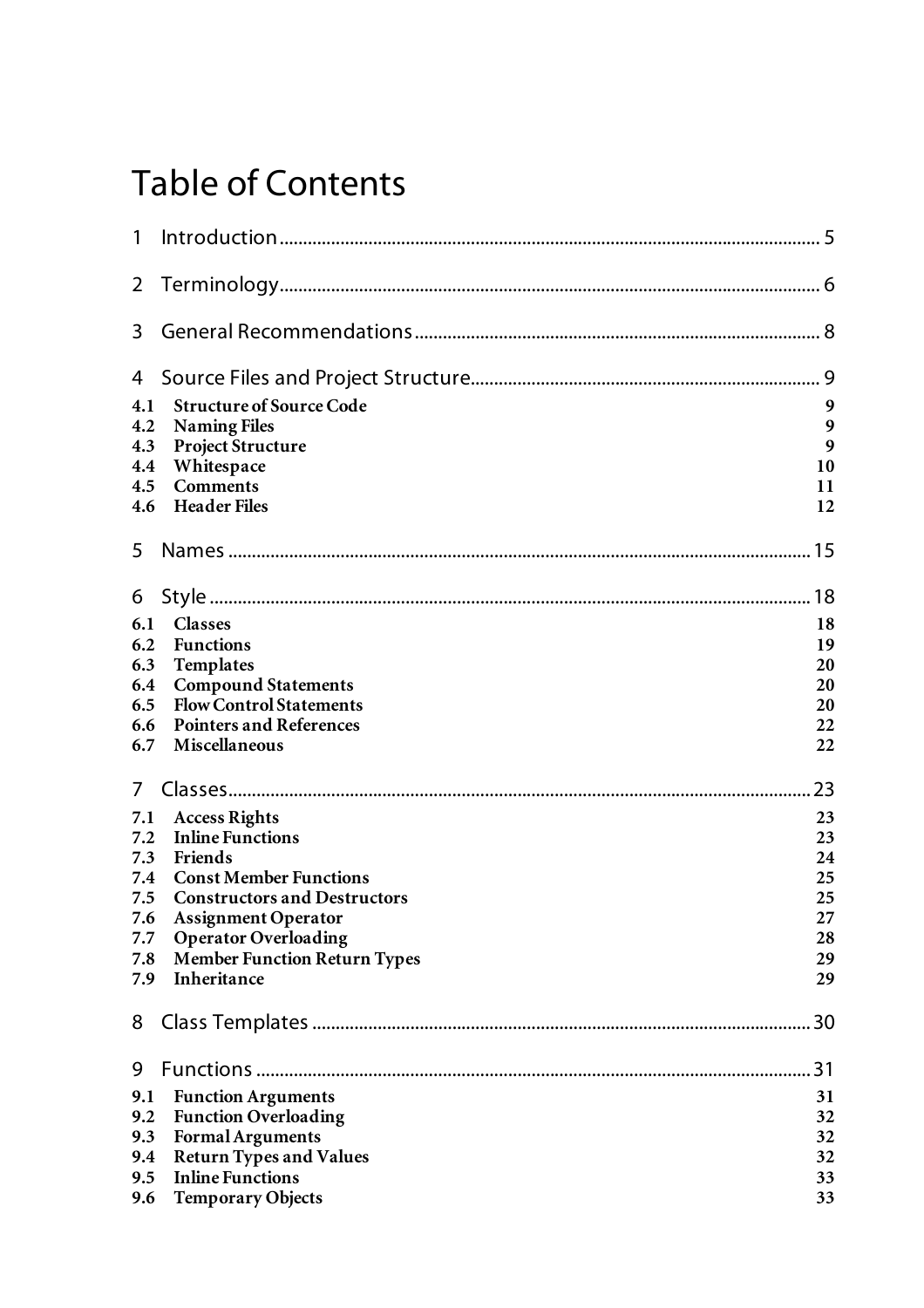| 9.7                                                | General                                                                                                                                                                                                | 33                               |
|----------------------------------------------------|--------------------------------------------------------------------------------------------------------------------------------------------------------------------------------------------------------|----------------------------------|
| 10                                                 |                                                                                                                                                                                                        |                                  |
| 11                                                 |                                                                                                                                                                                                        |                                  |
| 12                                                 |                                                                                                                                                                                                        |                                  |
| 13                                                 |                                                                                                                                                                                                        |                                  |
| 14                                                 |                                                                                                                                                                                                        |                                  |
| 15                                                 |                                                                                                                                                                                                        |                                  |
| 16                                                 |                                                                                                                                                                                                        |                                  |
| 17                                                 |                                                                                                                                                                                                        |                                  |
| 18                                                 |                                                                                                                                                                                                        |                                  |
| 19                                                 |                                                                                                                                                                                                        |                                  |
| 20                                                 |                                                                                                                                                                                                        |                                  |
| 21<br>21.1<br>21.2<br>21.3<br>21.4<br>21.5<br>21.6 | <b>General Conventions</b><br><b>Documenting Classes and Structs</b><br><b>Documenting Functions</b><br><b>Documenting Enumerations</b><br><b>Documenting Types</b><br>Libraries, Packages and Modules | 49<br>49<br>50<br>51<br>51<br>51 |
| 22                                                 |                                                                                                                                                                                                        |                                  |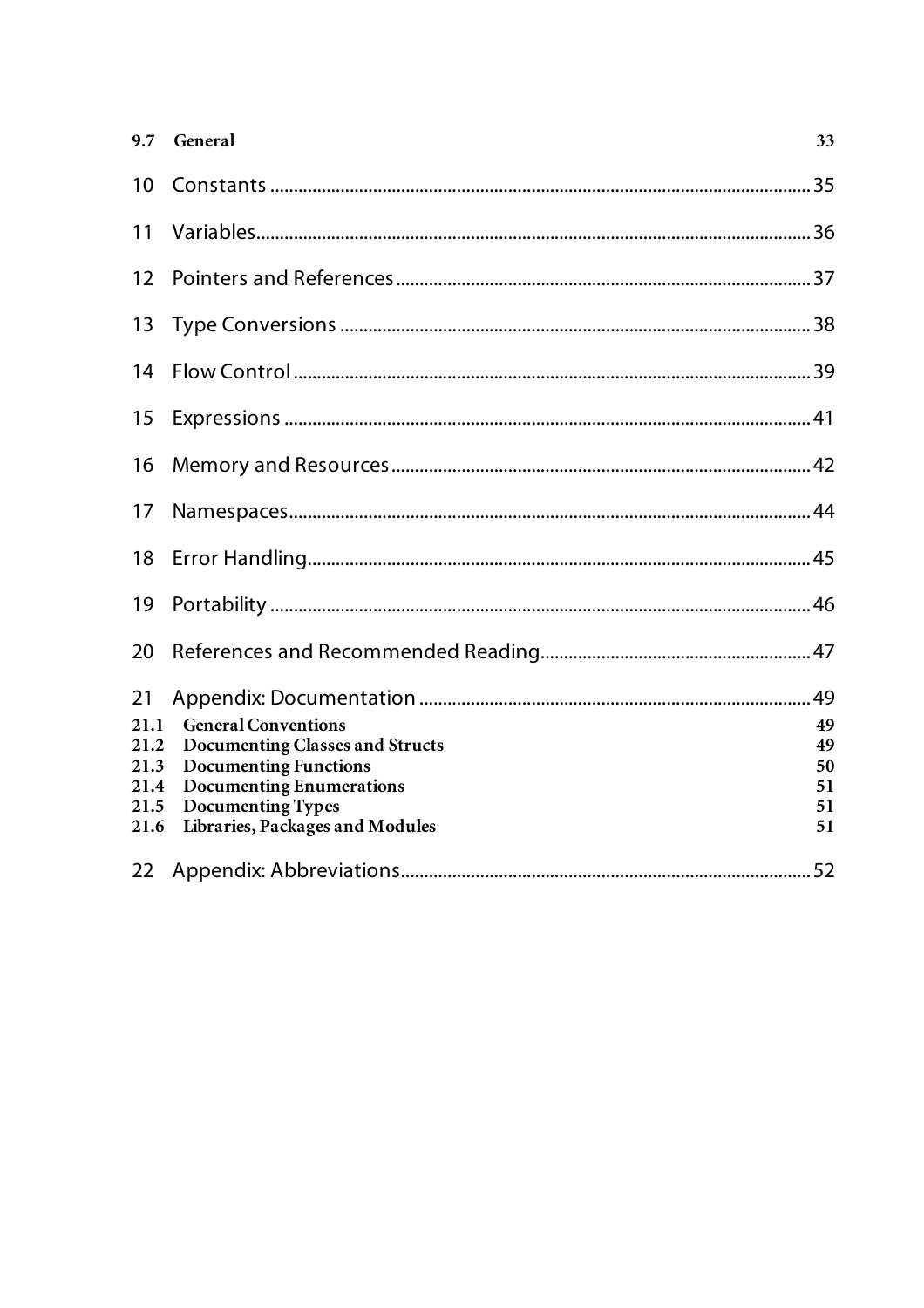## 1 Introduction

The purpose of this document is to define one style of programming in C++. The rules and recommendations presented here are not final, but should serve as a basis for continued work with C++. This collection of rules should be seen as a dynamic document; suggestions for improvements are encouraged. Suggestions can be made via e-mail to poco@appinf.com.

Programs that are developed according to these rules and recommendations should be:

- correct
- easy to maintain.

In order to reach these goals, the programs should:

- have a consistent style,
- be easy to read and understand,
- be portable to other architectures,
- be free of common types of errors,
- be maintainable by different programmers.

Questions of design, such as how to design a class or a class hierarchy, are beyond the scope of this document. Recommended books on these subjects are indicated in the appendix entitled References.

In order to obtain insight into how to effectively deal with the most difficult aspects of C++, the provided example code should be carefully studied. C++ is a difficult language and there may be a very fine line between a feature and a bug. This places a large responsibility upon the programmer, as this is always the case when using a powerful tool. In the same way as for C, C++ allows a programmer to write compact and, in some sense, unreadable code.

In order to make the code more compact, the examples provided do not always follow the rules. In such cases, the broken rule is clearly indicated.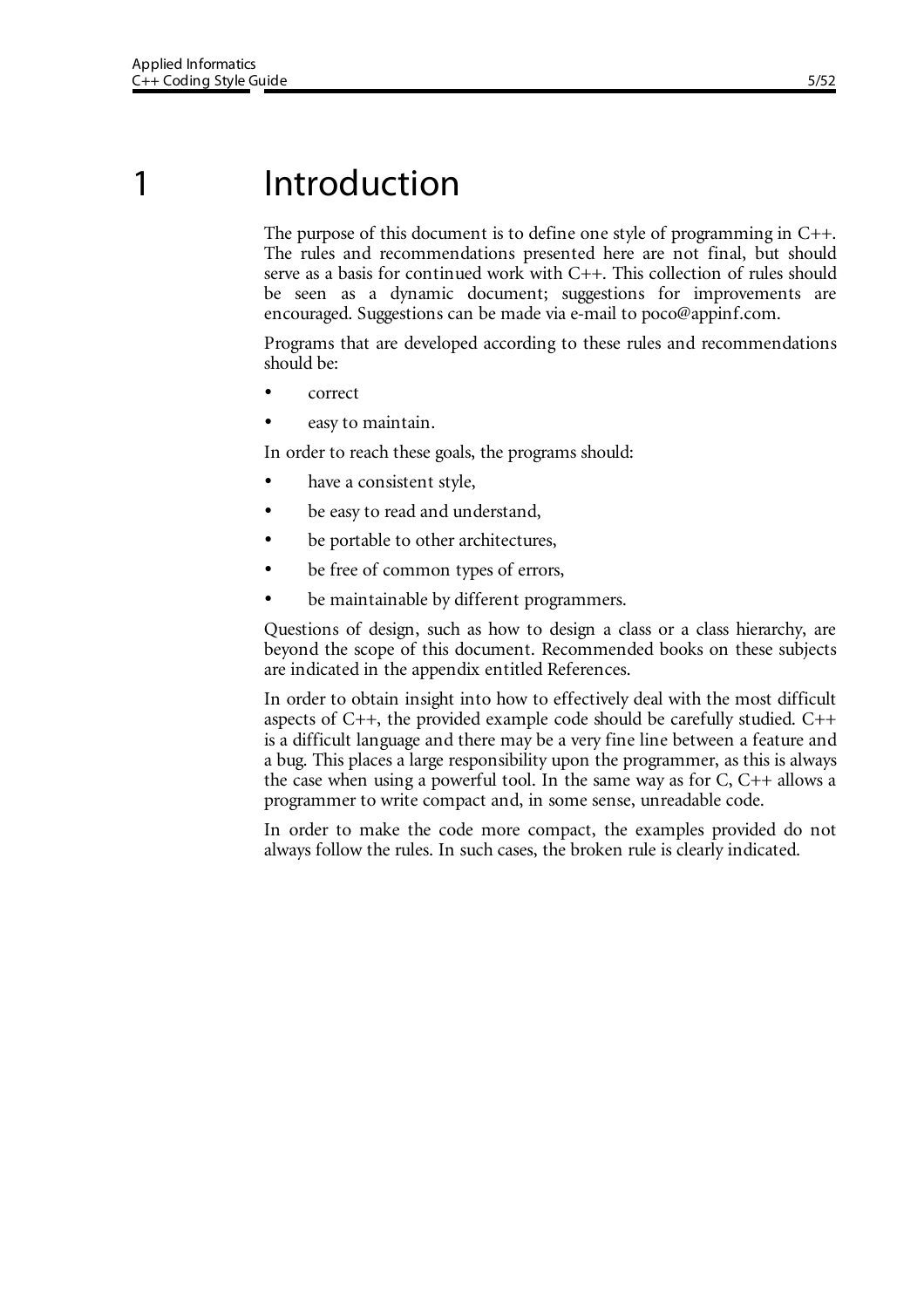# 2 Terminology

- 1. An **identifier** is a name used to refer to a variable, constant, function or type in C++. When necessary, an identifier may have an internal structure consisting of a prefix, a name, and a suffix (in that order).
- 2. A **class** is a user-defined data type consisting of data elements and functions operating on that data. In C++, this may be declared as a class; it may also be declared as a struct or a union. Variables defined in a class are called member variables and functions defined in a class are called member functions.
- 3. A class/struct/union is said to be an **abstract data type** if it does not have any public or protected member variables.
- 4. A **structure** is a user-defined consisting of public member variables only.
- 5. **Public members** of a class are member variables and member functions that are accessible from anywhere by specifying an instance of the class and the name.
- 6. **Protected members** of a class are member variables and member functions that are accessible by specifying the name within member functions of derived classes.
- 7. A **class template** defines a family of classes. A new class may be created from a class template by providing values for a number of arguments. These values may be names of types or constant expressions.
- 8. A **function template** defines a family of functions. A new function may be created from a function template by providing values for a number of arguments. These values may be names of types or constant expressions.
- 9. An **enumeration** type is an explicitly declared set of symbolic integral constants. In C++ it is declared as an enum.
- 10. A **typedef** is another name for a data type, specified in C++ using a typedef declaration.
- 11. A **reference** is another name for a given variable. In C++, the "address of" (&) operator is used immediately after the data type to indicate that the declared variable, constant, or function argument is a reference.
- 12. A **macro** is a name for a text string defined in a #define statement. When this name appears in source code, the compiler's preprocessor replaces it with the defined text string.
- 13. A **constructor** is a function that initializes an object.
- 14. A **copy constructor** is a constructor in which the only argument is a reference to an object that has the same type as the object to be initialized.
- 15. A **default constructor** is a constructor with no arguments.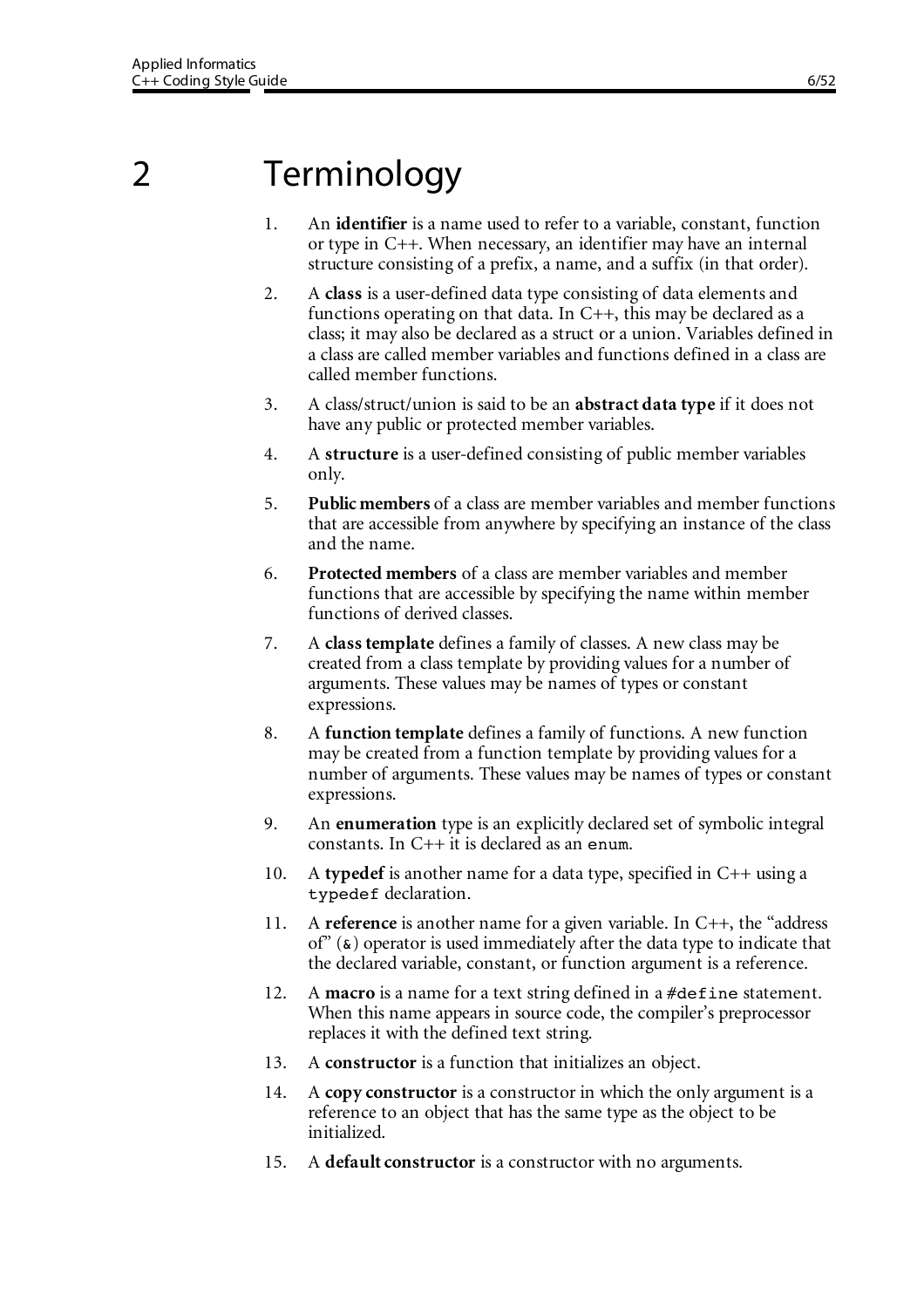- 16. An **overloaded function** name is a name used for two or more functions or member functions having different argument types.
- 17. An **overridden member function** is a member function in a base class that is re-defined in a derived class. Such a member function is declared virtual.
- 18. A **pre-defined data type** is a type defined in the language itself, such as bool or int.
- 19. A **user-defined data type** is a type defined by a programmer in a class, struct, union, enum, or typedef definition or as an instantiation of a class template.
- 20. A **pure virtual function** is a member function for which no definition is provided. Pure virtual functions are specified in abstract base classes and must be defined (overridden) in derived classes.
- 21. An **accessor** is a function returning the value of a member variable.
- 22. A **mutator** is a function modifying the value of a member variable.
- 23. A **forwarding function** is a function doing nothing more than calling another function.
- 24. A **constant member function** is a function that must not modify data members.
- 25. An **exception** is a run-time program anomaly that is detected in a function or member function. Exception handling provides for the uniform management of exceptions. When an exception is detected, it is thrown (using a throw expression) to the exception handler.
- 26. A **catch clause** is code that is executed when an exception of a given type is raised. The definition of an exception handler begins with the keyword catch.
- 27. An **abstract base class** is a class from which no objects may be created; it is only used as a base class for the derivation of other classes. A class is abstract if it includes at least one member function that is declared as pure virtual.
- 28. An **iterator** is an object which, when invoked, returns the next object from a collection of objects.
- 29. The **scope** of a name refers to the context in which it is visible.
- 30. A **compilation unit** is the source code (after preprocessing) that is submitted to a compiler for compilation (including syntax checking).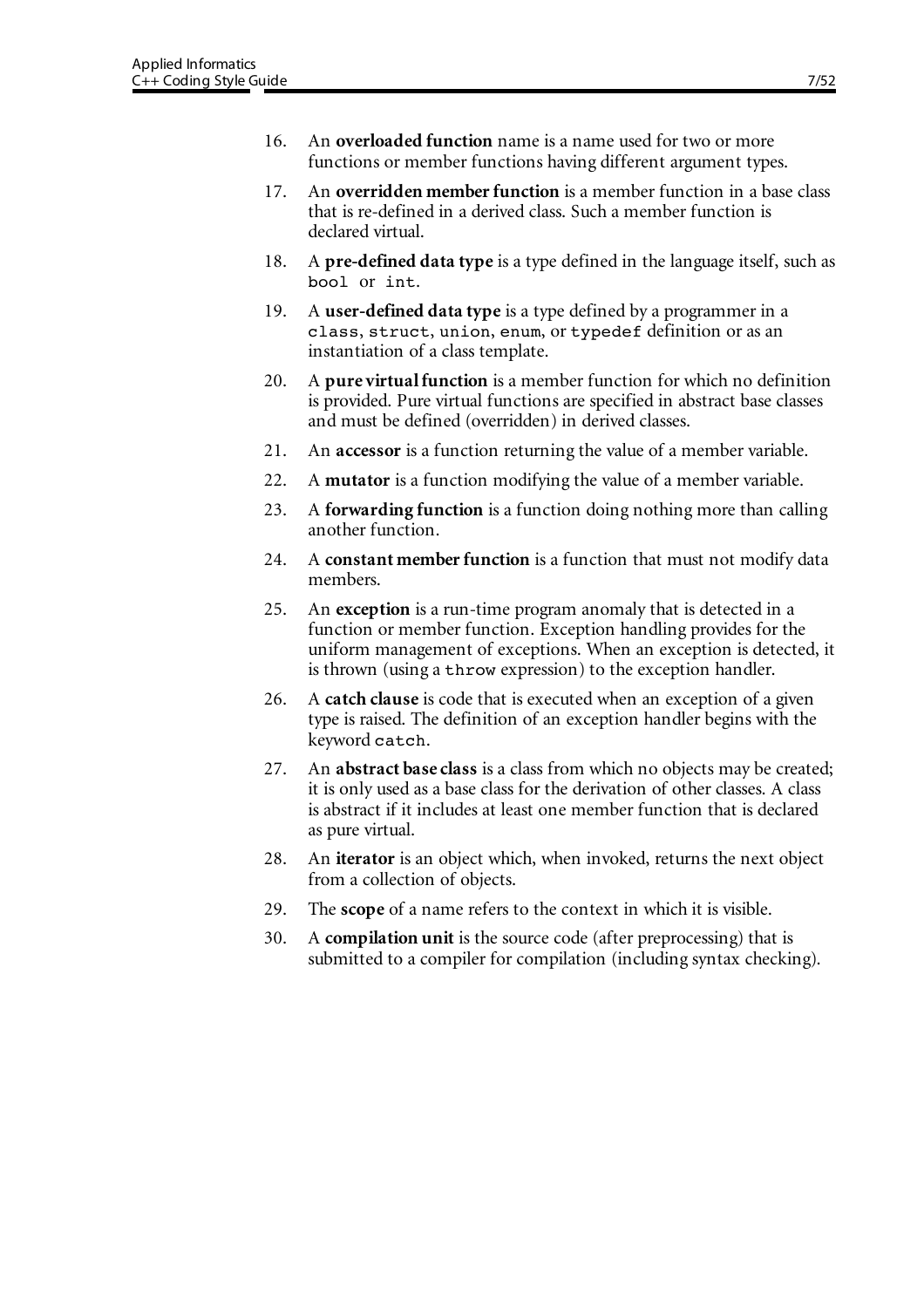## 3 General Recommendations

#### Recommendation 1

Optimize code only if you know for sure that you have a performance problem. Think twice before you begin. Then **measure** and think again. C++ compilers are pretty good at optimizing these days. So, source code that "looks fast" does not necessarily produce faster object code. It only is harder to understand and maintain.

As C.A.R. Hoare once said: *Premature optimization is the root of all evil.*

#### Recommendation 2

Always compile production code with at least a second compiler and on a second platform. If the code has been developed with Microsoft Visual C++ under Windows XP, compile and test the code with the GNU C++ compiler on a Unix platform, and vice versa. Even better is testing with a third compiler, e.g. HP ANSI C++ or Sun Forte C++. This brings to light subtle errors and portability problems.

#### Recommendation 3

Always compile at the highest warning level possible. A lot of bugs can be avoided by paying attention to compiler diagnostics.

#### Rule 1

If this style guide leaves anything unclear, see how it has been done in the existing code base and do it accordingly.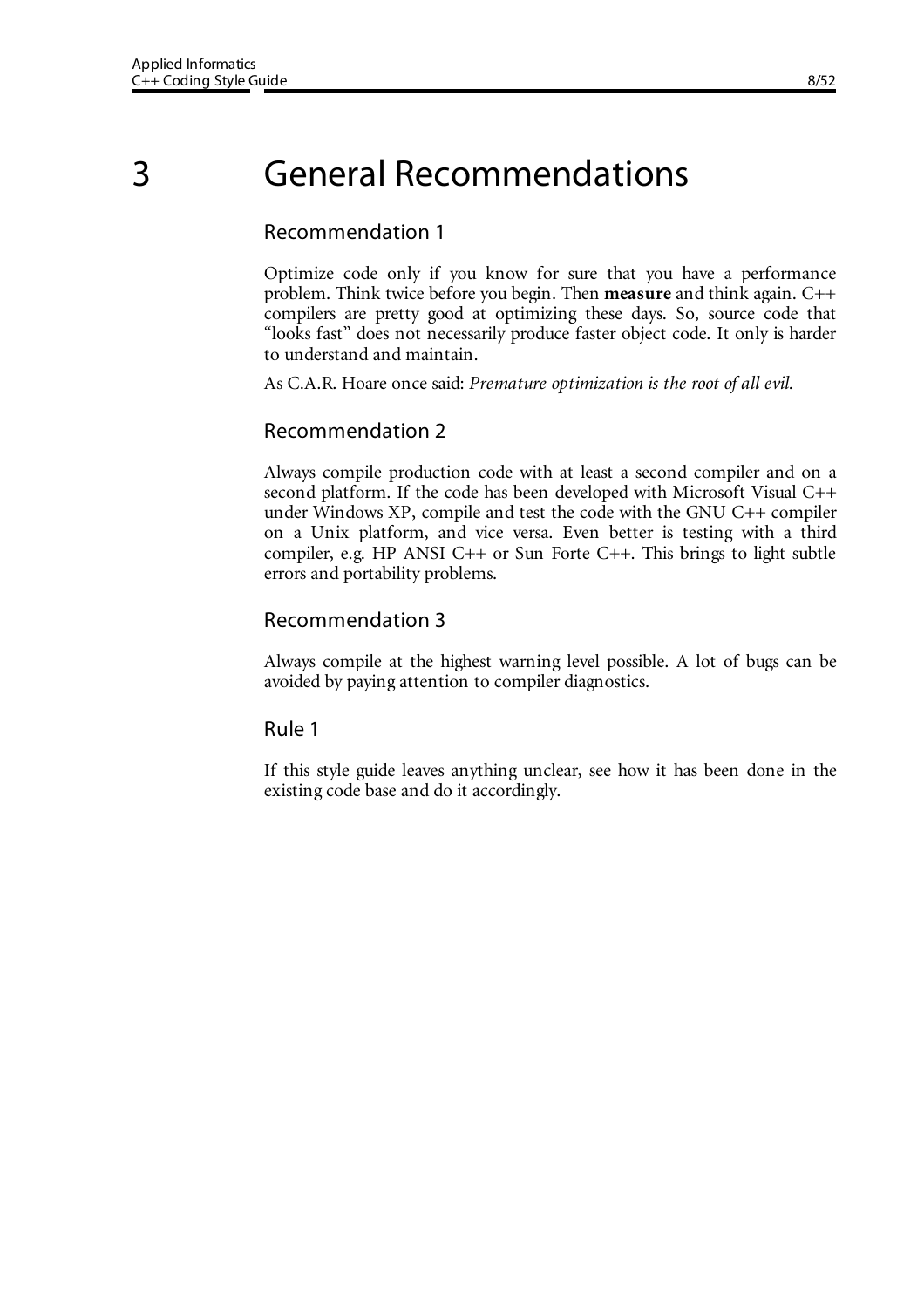## 4 Source Files and Project Structure

## 4.1 Structure of Source Code

#### Rule 2

Header (include) files in C++ always have the file name extension ".h".

#### Rule 3

Implementation files in C++ always have the file name extension ".cpp".

## 4.2 Naming Files

#### Rule 4

Always give a file a name that is unique in as large a context as possible.

A header file for a class should have a file name of the form <class name> + extension. Use uppercase and lowercase letters in the same way as in the source code.

Since class names must generally be unique within a large context, it is appropriate to utilize this characteristic when naming its header file. This convention makes it easy to locate a class definition using a file-based tool.

## 4.3 Project Structure

#### Rule 5

Every project (library or application) has its own directory with a well-defined structure.

A project directory contains project files, make files, as well as other directories for header files, implementation files, documentation and the test suite.

Figure 1 shows the directory hierarchy for a project.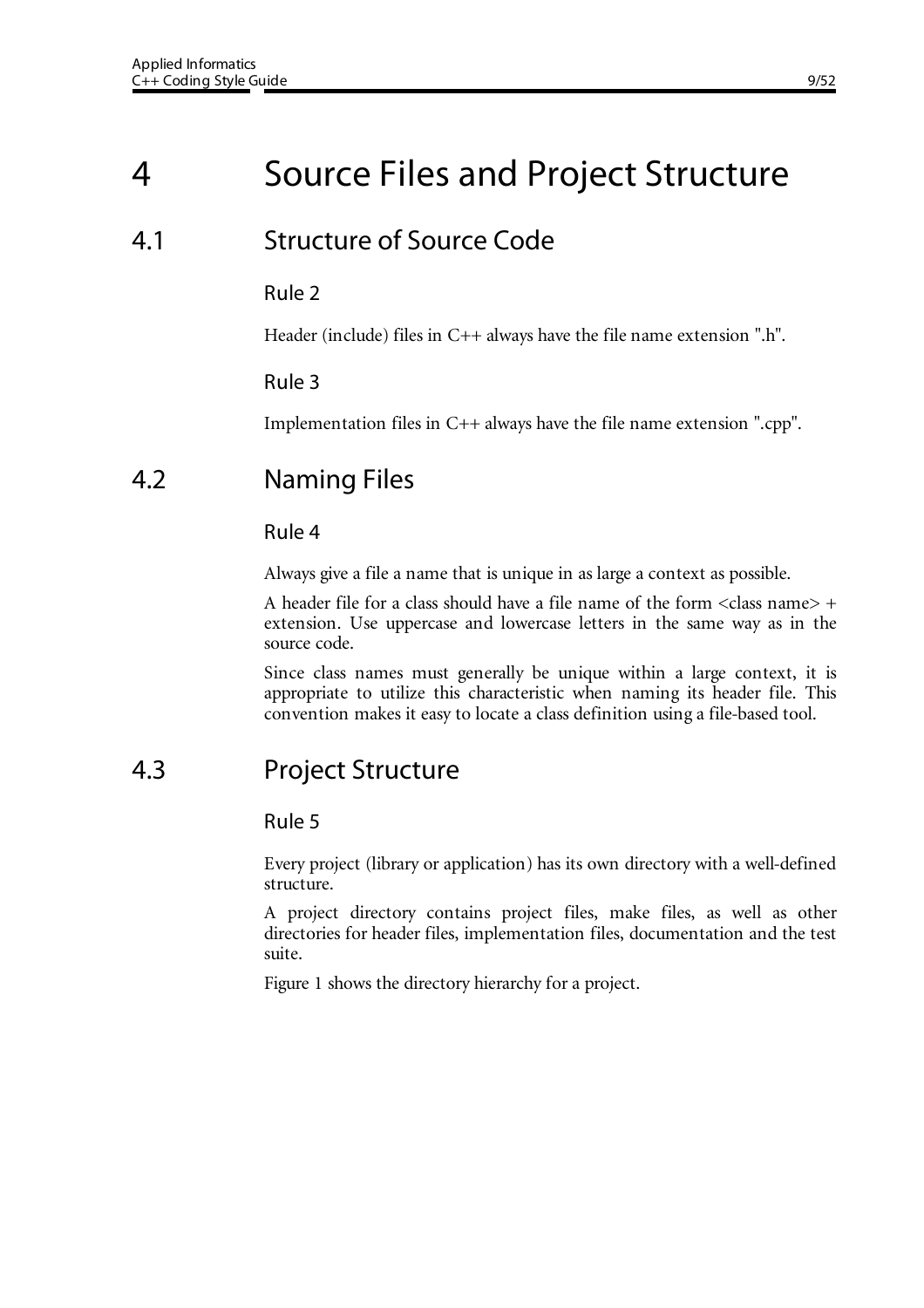|  | <b>Foundation</b>      |  |
|--|------------------------|--|
|  | testsuite              |  |
|  | src                    |  |
|  | include                |  |
|  | Makefile               |  |
|  | Foundation_vs80.vcproj |  |
|  | Foundation_vs80.sln    |  |
|  | Foundation_vs71.vcproj |  |
|  | Foundation_vs71.sln    |  |

*Figure 1: Project directory hierarchy*

A test suite is a project in itself and thus has the same general structure, within the testsuite directory. Since a test suite has no public header files, there is no include directory in a test suite.

#### Rule 6

Public header files always go into the include directory or a subdirectory thereof. To avoid name clashes and for better comprehensibility, the include directory may contain subdirectories. For libraries, the include directory usually contains a subdirectory with the same name as the library.

#### Rule 7

All implementation files and non-public header files go into the src directory.

#### Rule 8

All project files, make files and other support files not containing source code go directly into the project directory.

#### Recommendation 4

If there is extra documentation for a project (e.g. specifications or standard documents), this documentation goes into a directory named doc.

### 4.4 Whitespace

#### Rule 9

In a header or implementation file, introductory comment, include guards, #include block, using block and function definitions are separated by two empty lines. This makes it easier to visually distinguish the various elements.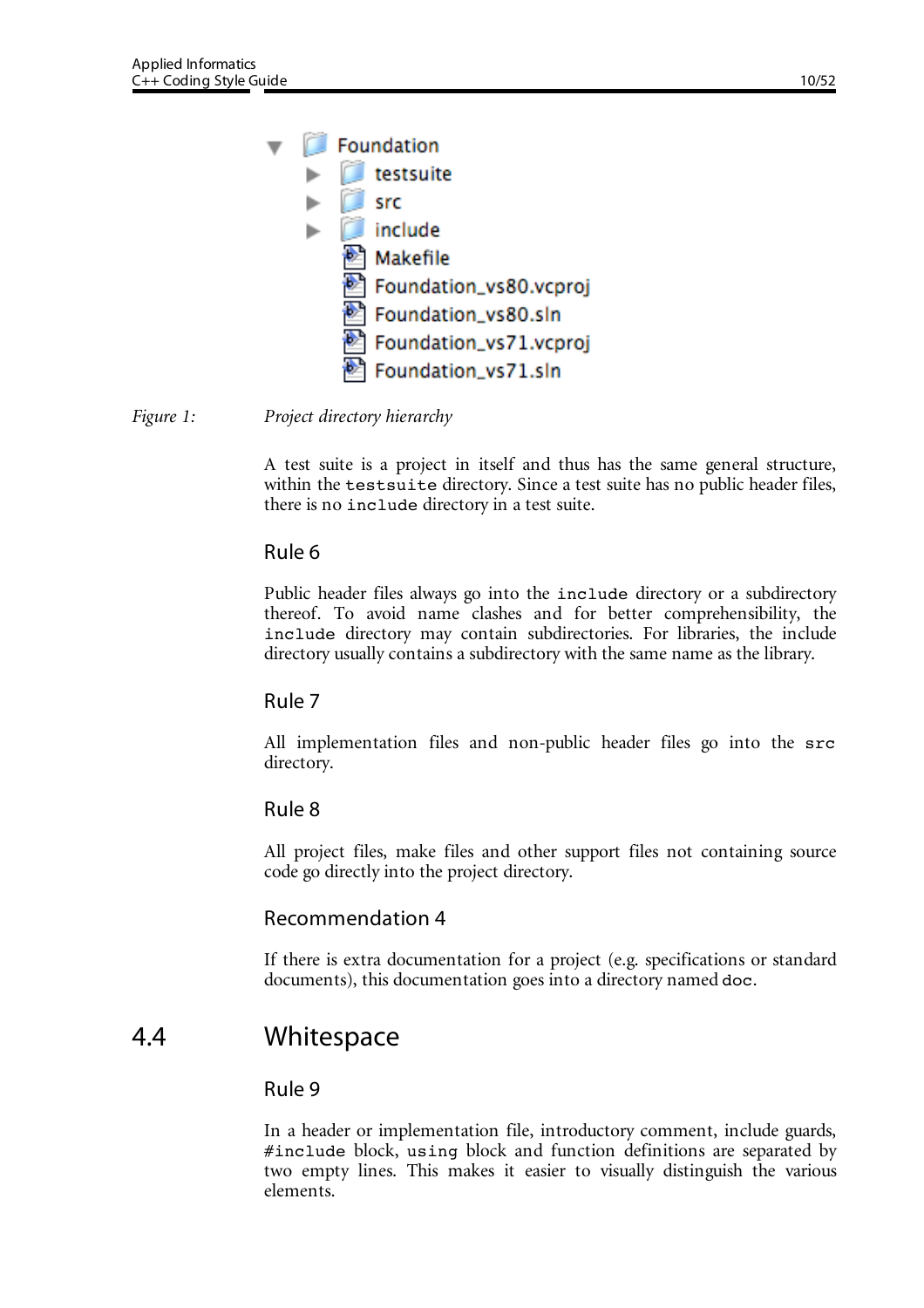#### Rule 10

The last line in an implementation or header file must be terminated by a newline. This is required by the C++ standard, but not enforced by most compilers.

### 4.5 Comments

#### Rule 11

Every file that contains source code must be documented with an introductory comment that provides information on the file name, its version and its contents.

#### Rule 12

All files must include copyright information.

#### Rule 13

All comments are written in English.

#### Rule 14

Write a comment for every class, public/protected function and public/protected enum/typedef/struct. The standardization of comments makes it possible to automatically generate reference documentation from source code. This is used to keep source code and documentation together up-to-date. The format of these comments is described in the Appendix.

#### Rule 15

Use // for comments.

It is necessary to document source code. This should be compact and easy to find. By properly choosing names for variables, functions and classes and by properly structuring the code, there is less need for comments within the code.

Note that comments in header files are meant for the users of classes, while comments in implementation files are meant for those who maintain the classes.

All our code must be copyright marked. If the code has been developed over a period of years, each year must be stated.

Comments are often said to be either strategic or tactical. A strategic comment describes what a function or section of code is intended to do, and is placed before this code. A tactical comment describes what a single line of code is intended to do, and is placed, if possible, at the end of this line. Unfortunately, too many tactical comments can make code unreadable. For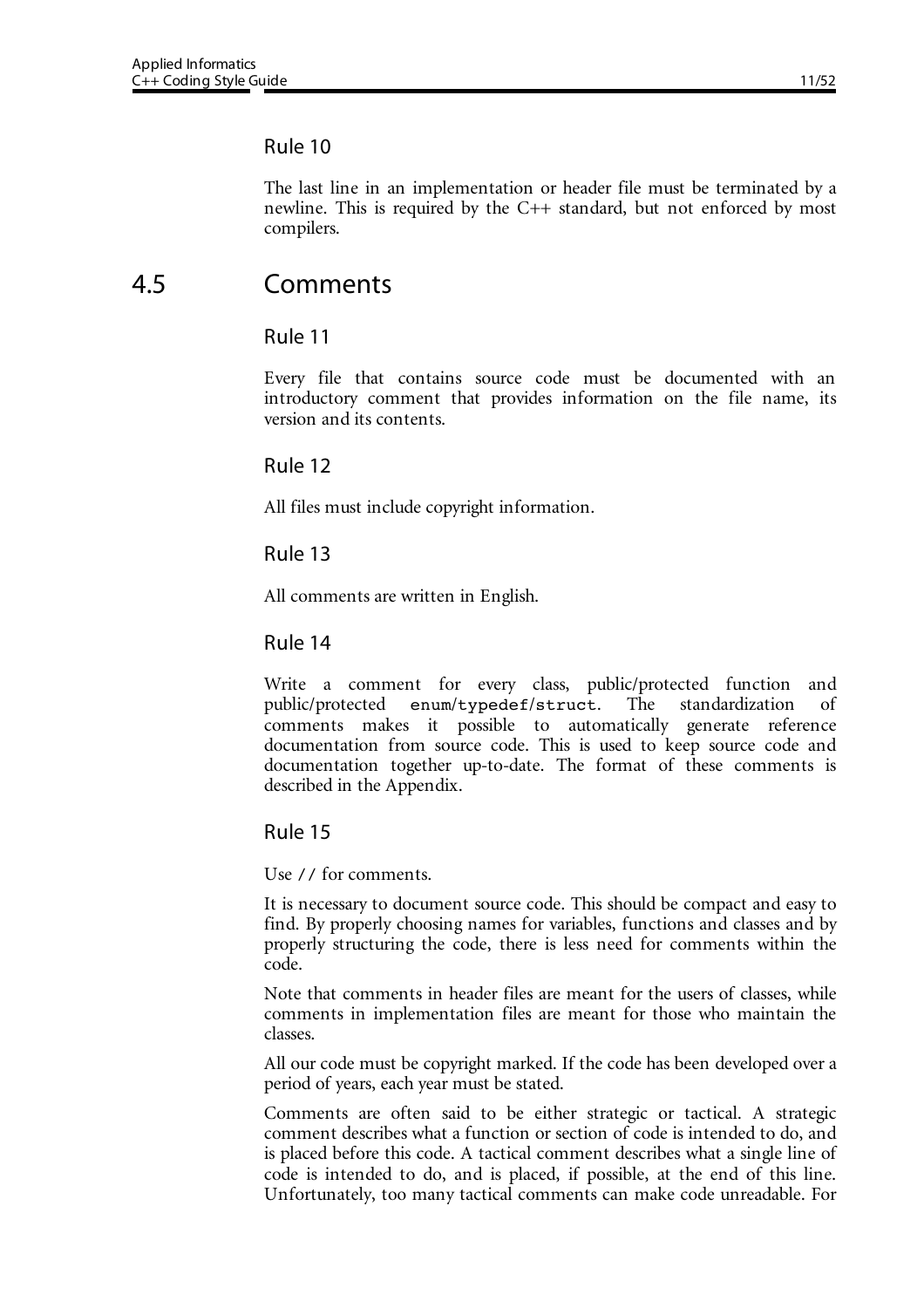this reason, it is recommended to primarily use strategic comments, unless trying to explain very complicated code.

If the characters // are consistently used for writing comments, then the combination /\* \*/ could be used to make comments out of entire sections of code during the development and debugging phases. C++, however, does not allow comments to be nested using  $/*$  \*/. So it is better to comment out large sections of code using the preprocessor  $(\#if \ o \ ... \#endif).$ 

Source files containing commented-out code sections must not be checked in to the SCM repository, as this would confuse other developers working with that code.

#### Example 1

Boilerplate text to be included at the beginning of every header or implementation file:

```
//
// <FileName>.h
//
// $Id$
//
// Library: <LibraryName>
// Package: <PackageName>
// Module: <ModuleName>
//
// <One or two sentences describing what the header file is for. Can
// be omitted in source (.cpp) files.>
//
// Copyright (c) 2006, Applied Informatics Software Engineering GmbH.
// All rights reserved.
// 
// <License Notice>
//
```
### 4.6 Header Files

#### Rule 16

Every header file must contain a mechanism that prevents multiple inclusions of the file.

#### Rule 17

When the following kinds of definitions are used (in implementation files or in other header files), they must be included as separate header files: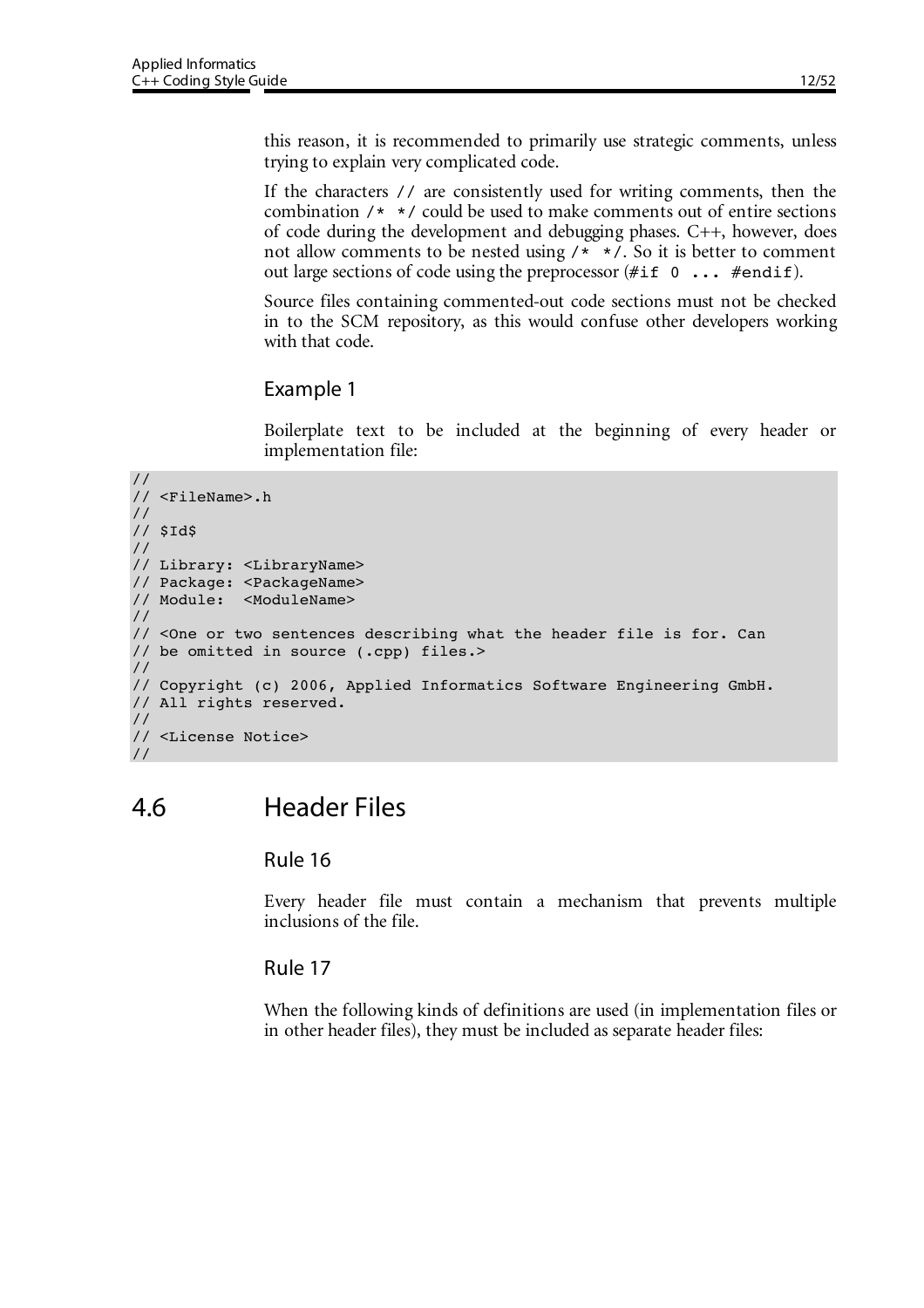- classes that are used as base classes,
- classes that are used as member variables,
- classes that appear as return types or as argument types in function/member function prototypes.
- function prototypes for functions/member functions used in inline member functions that are defined in the file.

#### Rule 18

Definitions of classes that are only accessed via pointers  $(*)$  or references  $(\&)$ shall not be included as header files. Forward declarations shall be used instead. The only exceptions are classes that are in another namespace.

#### Rule 19

Never specify relative paths (containing "." and "..") in #include directives.

#### Rule 20

Every implementation file must include the relevant files that contain:

- declarations of types and functions used in the functions that are implemented in the file.
- declarations of variables and member functions used in the functions that are implemented in the file.

#### Rule 21

Every implementation file must, before any other header files, include its corresponding header file. This ensures that header files are self sufficient.

#### Rule 22

Use the directive #include "filename.h" for user-prepared include files.

#### Rule 23

Use the directive #include <filename.h> for system and compilersupplied header files only.

#### Rule 24

Compiler include paths always point to the include directory in a project directory. Therefore, if a header file is located in a subdirectory of the include directory, it must be included with #include "dir/filename.h". As a positive side effect, this avoids name clashes if different projects have a header file with the same name.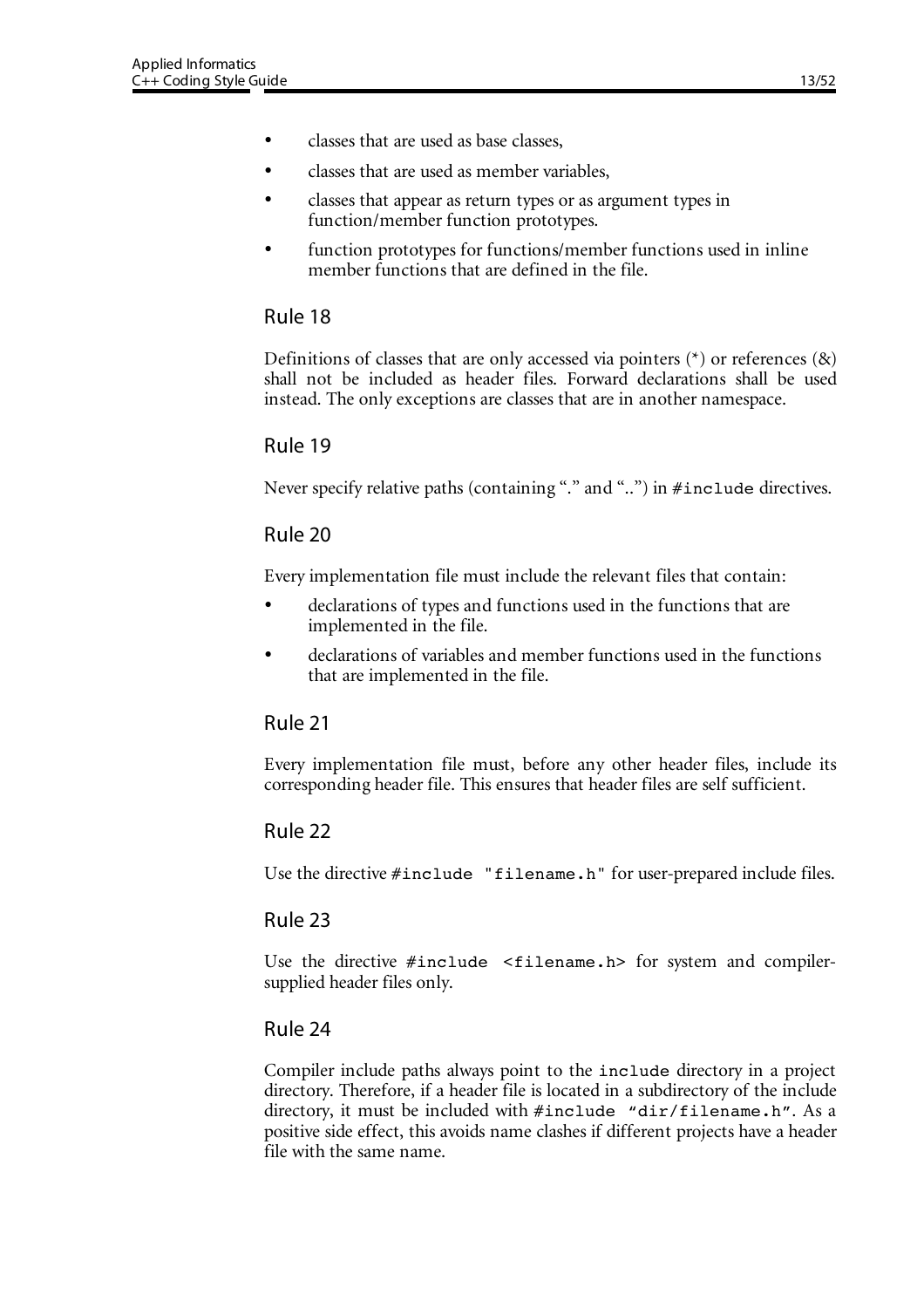The easiest way to avoid multiple includes of files is by using an #ifndef/#define block in the beginning of the file and an #endif at the end of the file.

The number of files included should be minimized. If a file is included in an include file, then every implementation file that includes the second include file must be re-compiled whenever the first file is modified. A simple modification in one include file can make it necessary to re-compile a large number of files.

When only referring to pointers or references to types defined in a file, it is often not necessary to include that file. It may suffice to use a forward declaration to inform the compiler that the class exists. Another alternative is to precede each declaration of a pointer to the class with the keyword class.

#### Example 2

Using include guards to prevent multiple inclusions of a header file:

```
#ifndef Foundation_SharedPtr_INCLUDED
#define Foundation_SharedPtr_INCLUDED
```
#include "Poco/Foundation.h"

...

#endif // Foundation\_SharedPtr\_INCLUDED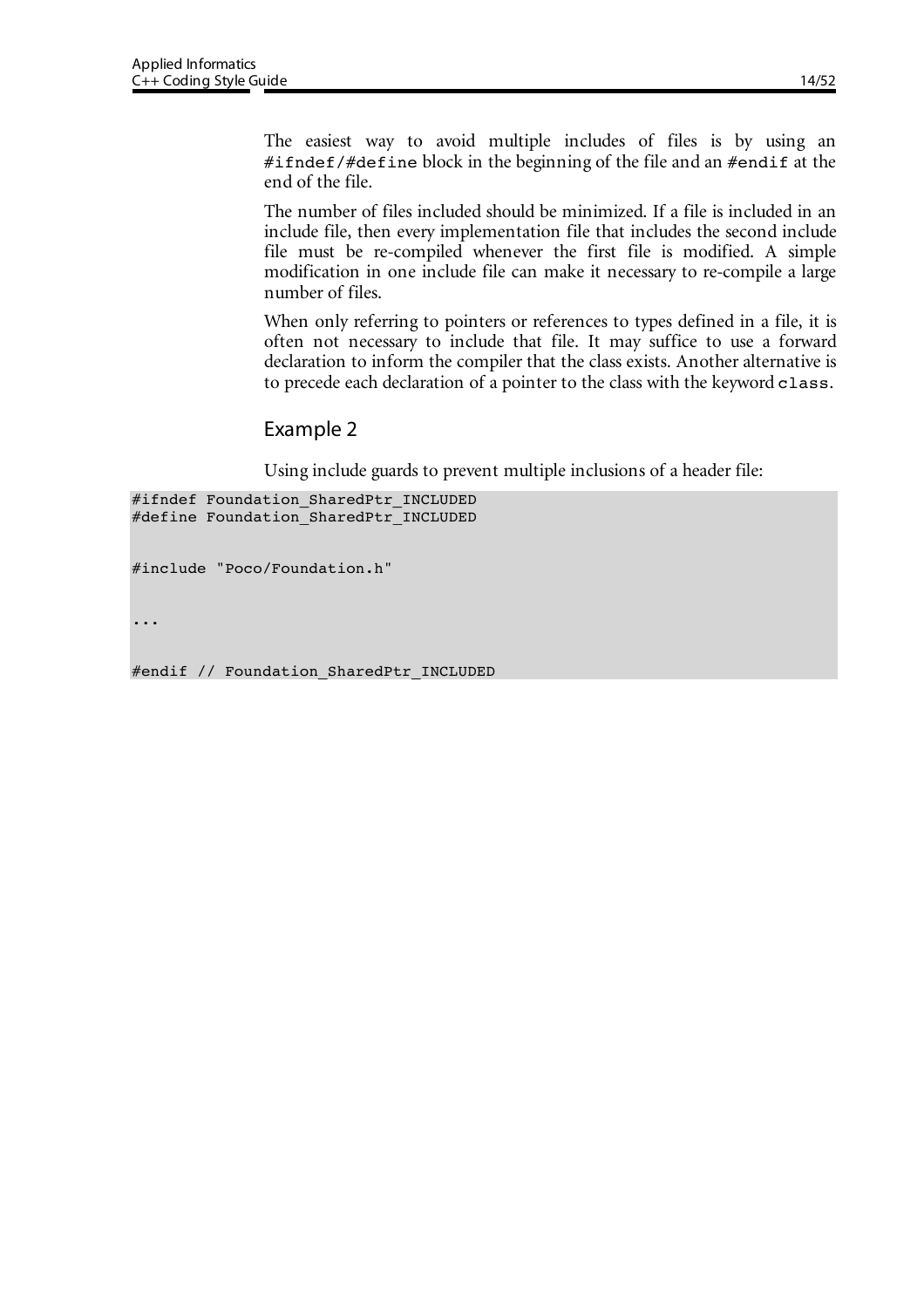## 5 Names

#### Rule 25

Every class library must define a unique namespace for its globally visible identifiers.

#### Rule 26

The identifier of every globally visible class, enumeration type, type definition, function, constant, and variable in a class library must be inside the class library's namespace.

#### Rule 27

The names of variables, and functions begin with a lowercase letter.

#### Rule 28

The names of abstract data types, classes, structures, types, and enumerated types begin with an uppercase letter.

#### Rule 29

In names that consist of more than one word, the words are written together and each word that follows the first begins with an uppercase letter.<sup>1</sup>

#### Rule 30

Global names must not begin with one or two underscores ("\_" or "\_"). This is forbidden by the C++ standard as such names are reserved for use by the compiler.

#### Rule 31

With the exceptions of constants and enumeration values, there are no underscores in names (after the first character of the name).  $2^2$ 

#### Rule 32

Do not use type names that differ only by the use of uppercase and lowercase letters.

 $\frac{1}{1}$ <sup>1</sup> This is also known as *camel-case*.

 $2$  The leading underscore in names of private and protected member variables (see Rule 33) does not count here.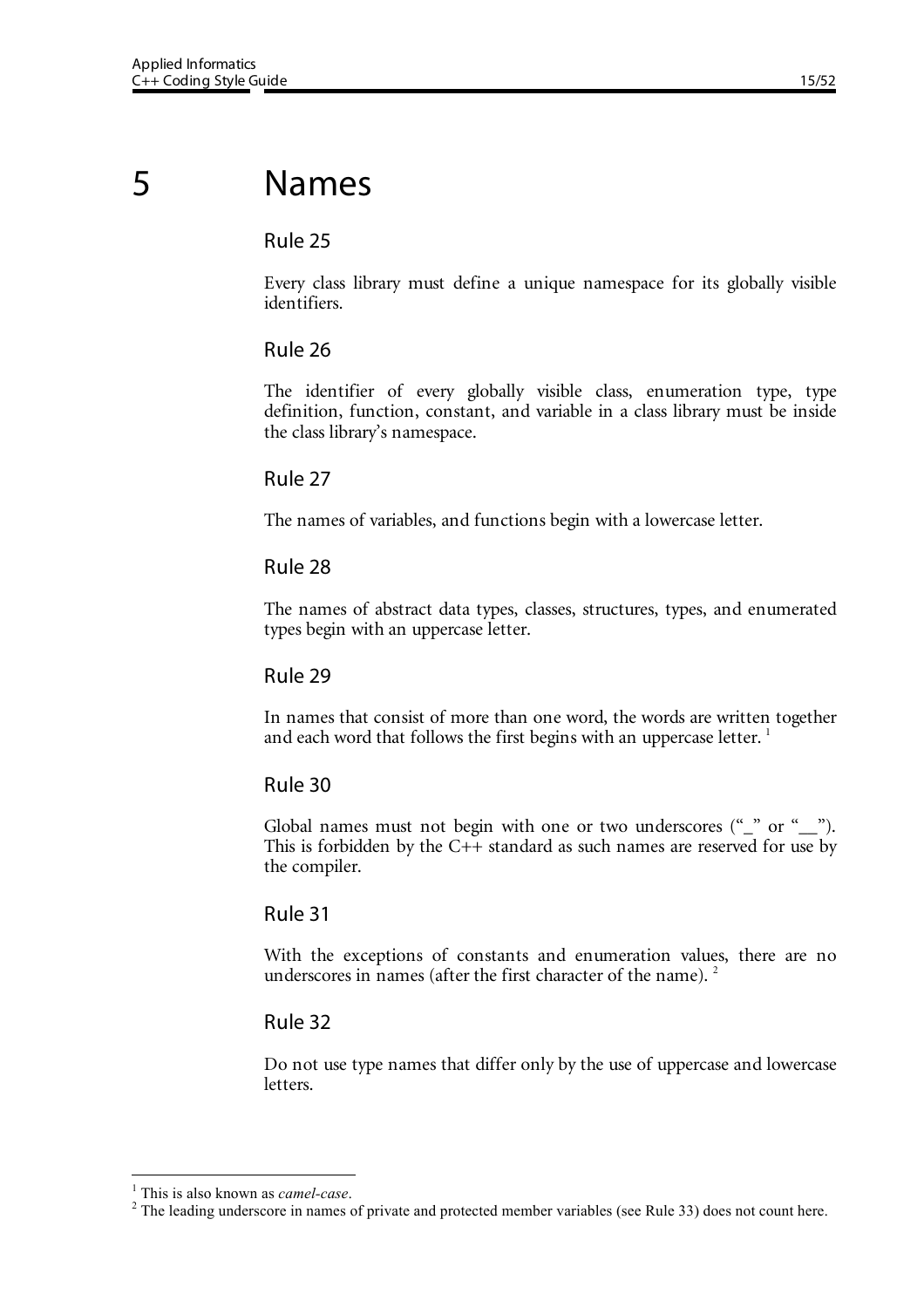#### Rule 33

The name of a private or protected member variable begins with a single underscore.<sup>3</sup> This is the only underscore in such a name (see Rule 31).

#### Rule 34

The names of constants and enumeration values are all uppercase. In names that consist of more than one word, these words are separated by underscore characters.

#### Rule 35

Encapsulate global variables and constants, enumerated types, and typedefs in a class.

#### Recommendation 5

Names should be self-descriptive yet as brief as possible. Cryptic abbreviated names are as hard to read as well as too long ones.

#### Recommendation 6

Names should be pronounceable. It is hard to discuss something that cannot be pronounced.

#### Recommendation 7

Names should not include abbreviations that are not generally accepted. A list of generally accepted abbreviations can be found in the Appendix.

#### Recommendation 8

A variable holding a pointer should be prefixed with "p". A value holding a reference should be prefixed with "r". A variable holding an iterator should be prefixed with "it".

#### Recommendation 9

Apart from the cases in Recommendation 8, avoid encodings in names. Encoded names require deciphering. Especially, avoid type-encoded variable names (Petzold-style Hungarian notation like lpcszName).

<sup>&</sup>lt;sup>2</sup><br>3  $3$  There are different opinions regarding the validity of leading underscores in class member names. The C++ standard explicitly states that leading underscores are not allowed in global names. Class members are not global, therefore this rule does not apply to them. Experience with a variety of different compilers does not show any problems. A commonly used alternative is to append an underscore at the end of a member variable name.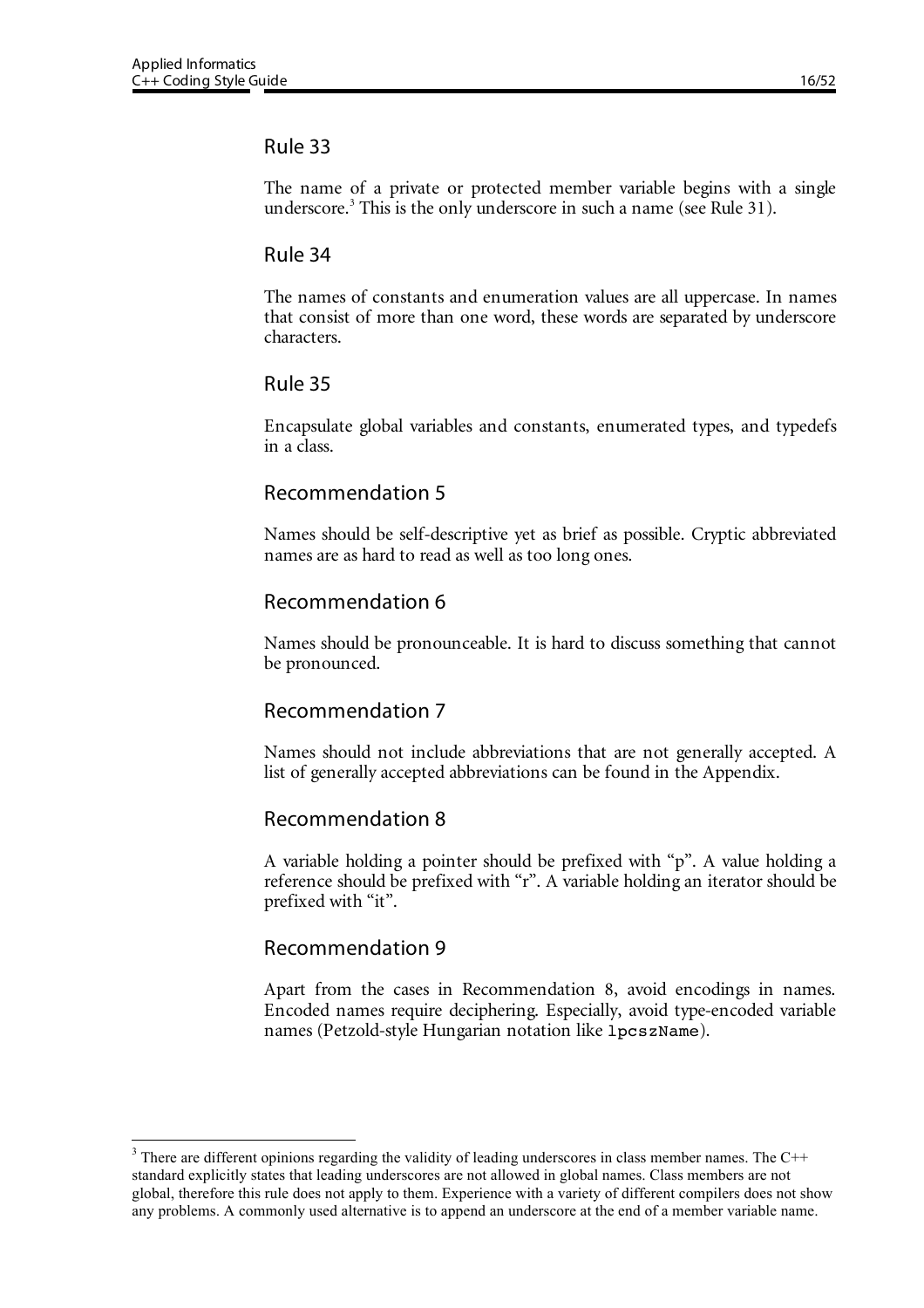#### Recommendation 10

Be consistent. If something is a name it should be a name everywhere it is used (not, e.g. an id somewhere else).

#### Example 3

Identifier names in a class declaration (comments have been removed):

```
class Net_API HTTPRequest: public HTTPMessage
{
public:
     HTTPRequest();
     HTTPRequest(const std::string& version);
     HTTPRequest(const std::string& method, const std::string& uri);
    virtual ~HTTPRequest();
     void setMethod(const std::string& method);
     const std::string& getMethod() const;
     void write(std::ostream& ostr) const;
    void read(std::istream& istr);
    static const std:: string HTTP GET;
    static const std:: string HTTP HEAD;
    static const std:: string HTTP PUT;
    static const std::string HTTP POST;
    static const std::string HTTP_OPTIONS;
    static const std::string HTTP DELETE;
     static const std::string HTTP_TRACE;
    static const std:: string HTTP CONNECT;
private:
     enum Limits
     {
        MAX_METHOD_LENGTH = 32,<br>MAX URI LENGTH = 4096,
        MAX URI LENGTH
        MAX VERSION LENGTH = 8
     };
     std::string _method;
    std::string uri;
```
};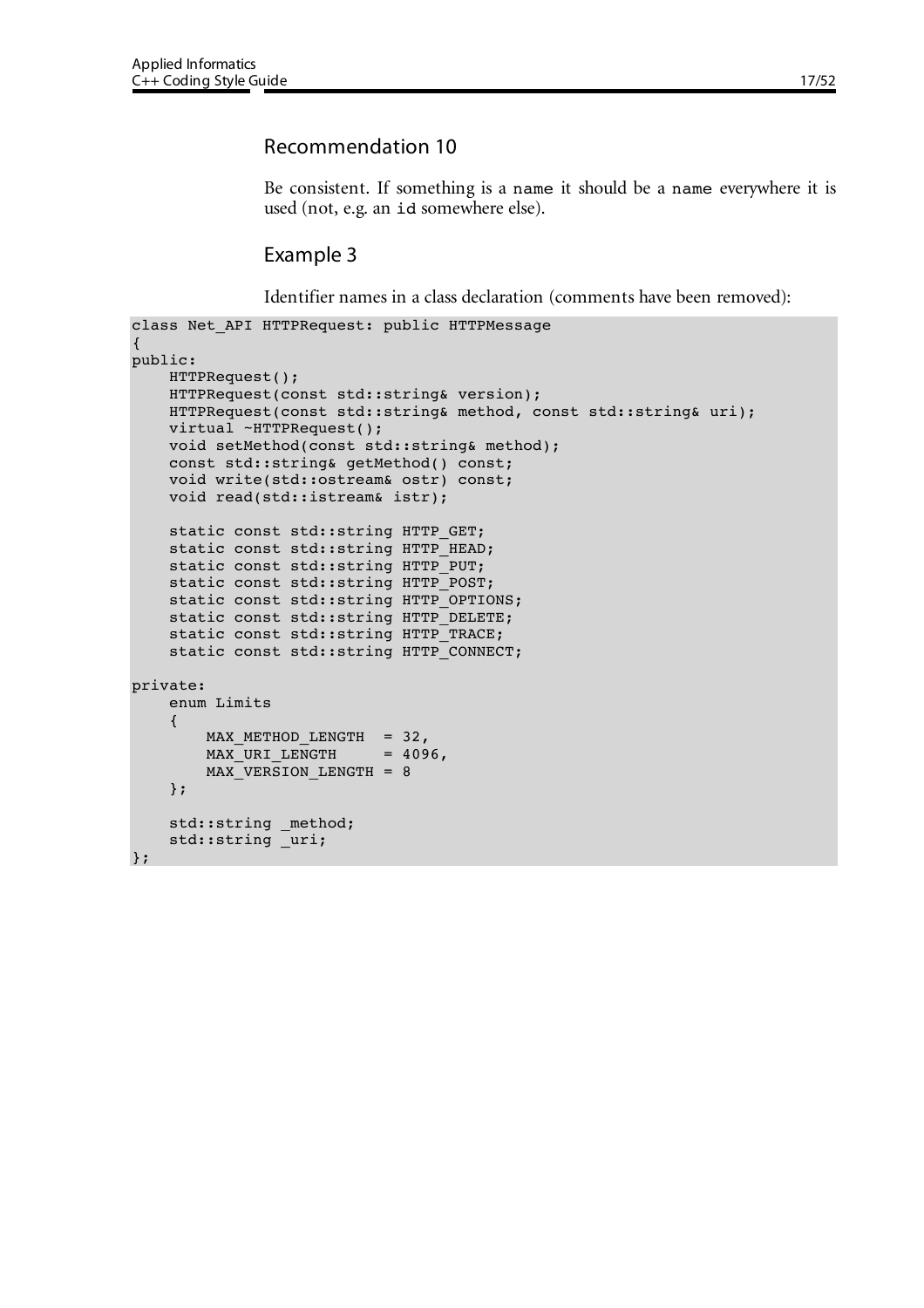## 6 Style

## 6.1 Classes

#### Rule 36

The public, protected, and private sections of a class are declared in that order (the public section is declared before the protected section which is declared before the private section).

#### Rule 37

With the exception of templates where current compiler technology commands it, member functions are never defined within the class definition.

#### Rule 38

Inline functions are defined in a separate block following the class declaration.

#### Recommendation 11

If a member variable has an accessor, but not a mutator, the accessor has the same name as the variable, sans the underscore prefix. If a member variable has both an accessor and a mutator, the accessor name has a get prefix and the mutator name has a set prefix.

By placing the public section first, everything that is of interest to a user is gathered in the beginning of the class definition. The protected section may be of interest to designers when considering inheriting from the class. The private section contains details that should have the least general interest.

A member function that is defined within a class definition automatically becomes inline. Class definitions are less compact and more difficult to read when they include definitions of member functions. It is easier for an inline member function to become an ordinary member function if the definition of the inline function is placed outside of the class definition.

#### Example 4

Defining an inline function:

```
class Foundation_API UUID
{
public:
 ...
     bool operator == (const UUID& uuid) const;
     bool operator != (const UUID& uuid) const;
     bool operator < (const UUID& uuid) const;
     bool operator <= (const UUID& uuid) const;
```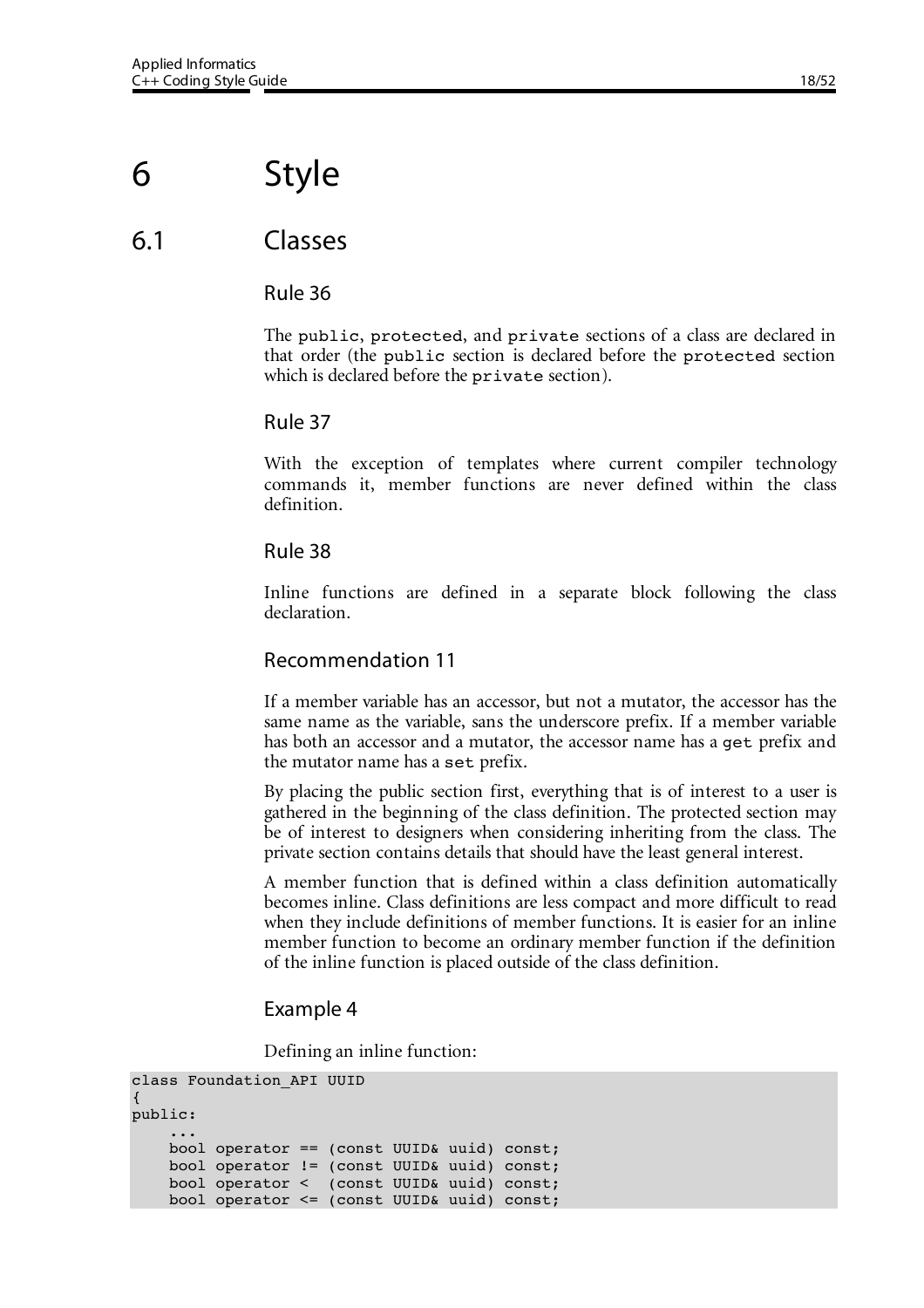```
 bool operator > (const UUID& uuid) const;
     bool operator >= (const UUID& uuid) const;
     ...
};
//
// inlines
//
inline bool UUID::operator == (const UUID& uuid) const
{
     return compare(uuid) == 0;
}
inline bool UUID::operator != (const UUID& uuid) const
{
     return compare(uuid) != 0;
}
...
```
#### Example 5

Accessors and mutators:

```
class Property
{
public:
    Property(const std::string& name);
    Property(const Property& prop);
     ~Property();
    Property& operator = (const Property&);
     const std::string& name();
     void setValue(const std::string& value);
     const std::string& getValue() const;
private:
     Property();
     std::string _name;
     std::string _value;
};
```
## 6.2 Functions

#### Recommendation 12

When declaring functions, the leading parenthesis and the first argument (if any) are written on the same line as the function name. If space and readability permit, other arguments and the closing parenthesis may also be written on the same line as the function name. Otherwise, each additional argument is written on a separate line, indented with a single tab (with the closing parenthesis directly after the last argument).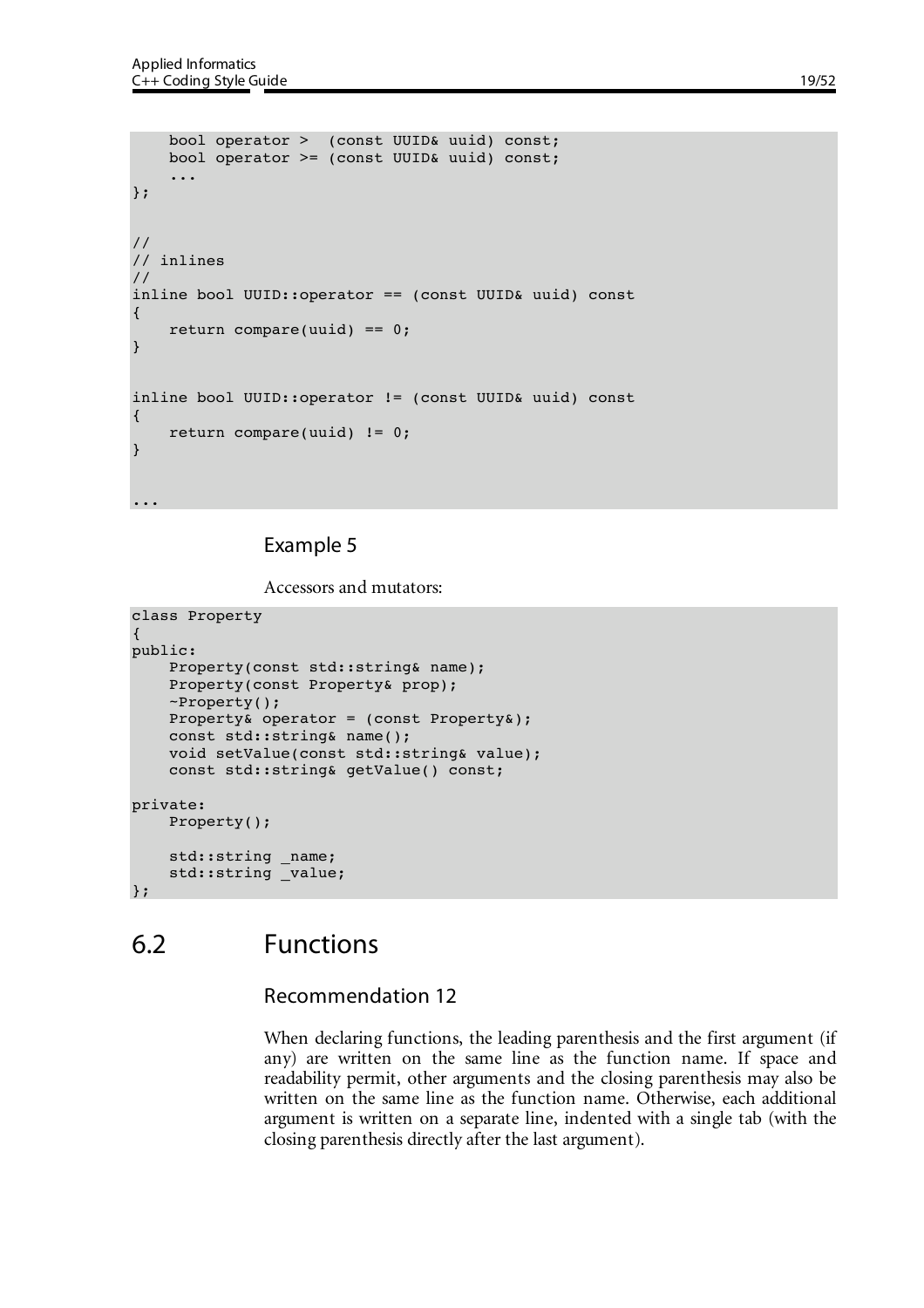#### Example 6

Long function declarations:

```
DateTime& assign(
     int year, 
     int month, 
     int day, 
    int hour = 0,
    int minute = 0,int second = 0, int millisecond = 0, 
     int microseconds = 0);
```
#### Recommendation 13

Always write the left parenthesis directly after a function name. There is no space between the function name, the opening brace and the first argument declaration. Also there is no space between the last argument and the closing parenthesis.

### 6.3 Templates

#### Rule 39

The template keyword, together with the template argument list, is written on a separate line before the following class or function definition.

### 6.4 Compound Statements

#### Recommendation 14

Braces ( $\lceil \{ \} \rceil$ ) enclosing a block are placed in the same column, on separate lines directly before and after the block.

The placement of braces seems to have been the subject of the greatest debate concerning the appearance of both C and C++ code. We recommend a style that, in our opinion, gives the most readable code. Other styles may well provide more compact code.

### 6.5 Flow Control Statements

#### Recommendation 15

There is always a space between the flow control statement's keyword and the opening parenthesis of the control expression. There is no space between the opening parenthesis and the expression. There is also no space between the expression and the closing parenthesis.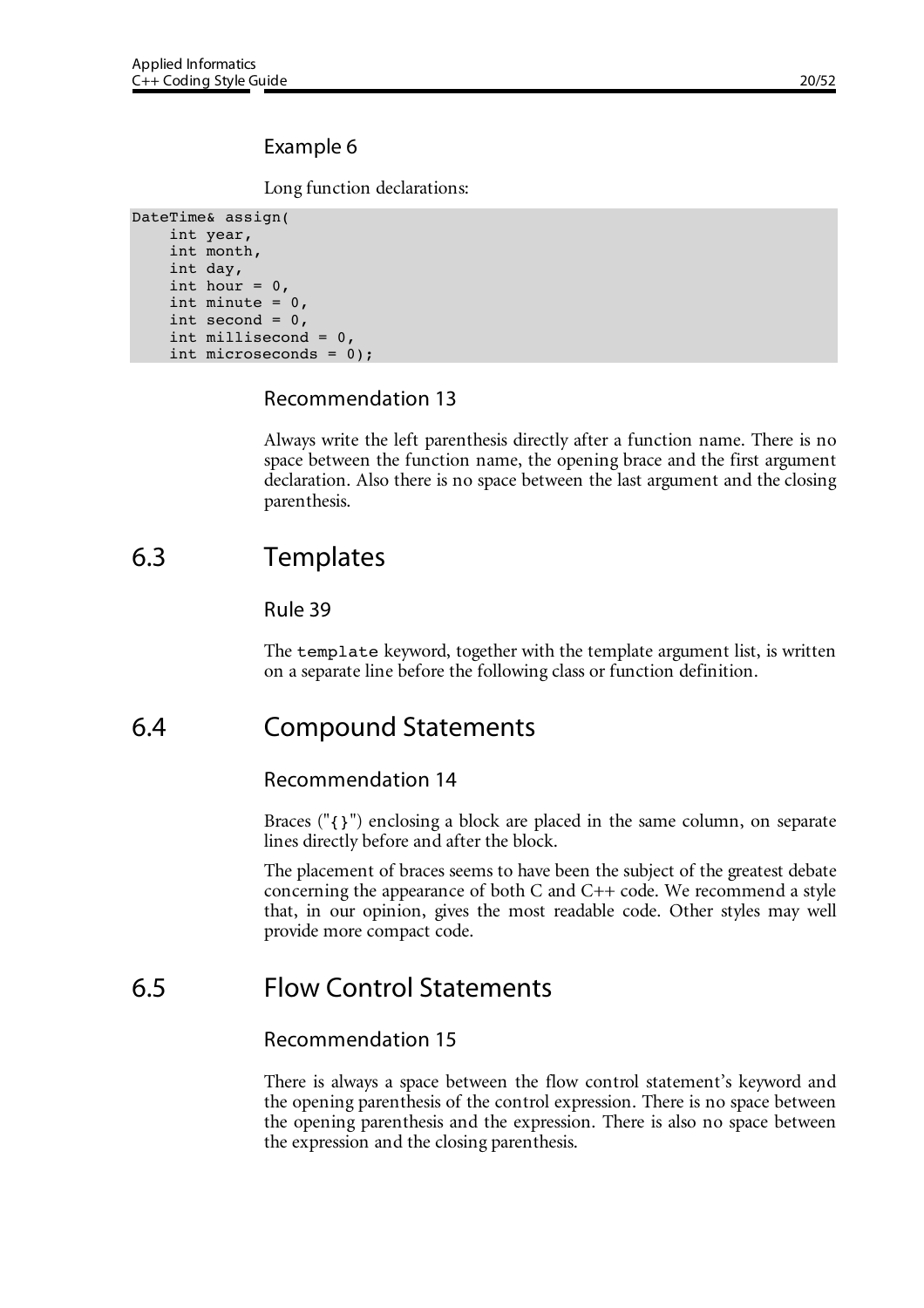The flow control primitives if, else, while, for and do should be followed by a block, even if it is an empty block, or consisting of only one statement.

At times, everything that is done in a loop may be easily written on one line in the loop statement itself. It may then be tempting to conclude the statement with a semicolon at the end of the line. This may lead to misunderstanding since, when reading the code, it is easy to miss such a semicolon. Also, the semicolon could be deleted by accident, leading to a hard-to-find bug. It seems to be better, in such cases, to place an empty block after the statement to make completely clear what the code is doing. Even more better is to avoid this style altogether.

In certain cases, a code that is more compact might be better readable than code with many blocks containing only a single statement. As a general rule, readability must always be preferred to strict style adherence.

#### Example 7

Blocks and single statements:

```
int ASCIIEncoding::convert(int ch, unsigned char* bytes, int length) const
{
    if (ch >= 0 & & ch <= 127)
     {
         *bytes = (unsigned char) ch;
         return 1;
 }
     else return 0;
}
```
#### Example 8

Single-line flow control statements can improve readability by keeping the code more compact:

```
void MessageHeader::splitParameters(
     const std::string& s, 
     std::string& value, 
     NameValueCollection& parameters)
{
     value.clear();
     parameters.clear();
    std::string::const_iterator it = s.begin();
    std::string::const_iterator end = s.end();
    while (it != end \&\& isspace(*it)) ++it;
    while (it != end && *it != ';') value += *it++;
     Poco::trimRightInPlace(value);
    if (it != end) ++it;
     splitParameters(it, end, parameters);
}
```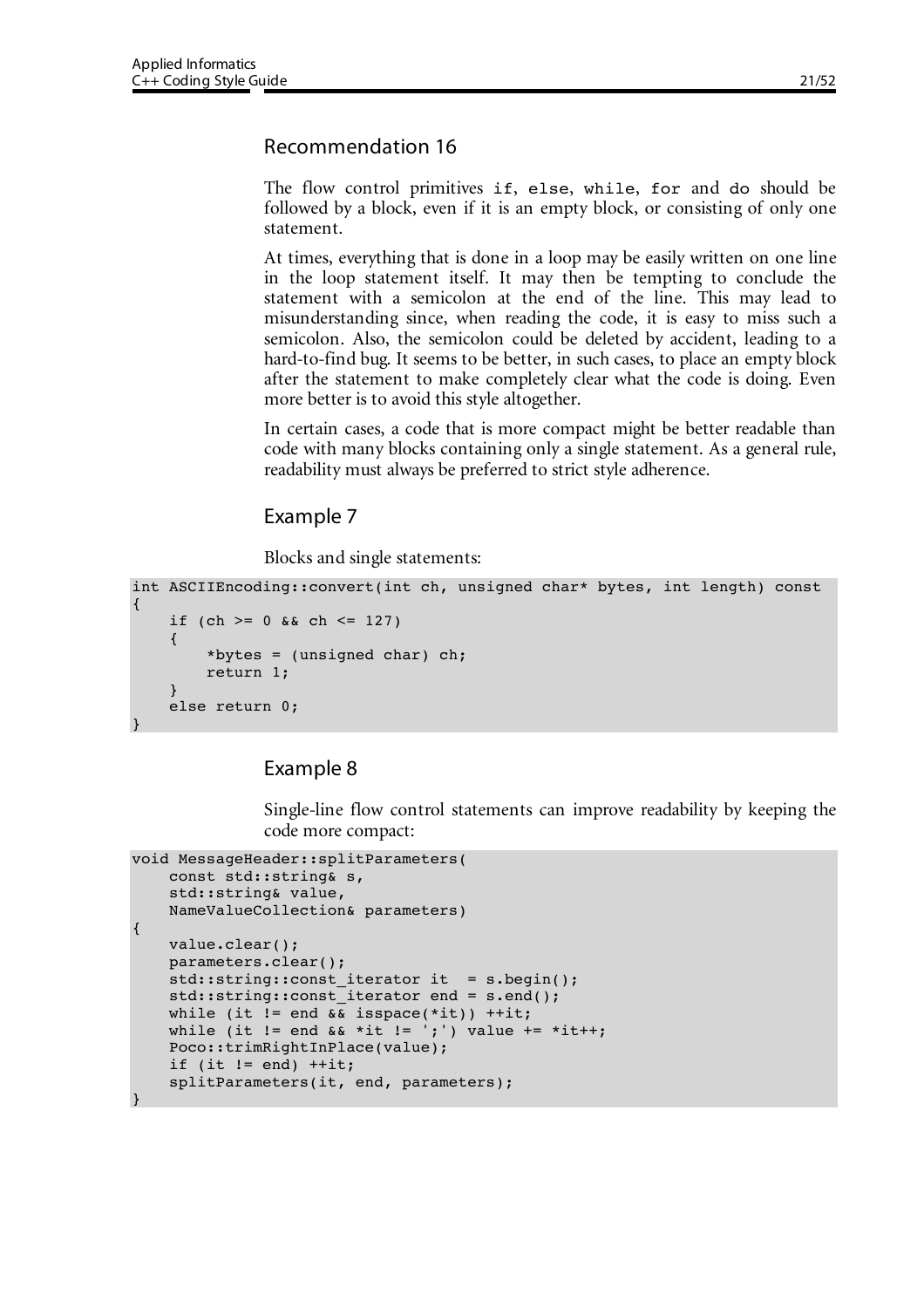## 6.6 Pointers and References

#### Recommendation 17

The dereference operator "\*" and the address-of operator "&" should be directly connected with the type names in declarations and definitions.

The characters "\*" and "&" should be written together with the types of variables instead of with the names of variables in order to emphasize that they are part of the type definition. Instead of saying that  $*$  is an int, say that i is an int\*.

Traditionally, C recommendations indicate that "\*" should be written together with the variable name, since this reduces the probability of making a mistake when declaring several variables in the same declaration statement (the operator "\*" only applies to the variable on which it operates). Since the declaration of several variables in the same statement is not recommended, however, such an advice is unneeded.

#### Rule 40

Never declare more than one variable in a single statement.

### 6.7 Miscellaneous

#### Recommendation 18

Do not use spaces around "." or "->", nor between unary operators and operands.

#### Recommendation 19

Indentation is done with tabs and the number of spaces in a tab is set to four in the editor.

Code that is indented with spaces ends up looking messy because after the third indentation step, developers often lose track of the correct number of spaces.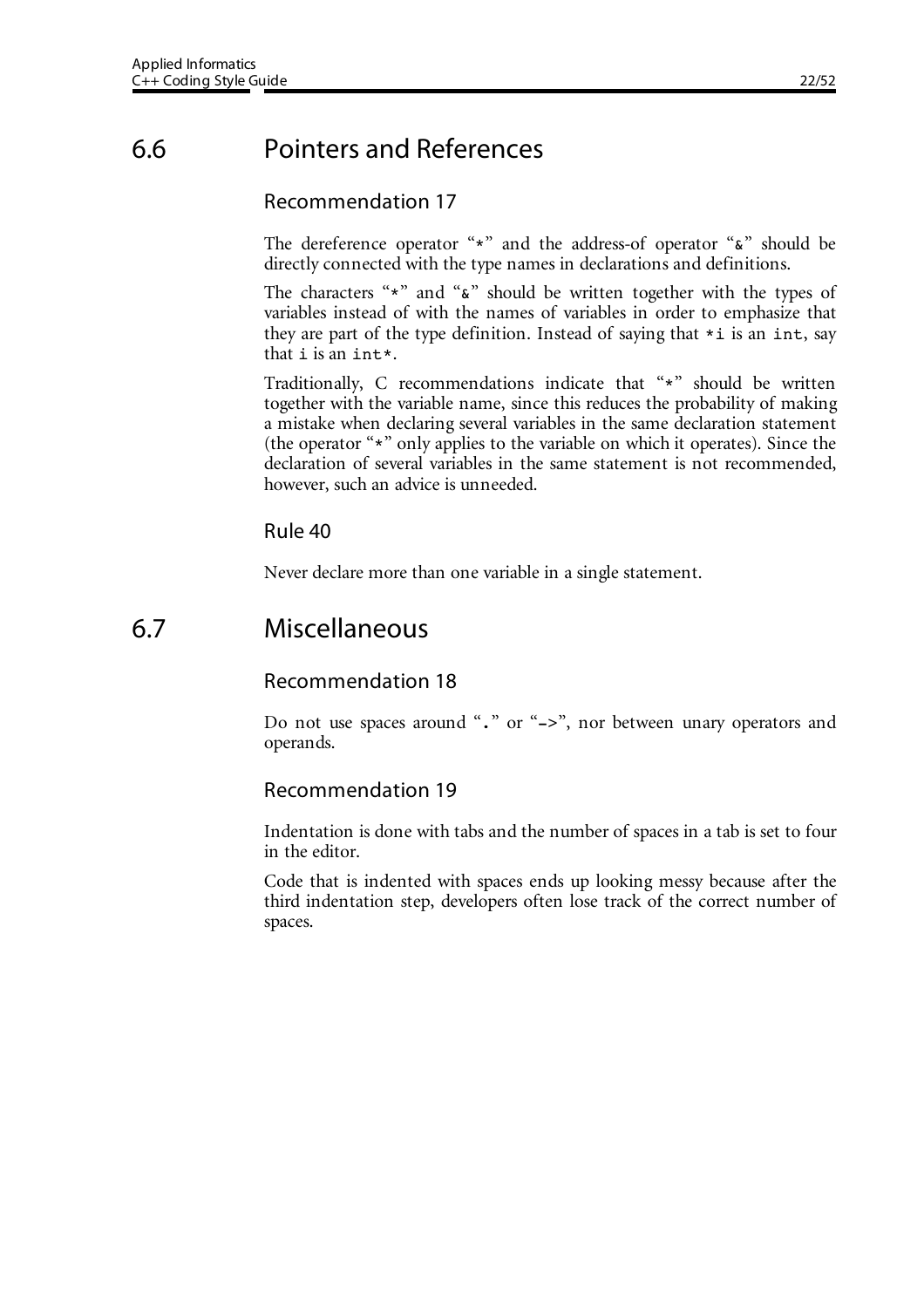## 7 Classes

### 7.1 Access Rights

#### Rule 41

Do not specify public or protected member data in a class.

The use of public variables is discouraged for the following reasons:

- 1. A public variable represents a violation of one of the basic principles of object-oriented programming, namely, encapsulation of data. For example, if there is a class of the type BankAccount, in which accountBalance is a public variable, the value of this variable may be changed by any user of the class. However, if the variable has been declared private, its value may be changed only by the member functions of the class.
- 2. An arbitrary function in a program can change public data, leading to errors that are difficult to locate.
- 3. If public data is avoided, its internal representation may be changed without users of the class having to modify their code. A principle of class design is to maintain the stability of the public interface of the class. The implementation of a class should not be a concern for its users.

The use of protected variables in a class is not recommended, since they become visible to its derived classes. The names of types or variables in a base class may then not be changed since the derived classes may depend on them. If a derived class, for some reason, must access data in its base class, one solution may be to make a special protected interface in the base class, containing functions that return private data. This solution is not likely to imply any degradation of performance if the functions are defined inline.

The use of structs is also discouraged since these only contain public data. In interfaces with other languages (such as C), it may, however, be necessary to use structs.

## 7.2 Inline Functions

#### Recommendation 20

Access functions (accessors) that simply return the value of a member variable are inline.

#### Recommendation 21

Forwarding functions are inline.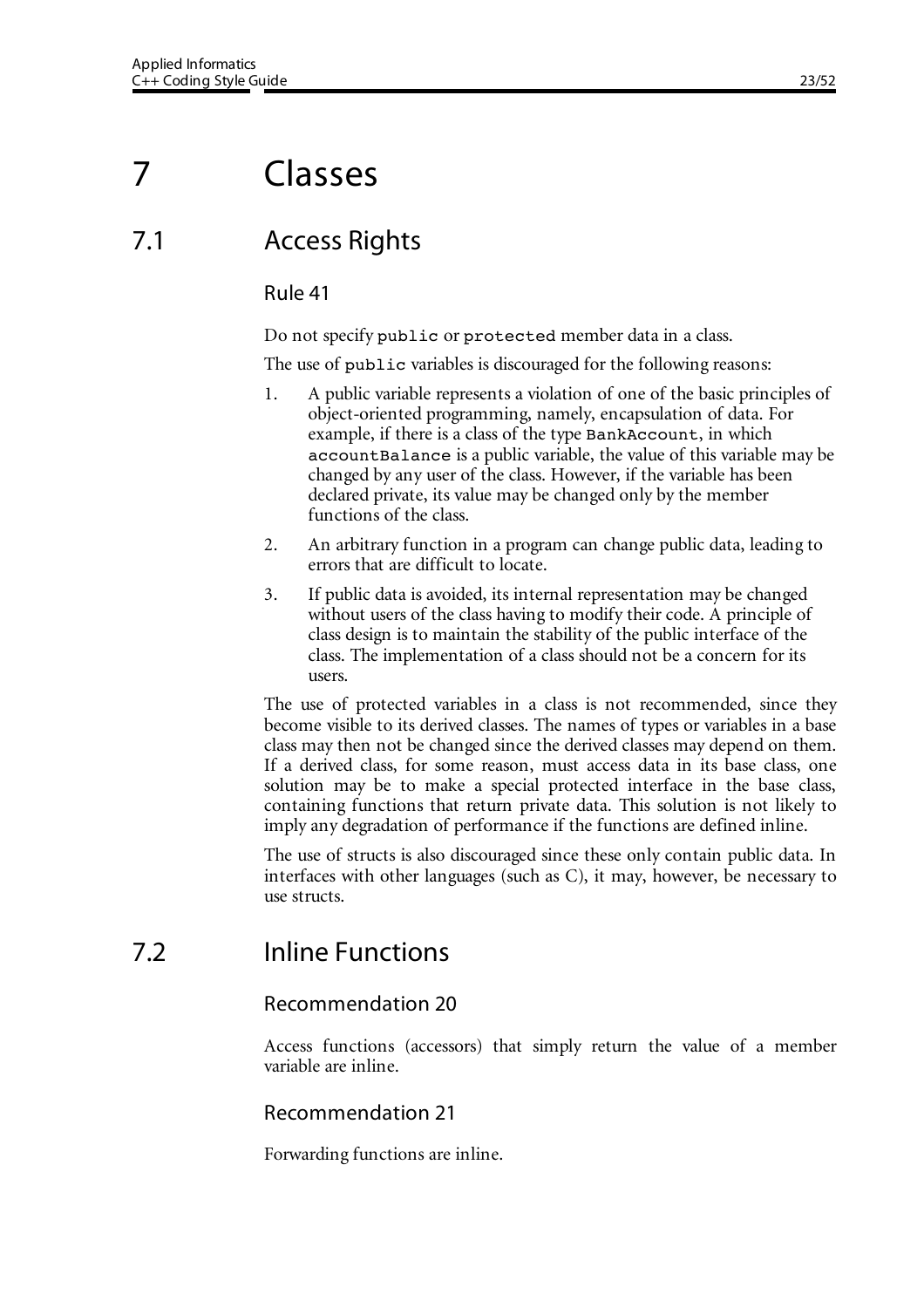#### Recommendation 22

Constructors and destructors should not be inline.

The normal reason for declaring a function inline is to improve its performance.

Small functions, such as access functions, which only return the value of a member of the class and so-called forwarding functions that invoke another function should normally be inline.

Correct usage of inline functions may also lead to reduced code size.

Warning: functions invoking other inline functions often become too complex for the compiler to be able to make them inline despite their apparent smallness.

This problem is especially common with constructors and destructors. A constructor always invokes the constructors of its base classes and member data before executing its own code. Inline constructors and destructors are best avoided!

## 7.3 Friends

#### Recommendation 23

Friends of a class should be used to provide additional functions that are best kept outside of the class.

Operations on an object are sometimes provided by a collection of classes and functions.

A friend is a nonmember of a class that has access to the nonpublic members of the class. Friends offer an orderly way of getting around data encapsulation for a class. A friend class can be advantageously used to provide functions that require data that is not normally needed by the class.

Suppose there is a list class that needs a pointer to an internal list element in order to iterate through the class. This pointer is not needed for other operations on the list. There may then be reason, such as obtaining smaller list objects, for a list object not to store a pointer to the current list element and instead to create an iterator, containing such a pointer, when it is needed.

One problem with this solution is that the iterator class normally does not have access to the data structures that are used to represent the list (since we also recommend private member data).

By declaring the iterator class as a friend, this problem is avoided without violating data encapsulation.

Friends are good if used properly. However, the use of many friends can indicate that the modularity of the system is poor.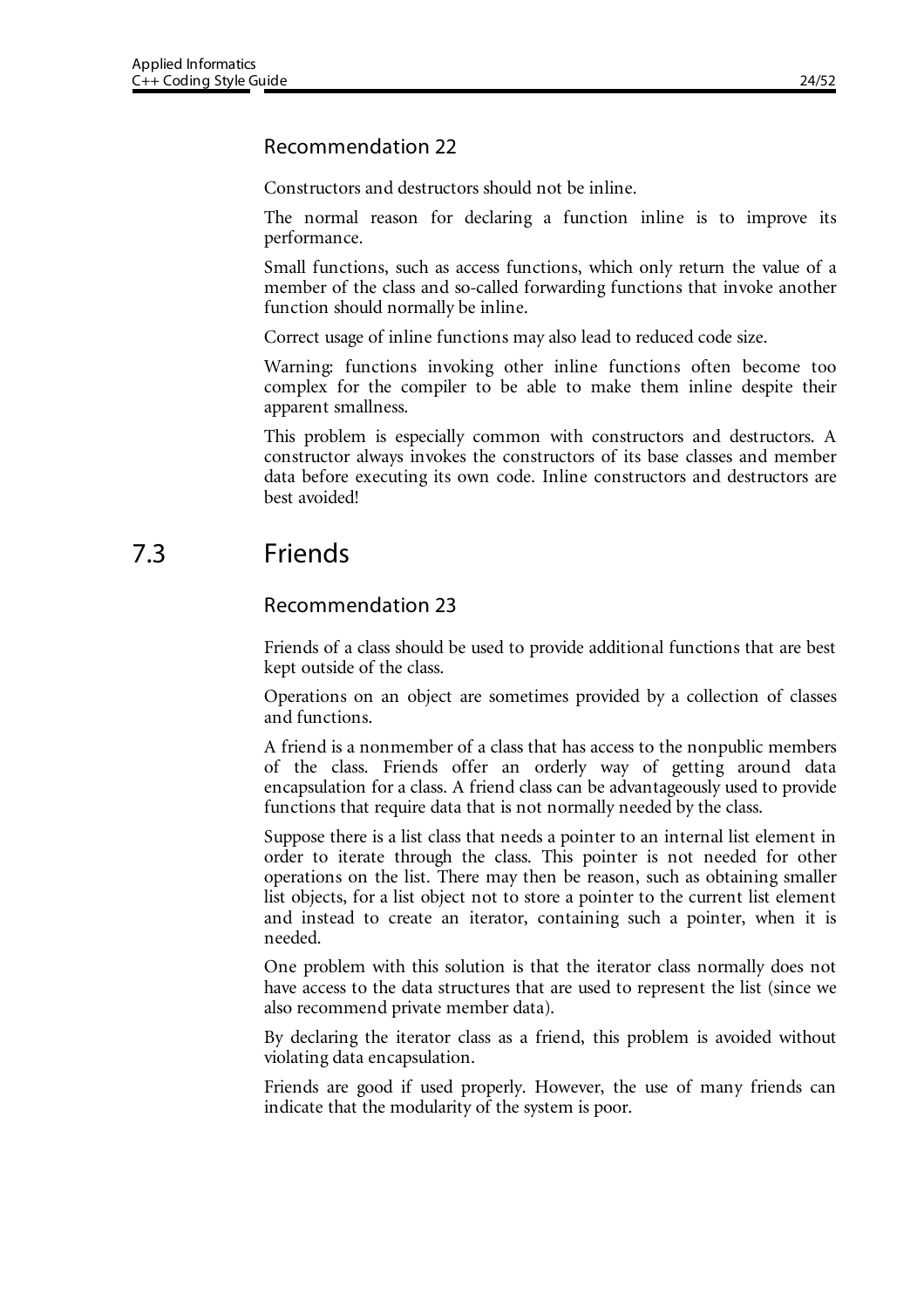## 7.4 Const Member Functions

#### Rule 42

A member function that does not affect the state of an object (its instance variables) is declared const.

#### Rule 43

If the behavior of an object is dependent on data outside the object, this data is not modified by const member functions.

Member functions declared as const must not modify member data and are the only functions that may be invoked on a const object. (Such an object is clearly unusable without const methods.) A const declaration is an excellent insurance that objects will not be modified (mutated) when they should not be. A great advantage of  $C++$  is the ability to overload functions with respect to their const-ness. Two member functions may have the same name where one is const and the other one is not.

Non-const member functions are sometimes invoked as so-called "lvalues" (as a location value at which a value may be stored). A const member function may never be invoked as "lvalue".

The behavior of an object can be affected by data outside the object. Such data must not be modified by a const member function.

In rare cases, it is desirable to modify member variables in a const object. Such member variables must be declared as mutable.

### 7.5 Constructors and Destructors

#### Rule 44

Every class that has pointers as instance variables must declare a copy constructor (and an assignment operator). The copy constructor may be private, in which case no implementation is provided.

#### Rule 45

All classes that can be used as base classes must define a virtual destructor.

#### Rule 46

If a class has at least one virtual function, it must also have a virtual destructor.

#### Rule 47

Every class must have a default (no-argument) constructor and a destructor. Unless the default constructor is private, an implementation (even if empty)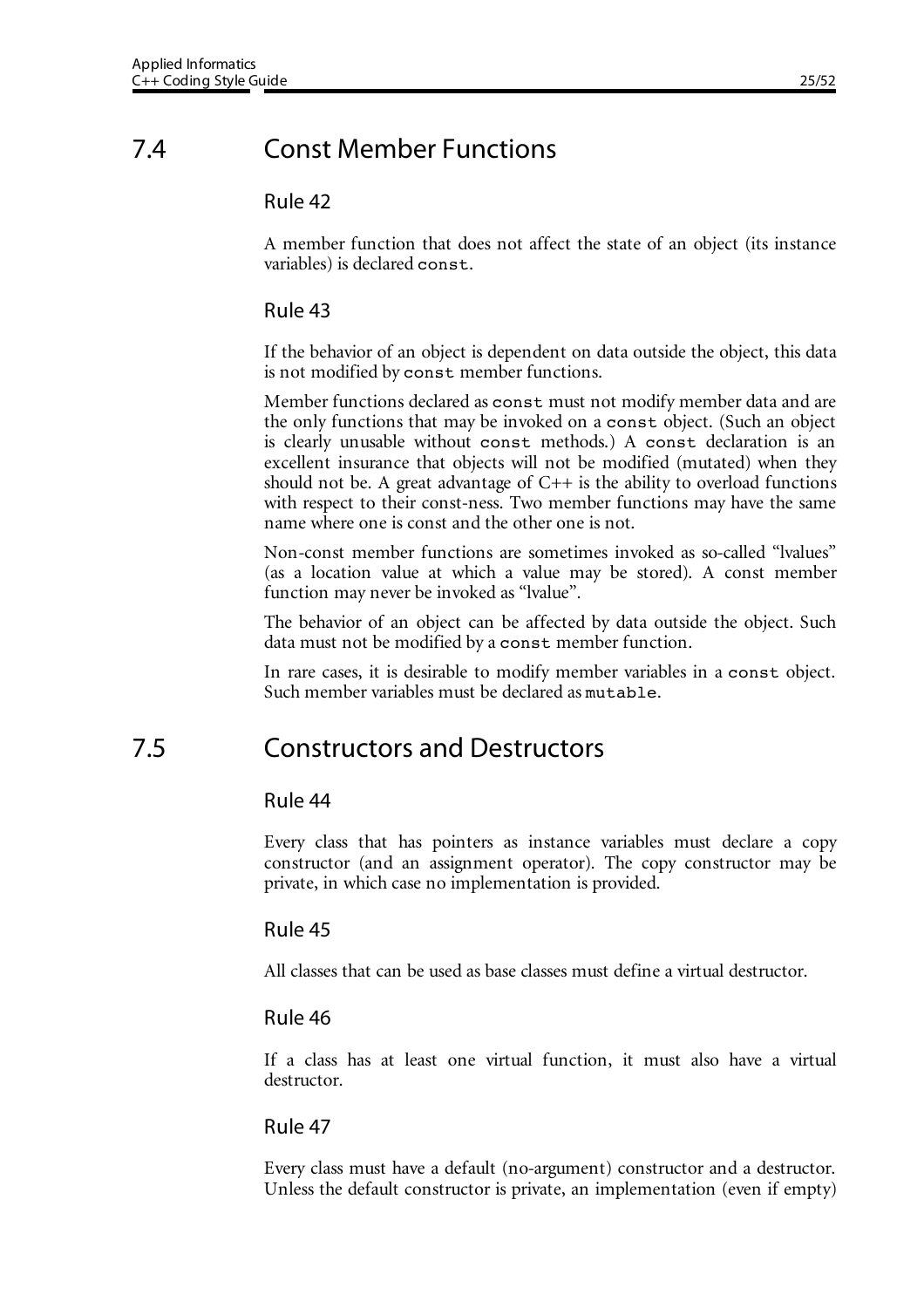must be provided for the default constructor. For the destructor, an implementation must always be provided.

#### Recommendation 24

Define and initialize member variables in the same order. Prefer initialization to assignment in constructors.

#### Recommendation 25

Do not call a virtual function from a constructor or destructor.

#### Recommendation 26

Avoid the use of global objects in constructors and destructors.

#### Recommendation 27

Use explicit for single argument non-copy constructors. This helps to avoid ambiguities caused by implicit type conversions.

A copy constructor is recommended to avoid surprises when an object is initialized using an object of the same type. If an object manages the allocation and deallocation of an object on the heap (the managing object has a pointer to the object to be created by the class' constructor), only the value of the pointer will be copied. This can lead to two invocations of the destructor for the same object (on the heap), probably resulting in a run-time error.

The corresponding problem exists for the assignment operator  $(\tilde{\ }^{\prime}=\tilde{\ }^{\prime})$ .

If a class, having virtual functions but without virtual destructors, is used as a base class, there may be a nasty surprise if pointers to the class are used. If such a pointer is assigned to an instance of a derived class and if delete is then used on this pointer, only the base class' destructor will be invoked. If the program depends on the derived class' destructor being invoked, the program will fail.

In connection with the initialization of statically allocated objects, it is not guaranteed that other static objects will be initialized (for example, global objects). This is because the order of initialization of static objects that are defined in different compilation units is not defined in the language definition.

#### Example 9

Initialization of member variables in a constructor:

```
class Property
{
public:
    Property(const std::string& name, const std::string& value);
 ...
private:
    std::string name;
```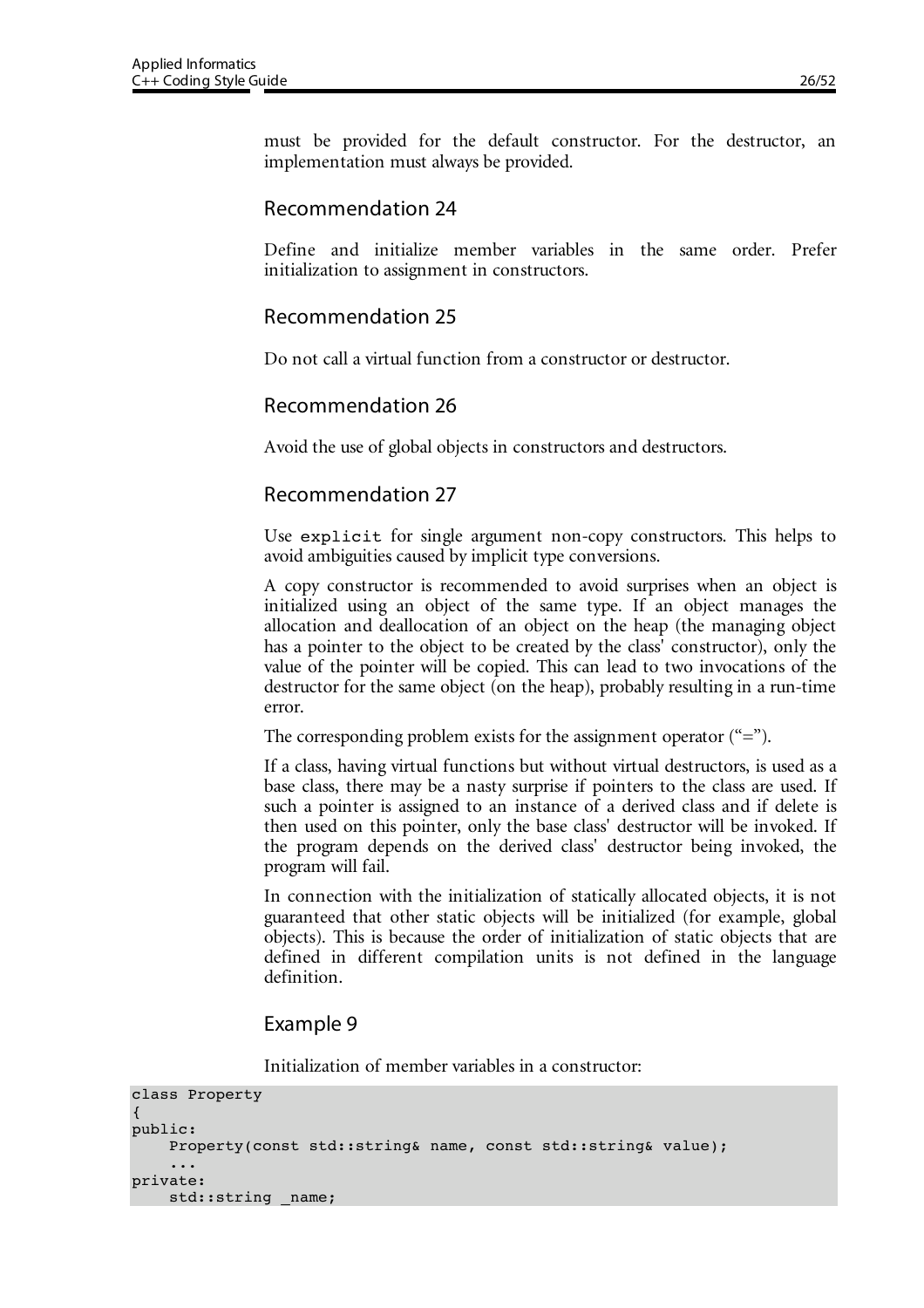```
 std::string _value;
};
// Good:
Property::Property(const std::string& name, const std::string& value):
     _name(name),
     _value(value)
{
}
// Bad:
Property::Property(const std::string& name, const std::string& value)
\{name = name; _value = value;
\left| \right|
```
## 7.6 Assignment Operator

#### Rule 48

Every class that has pointers as instance variables must declare an assignment operator along with a copy constructor. The assignment operator may be private, in which case no implementation is provided.

#### Rule 49

An assignment operator performing a destructive action must be protected from performing this action on the object upon which it is operating.

#### Recommendation 28

An assignment operator shall return a non-const reference to the assigning object.

#### Recommendation 29

Whenever possible, the implementation of an assignment operator shall use the swap() operation to provide for strong exception safety.

An assignment is not inherited like other operators. If an assignment operator is not explicitly defined, then one is automatically defined instead. Such an assignment operator does not perform bit-wise copying of member data; instead, the assignment operator (if defined) for each specific type of member data is invoked. Bit-wise copying is only performed for member data having primitive types.

One consequence of this is that bit-wise copying is performed for member data having pointer types. If an object manages the allocation of the instance of an object pointed to by a pointer member, this will probably lead to problems: either by invoking the destructor for the managed object more than once or by attempting to use the deallocated object.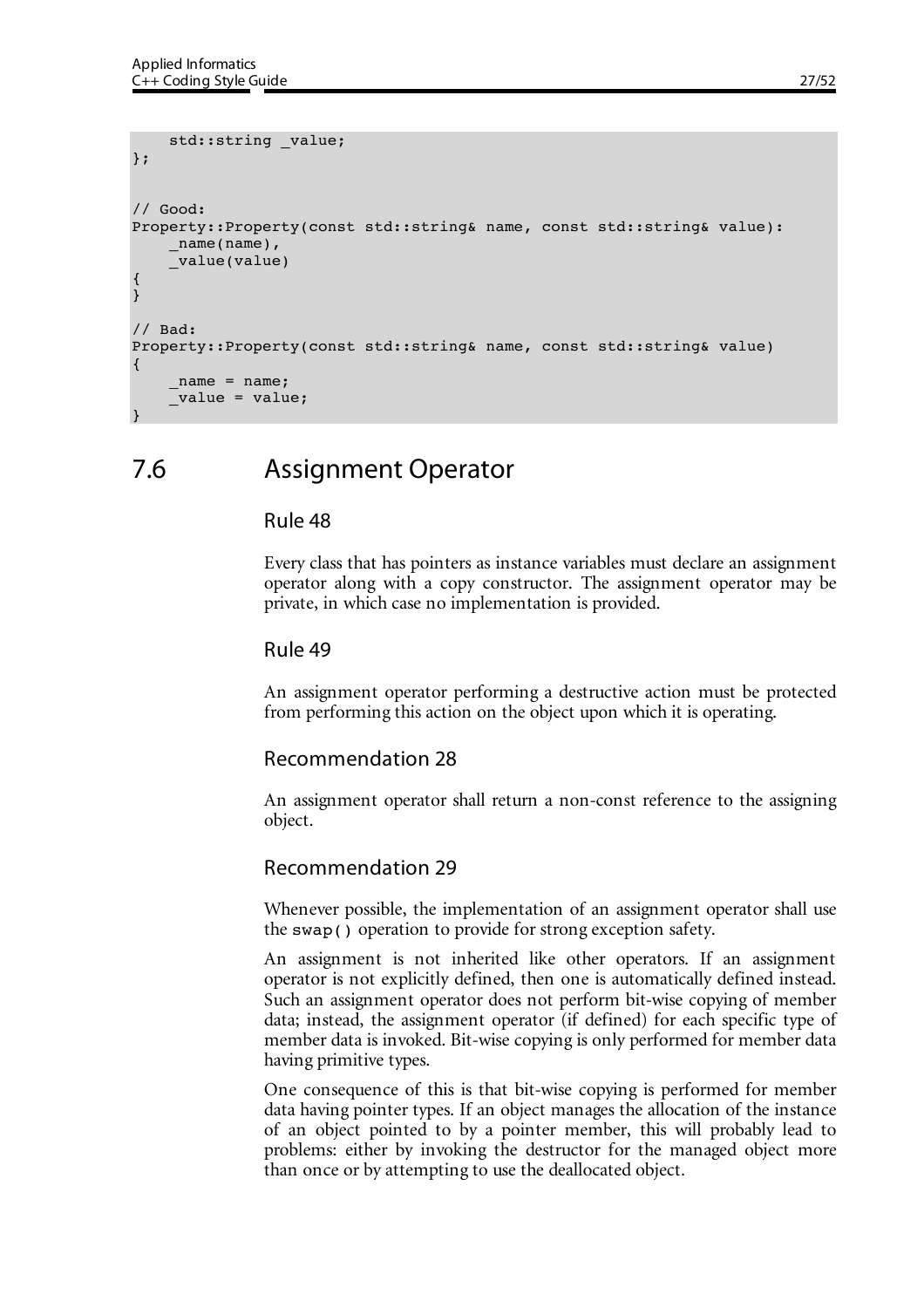If an assignment operator is overloaded, the programmer must make certain that the base class' and the members' assignment operators are run.

A common error is assigning an object to itself. Normally, destructors for instances allocated on the heap are invoked before assignment takes place. If an object is assigned to itself, the values of the instance variables will be lost before they are assigned. This may well lead to strange run-time errors.

#### Example 10

Implementing the assignment operator using swap():

```
Foo& Foo::operator = (const Foo& foo)
{
     Foo tmp(foo);
     swap(tmp);
     return *this;
}
```
## 7.7 Operator Overloading

#### Recommendation 30

Use operator overloading sparingly and in a uniform manner.

#### Recommendation 31

When two operators are opposites (such as  $==$  and  $!=$ ), it is appropriate to define both.

#### Recommendation 32

Do not overload operator &&, operator || or operator , (comma).

#### Recommendation 33

Do not overload type conversion (cast) operators.

Operator overloading has both advantages and disadvantages. One advantage is that code using a class with overloaded operators can be written more compactly (more readably). Another advantage is that the semantics can be both simple and natural. One disadvantage in overloading operators is that it is easy to misunderstand the meaning of an overloaded operator (if the programmer has not used natural semantics). The extreme case, where the plus-operator is re-defined to mean minus and the minus-operator is redefined to mean plus, probably will not occur very often, but more subtle cases are conceivable.

Designing a class library is like designing a language! If you use operator overloading, use it in a uniform manner; do not use it if it can easily give rise to misunderstanding.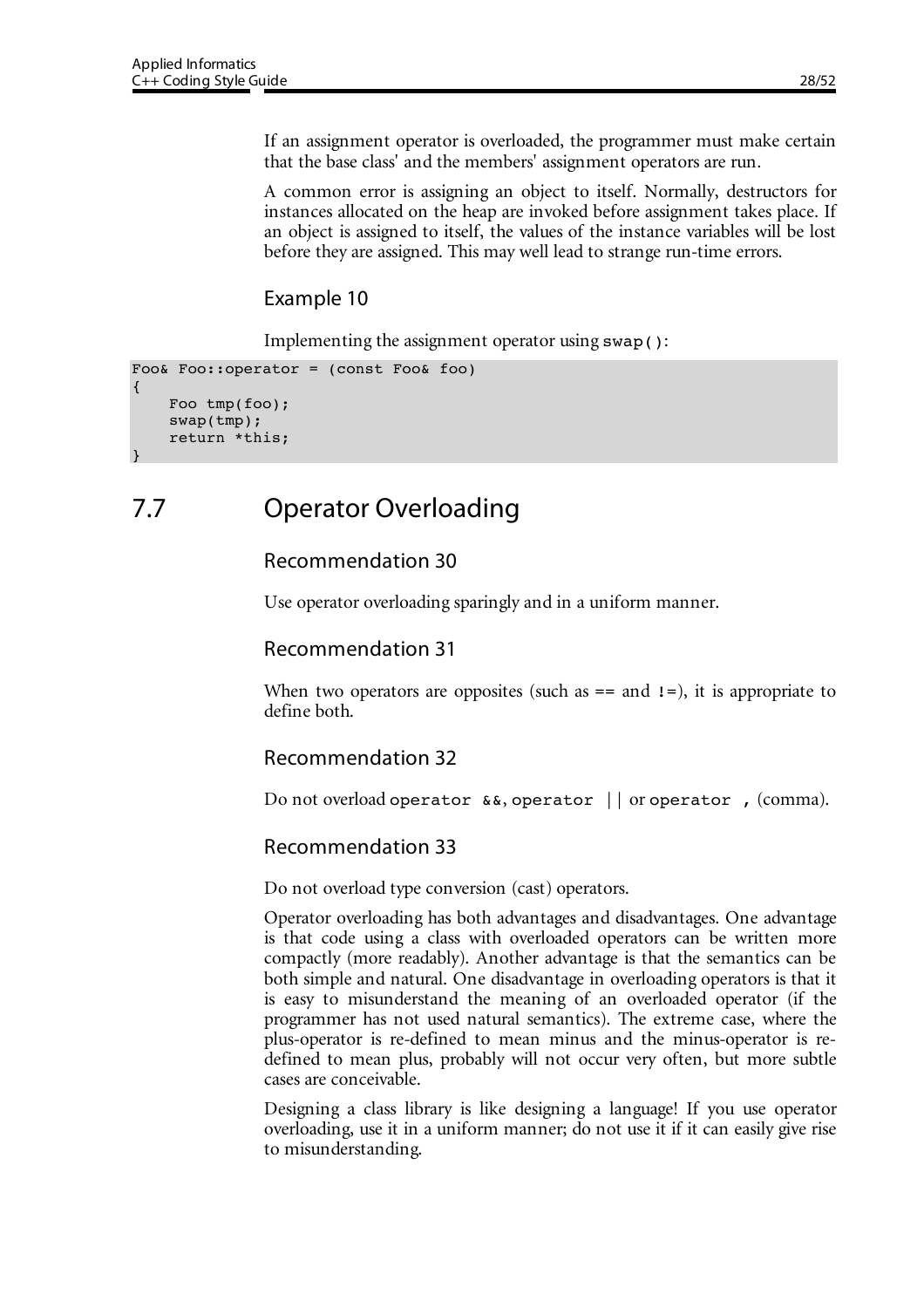## 7.8 Member Function Return Types

#### Rule 50

A public member function must never return a non-const reference or pointer to member data.

A public member function must never return a non-const reference or pointer to data outside an object, unless the object shares the data with other objects.

By allowing a user direct access to the private member data of an object, this data may be changed in ways not intended by the class designer. This may lead to reduced confidence in the designer's code: a situation to be avoided.

### 7.9 Inheritance

#### Recommendation 34

Avoid inheritance for parts-of relations. Prefer composition to inheritance.

#### Recommendation 35

Give derived classes access to class type member data by declaring protected access functions.

A common mistake is to use multiple inheritance for parts-of relations (when an object consists of several other objects, these are inherited instead of using instance variables. This can result in strange class hierarchies and less flexible code. In C++ there may be an arbitrary number of instances of a given type; if inheritance is used, direct inheritance from a class may only be used once.

A derived class often requires access to base class member data in order to create useful member functions. The advantage of using protected member functions is that the names of base class member data are not visible in the derived classes and thus may be changed. Such access functions should only return the values of member data (read-only access).

The guiding assumption is that those who use inheritance know enough about the base class to be able to use the private member data correctly, while not referring to this data by name. This reduces the coupling between base classes and derived classes.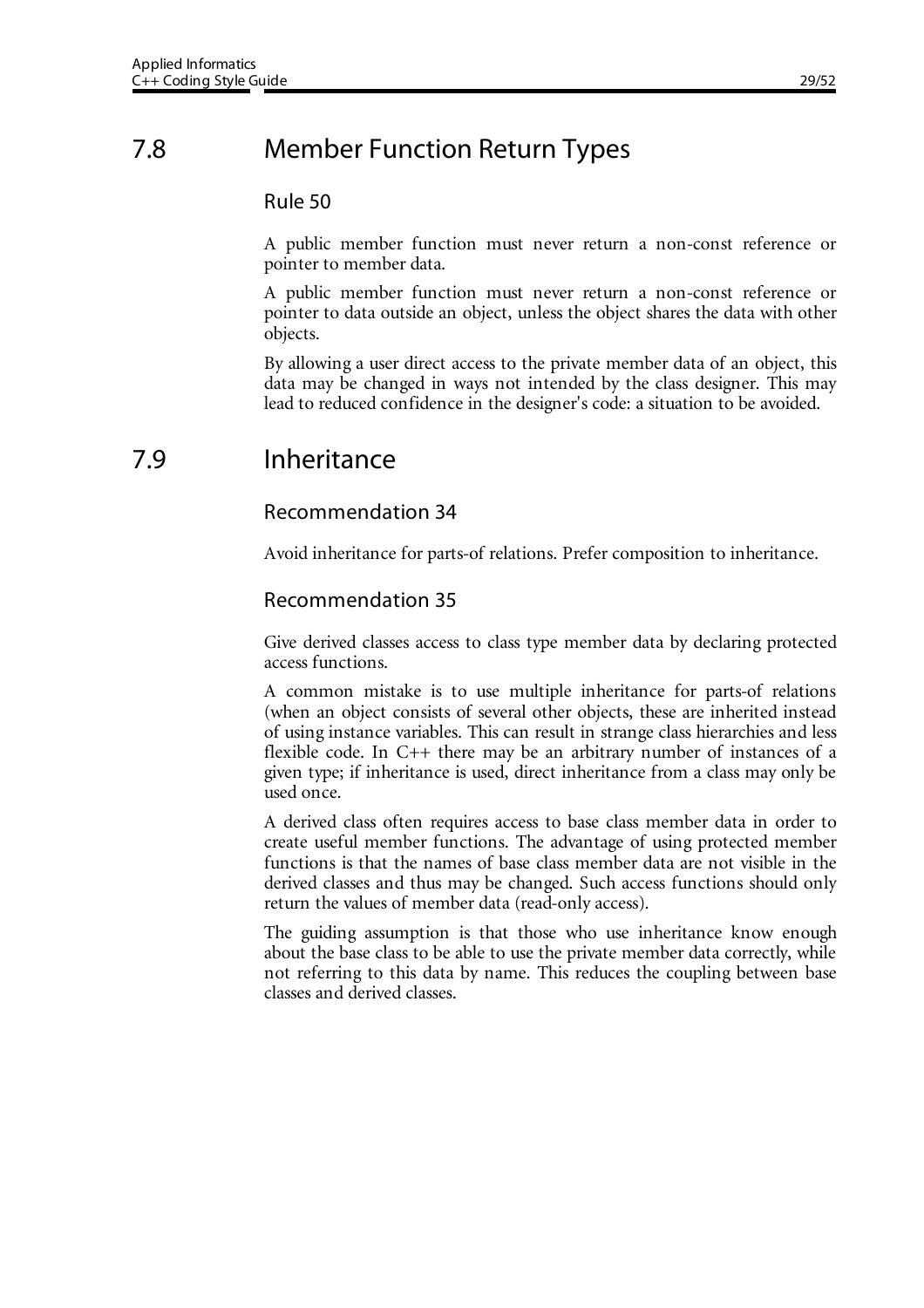## 8 Class Templates

#### Recommendation 36

Do not attempt to create an instance of a class template using a type that does not define the member functions that the class template, according to its documentation, requires.

#### Recommendation 37

Take care to avoid multiple definitions of overloaded functions in conjunction with the instantiation of a class template.

It is not possible in C++ to specify requirements for type arguments for class templates and function templates. This may imply that the type chosen by the user, does not comply with the interface as required by the template. For example, a class template may require that a type argument have a comparison operator defined.

Another problem with type templates can arise for overloaded functions. If a function is overloaded, there may be a conflict if the element type appears explicitly in one of these. After instantiation, there may be two functions which, for example, have the type int as an argument. The compiler may complain about this, but there is a risk that the designer of the class does not notice it. In cases where there is a risk for multiple definition of member functions, this must be carefully documented.

#### Recommendation 38

All member functions of a class template are defined inline, inside the class declaration. At this time this is the only portable way to define class templates.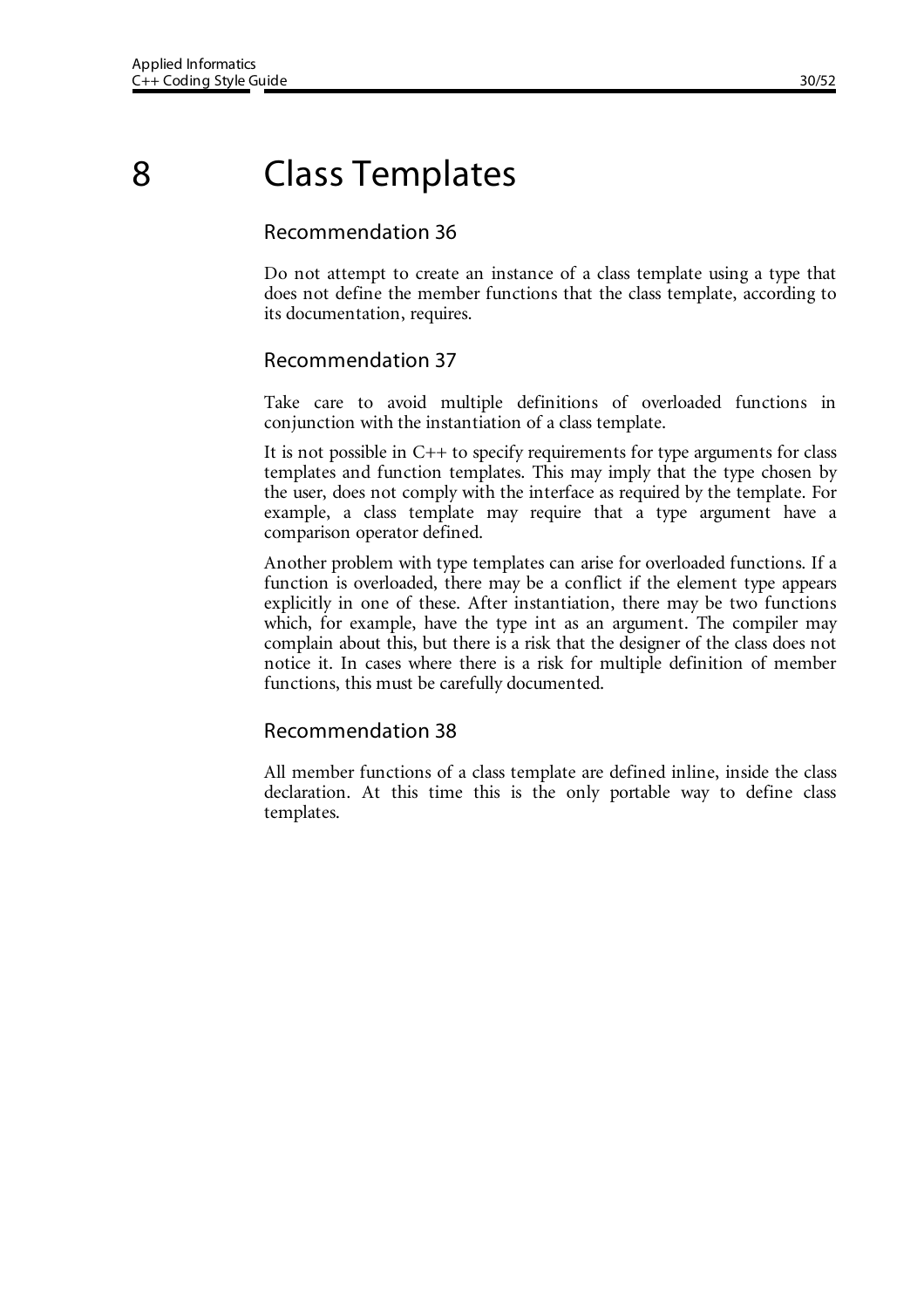## 9 Functions

Unless otherwise stated, the following rules also apply to member functions.

## 9.1 Function Arguments

#### Rule 51

Do not use unspecified function arguments (ellipsis notation).

#### Recommendation 39

Avoid const pass-by-value function parameters in function declarations. They are pointless.

#### Recommendation 40

Avoid functions with too many (rule of thumb: more than five) arguments. Functions having long argument lists look complicated, are difficult to read, and can indicate poor design. In addition, they are difficult to use and to maintain.

#### Recommendation 41

Prefer references to pointers. Use a pointer only if the argument could be null or if using a reference would always require dereferencing a pointer when calling the function.

#### Recommendation 42

Use constant references (const  $\infty$ ) instead of call-by-value, unless using a pre-defined data type or a pointer.

By using references instead of pointers as function arguments, code can be made more readable, especially within the function. A disadvantage is that it is not easy to see which functions change the values of their arguments. Member functions storing pointers provided as arguments should document this clearly by declaring the argument as a pointer instead of as a reference. This simplifies the code, since it is normal to store a pointer member as a reference to an object.

There are no null references in C++. This means that an object must have been allocated before passing it to a function. The advantage of this is that it is not necessary to test the existence of the object within the function.

C++ invokes functions using call-by-value semantics. This means that the function arguments are copied to the stack via invocations of copy constructors, which, for large objects, reduces performance. In addition, destructors will be invoked when exiting the function. const & arguments mean that only a reference to the object in question is placed on the stack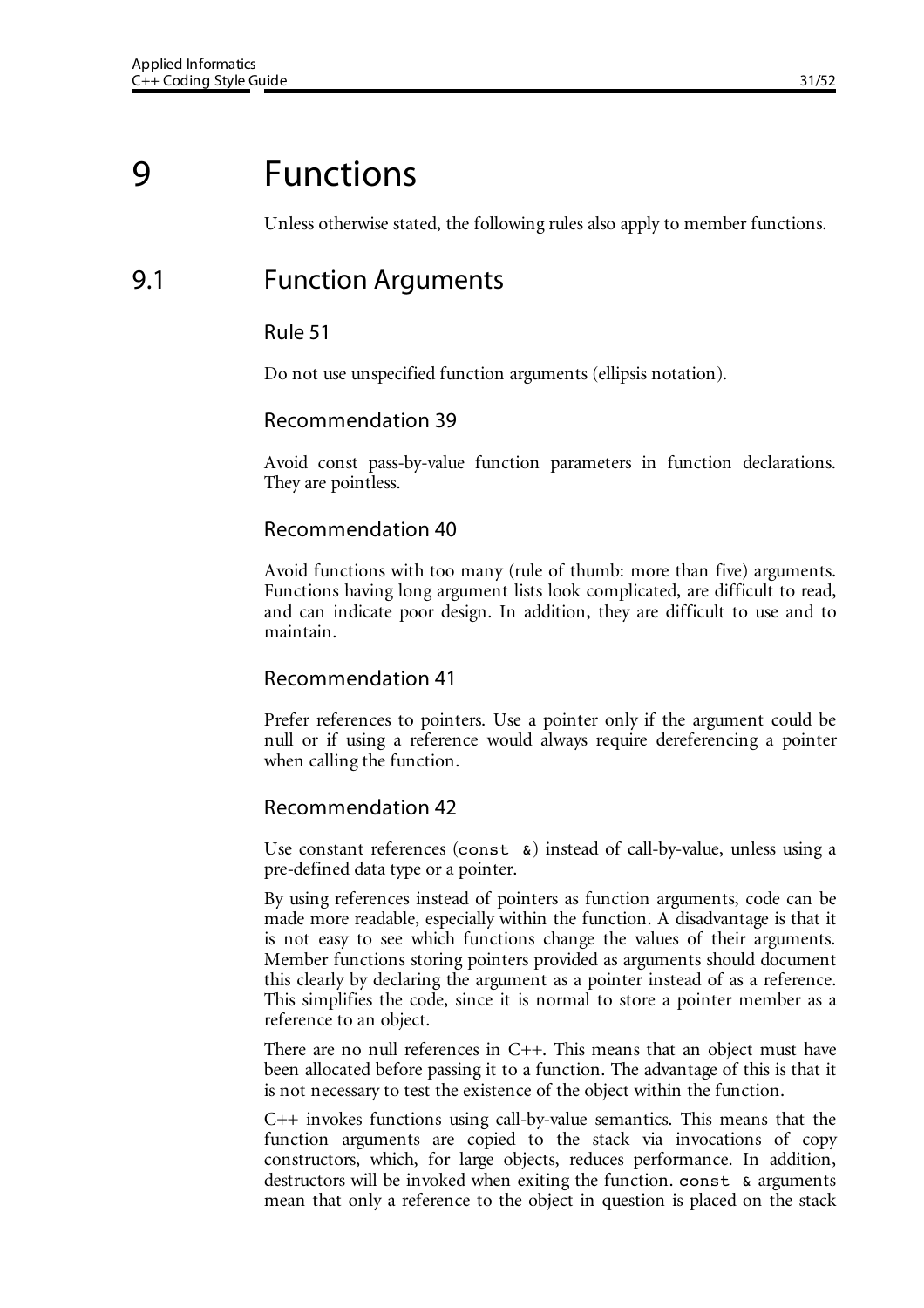(call-by-reference) and that the object's state (its instance variables) cannot be modified. (At least some const member functions are necessary for such objects to be at all useful.)

## 9.2 Function Overloading

#### Recommendation 43

When overloading functions, all variations should have the same semantics (be used for the same purpose).

Overloading of functions can be a powerful tool for creating a family of related functions that only differ as to the type of data provided as arguments. If not used properly (such as using functions with the same name for different purposes), they can, however, cause considerable confusion.

Template functions can be a good alternative to overloading.

### 9.3 Formal Arguments

#### Rule 52

The names of formal arguments to functions must be specified and must be the same both in the function declaration and in the function definition.

The names of formal arguments may be specified in both the function declaration and the function definition in  $C++$ , even if the compiler ignores those in the declaration. Providing names for function arguments is a part of the function documentation. The name of an argument clarifies how the argument is used and reduces the need to include comments in a function definition. It is also easier to refer to an argument in the documentation of a class if it has a name.

Exception: the name of a unused function argument can be omitted, both in the declaration and in the definition.

## 9.4 Return Types and Values

#### Rule 53

Always specify the return type of a function explicitly. Modern C++ compilers expect this anyway.

#### Rule 54

A public function must never return a reference or a pointer to a local variable.

If a function returns a reference or a pointer to a local variable, the memory to which it refers will already have been deallocated when this reference or pointer is used. The compiler may or may not give a warning for this.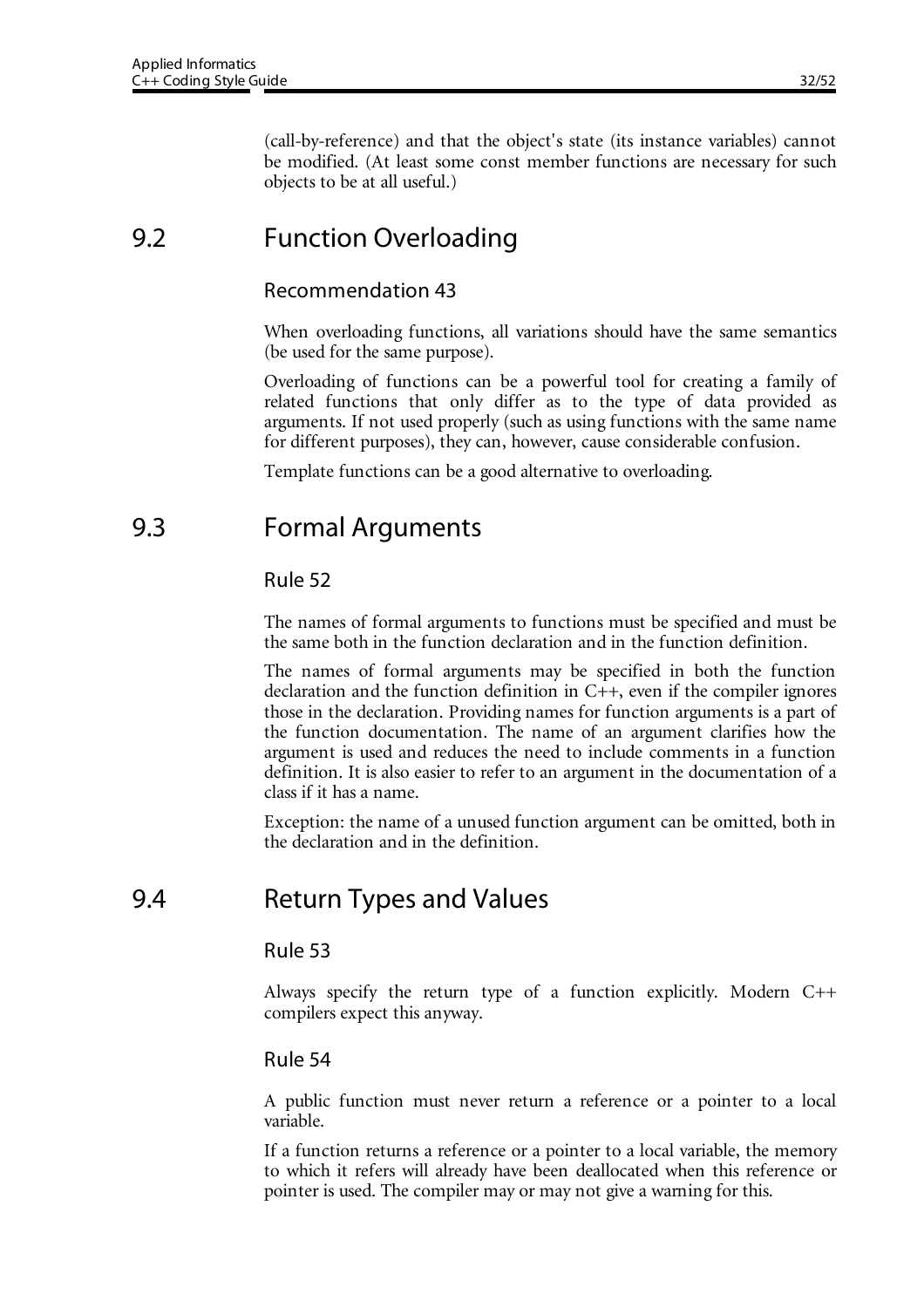#### Rule 55

Do not use the preprocessor directive #define to obtain more efficient code; instead, use inline functions.

#### Rule 56

Use inline functions when they are really needed.

Inline functions have the advantage of often being faster to execute than ordinary functions. The disadvantage in their use is that the implementation becomes more exposed, since the definition of an inline function must be placed in an include file for the class, while the definition of an ordinary function may be placed in its own separate file.

A result of this is that a change in the implementation of an inline function can require comprehensive re-compiling when the include file is changed.

The compiler is not compelled to actually make a function inline. The decision criteria for this differ from one compiler to another.

### 9.6 Temporary Objects

#### Recommendation 44

Minimize the number of temporary objects that are created as return values from functions or as arguments to functions.

Temporary objects are often created when objects are returned from functions or when objects are given as arguments to functions. In either case, a constructor for the object is first invoked; later, a destructor is invoked. Large temporary objects make for inefficient code. In some cases, errors are introduced when temporary objects are created. It is important to keep this in mind when writing code. It is especially inappropriate to have pointers to temporary objects, since the lifetime of a temporary object is undefined.

## 9.7 General

#### Recommendation 45

Avoid long and complex functions.

Long functions have disadvantages:

1. If a function is too long, it can be difficult to comprehend. Generally, it can be said that a function should not be longer than 60 lines (or one page), since that is about how much can be comprehended at one time. This is also what can be displayed in an editor window without scrolling.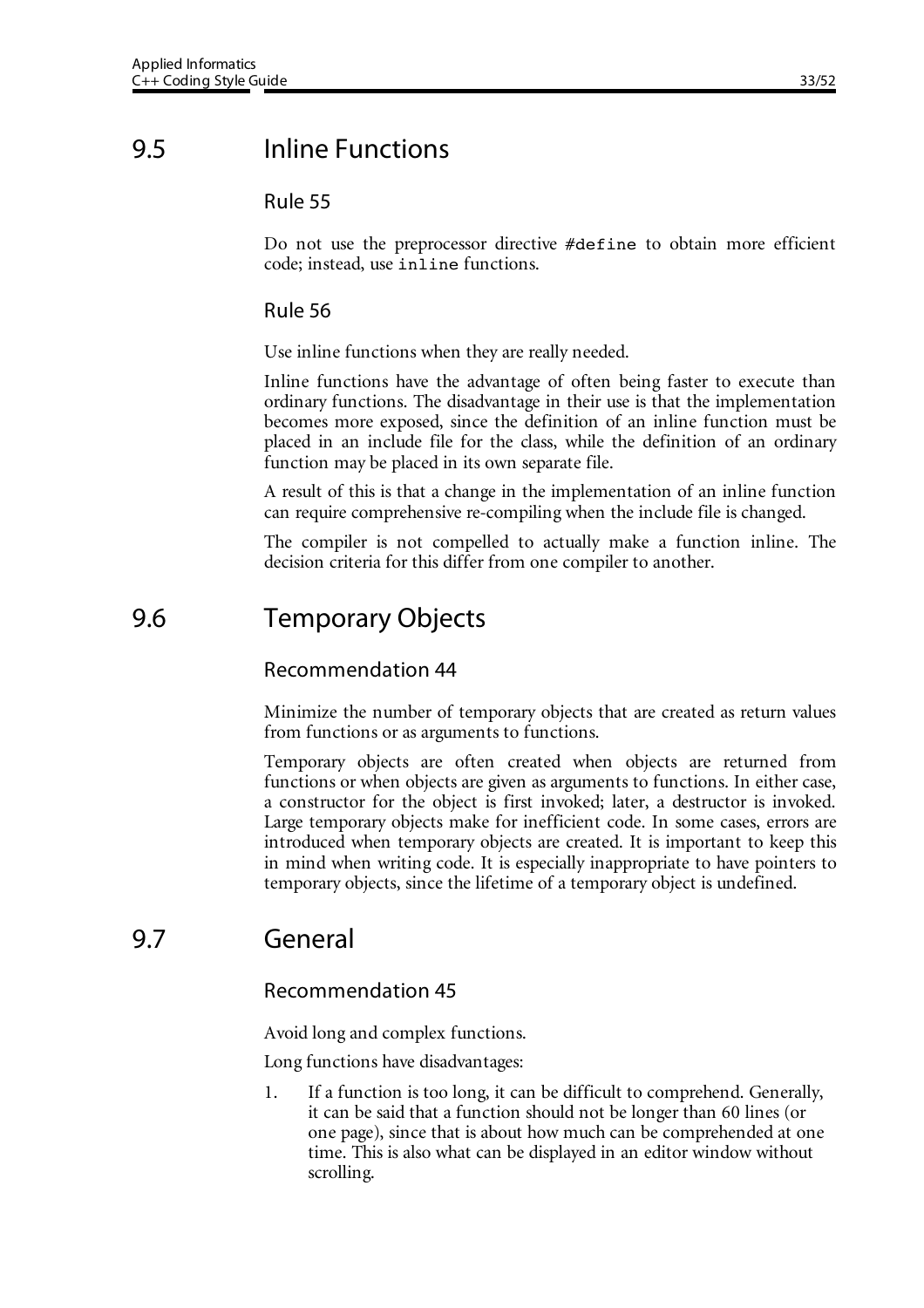2. If an error situation is discovered at the end of an extremely long function, it may be difficult for the function to clean up after itself and to "undo" as much as possible before reporting the error to the calling function. By always using short functions, such an error can be more exactly localized.

Complex functions are difficult to test. If a function consists of 15 nested if statements, then there are 2\*\*15 (or 32768) different branches to test in a single function.

Nesting of control structures should not exceed three levels.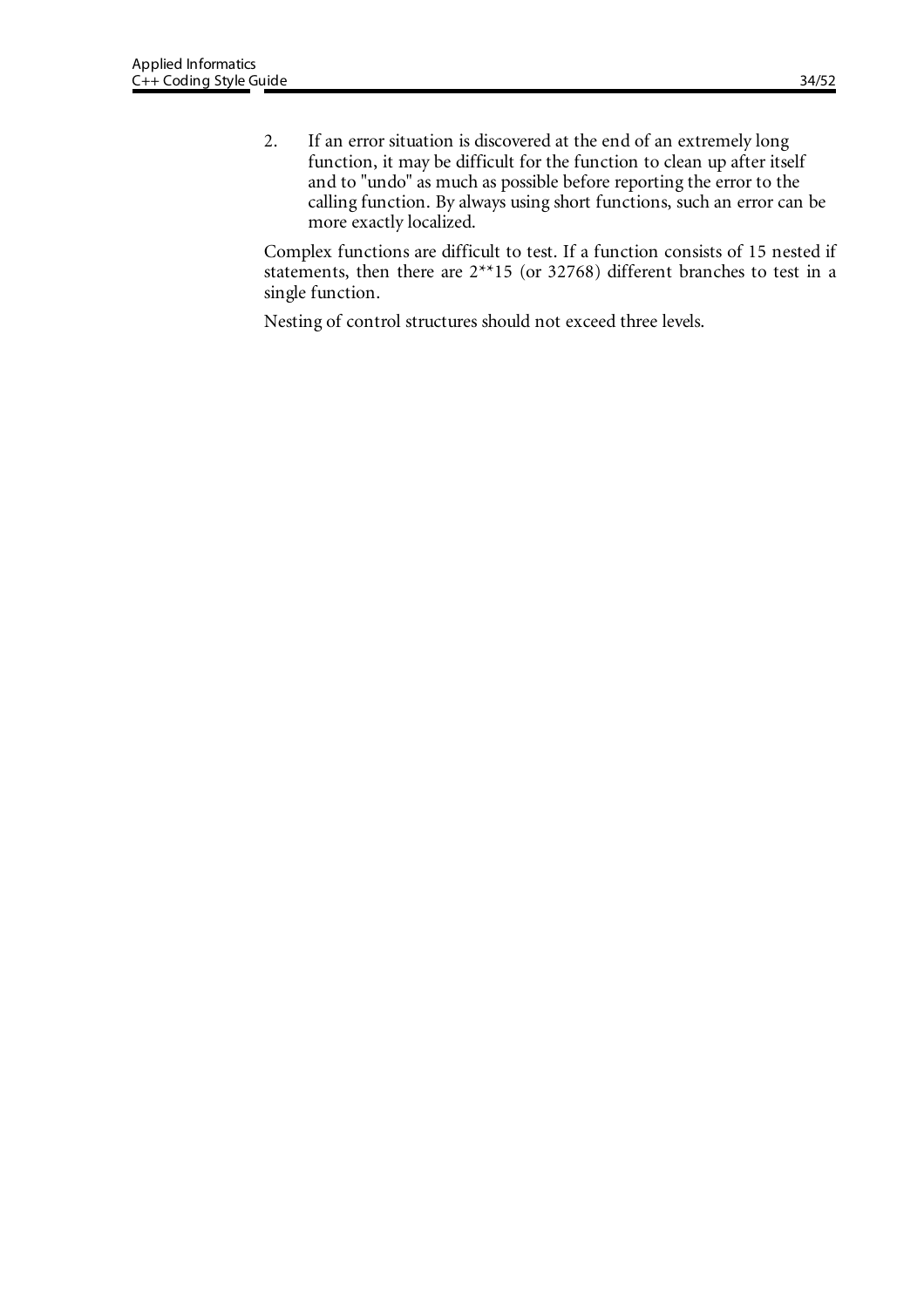## 10 Constants

#### Rule 57

Constants are defined using const or enum; never using #define.

The preprocessor performs a textual substitution for macros in the source code that is then compiled. This has a number of negative consequences. For example, if a constant has been defined using #define, the name of the constant is not recognized in many debuggers. If the constant is represented by an expression, this expression may be evaluated differently for different instantiations, depending on the scope of the name. In addition, macros are, at times, incorrectly written.

#### Rule 58

Avoid the use of numeric values in code; use symbolic values instead.

Numerical values in code (*magic numbers*) should be viewed with suspicion. They can be the cause of difficult problems if and when it becomes necessary to change a value. A large amount of code can be dependent on such a value never changing, the value can be used at a number of places in the code (it may be difficult to locate all of them), and values as such are rather anonymous (it may be that every "2" in the code should not be changed to a "3").

From a portability point of view, absolute values may be the cause of more subtle problems. The type of a numeric value is dependent on the implementation. Normally, the type of a numeric value is defined as the smallest type able to hold the value.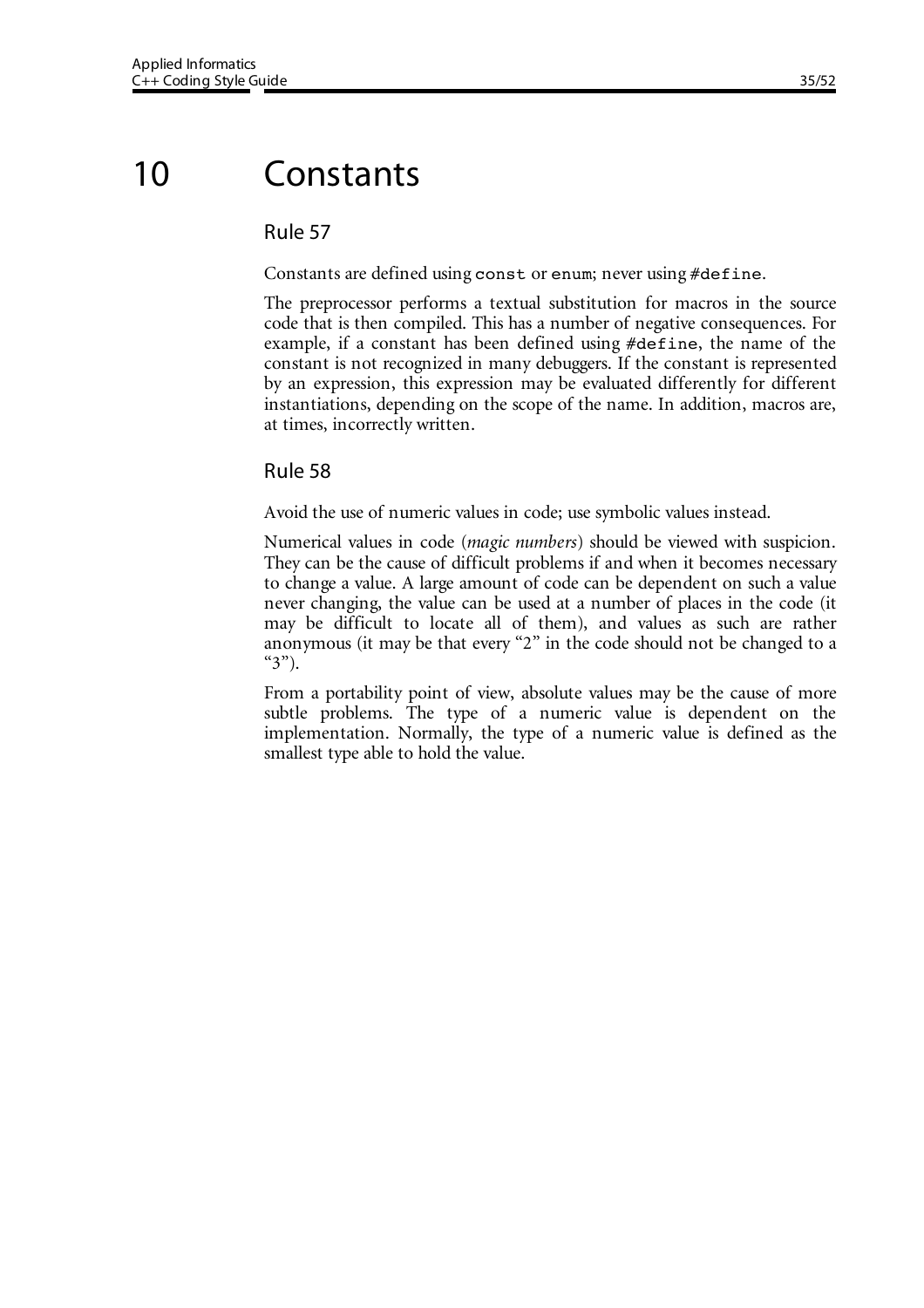## 11 Variables

#### Rule 59

Variables are declared with the smallest possible scope.

#### Rule 60

Each variable is declared in a separate declaration statement.

#### Rule 61

Every variable that is declared is given an initial value before it is used.

#### Rule 62

If possible, always use initialization instead of assignment.

A variable ought to be declared with the smallest possible scope to improve the readability of the code and so that variables are not unnecessarily allocated. When a variable that is declared at the beginning of a function is used somewhere in the code, it is not easy to directly see the type of the variable. In addition, there is a risk that such a variable is inadvertently hidden if a local variable, having the same name, is declared in an internal block.

Many local variables are only used in special cases which seldom occur. If a variable is declared at the outer level, memory will be allocated even if it is not used. In addition, when variables are initialized upon declaration, more efficient code is obtained than if values are assigned when the variable is used.

A variable must always be initialized before use. Normally, the compiler gives a warning if a variable is undefined. It is then sufficient to take care of such cases. Instances of a class are usually initialized even if no arguments are provided in the declaration (the empty constructor is invoked). To declare a variable that has been initialized in another file, the keyword extern is always used.

By always initializing variables, instead of assigning values to them before they are first used, the code is made more efficient since no temporary objects are created for the initialization. For objects having large amounts of data, this can result in significantly faster code.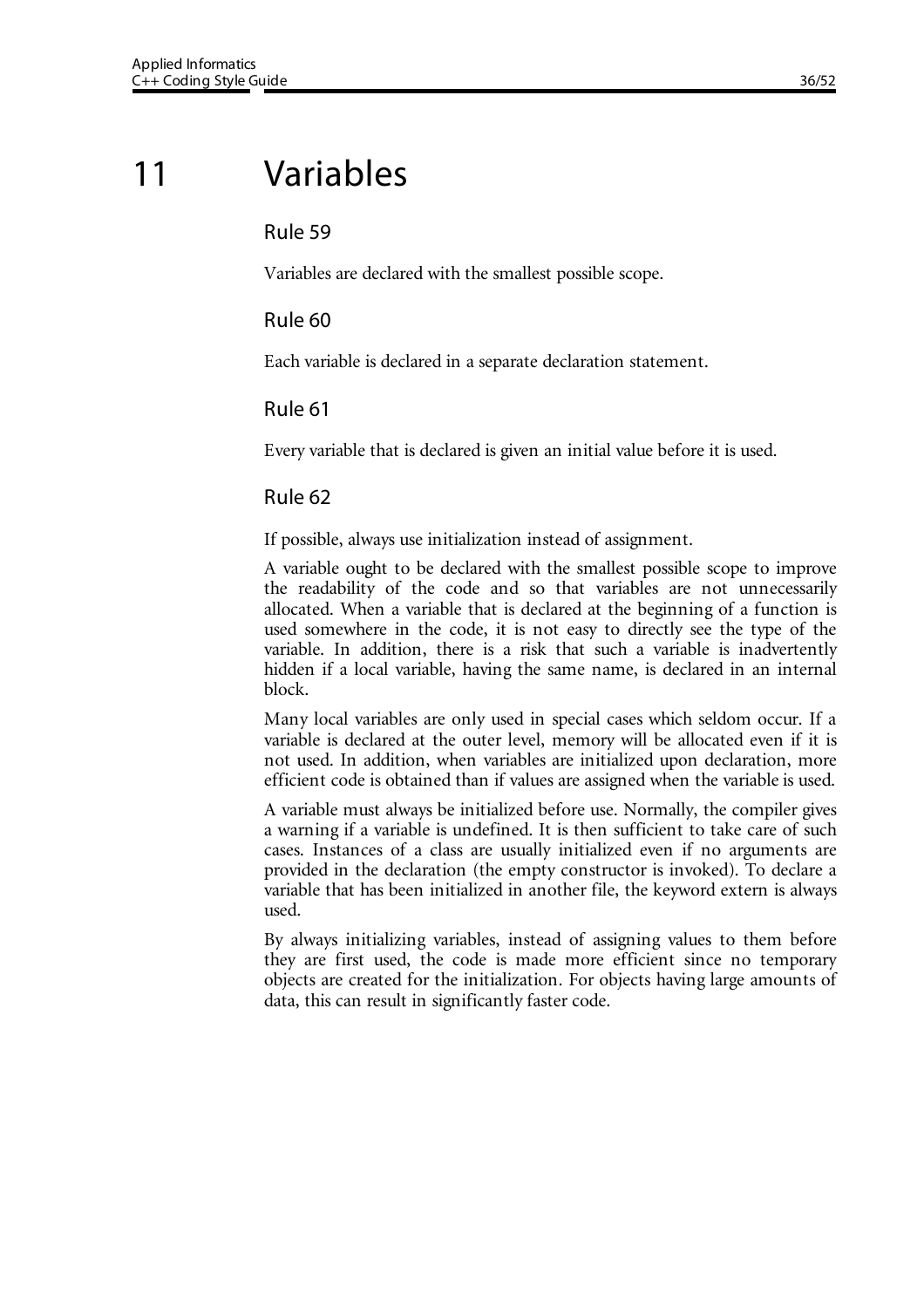## 12 Pointers and References

#### Rule 63

Do not compare a pointer to NULL or assign NULL to a pointer; use 0 instead.

#### Recommendation 46

Pointers to pointers should whenever possible be avoided.

#### Recommendation 47

Use a typedef to simplify program syntax when declaring function pointers.

According to the ANSI-C standard, NULL is defined either as (void\*)0 or as 0. If this definition remains in ANSI-C++, problems may arise. If NULL is defined to have the type void\*, it cannot be assigned an arbitrary pointer without an explicit type conversion.

Pointers to pointers normally ought not be used. Instead, a class should be declared, which has a member variable of the pointer type. This improves the readability of the code and encourages data abstraction. By improving the readability of code, the probability of failure is reduced. One exception to this rule is represented by functions providing interfaces to other languages (such as C). These are likely to only allow pre-defined data types to be used as arguments in the interface, in which case pointers to pointers are needed. Another example is the second argument to the main function, which must have the type char\*[].

A function that changes the value of a pointer that is provided as an argument should declare the argument as having the type reference to pointer  $(e.g. char*&).$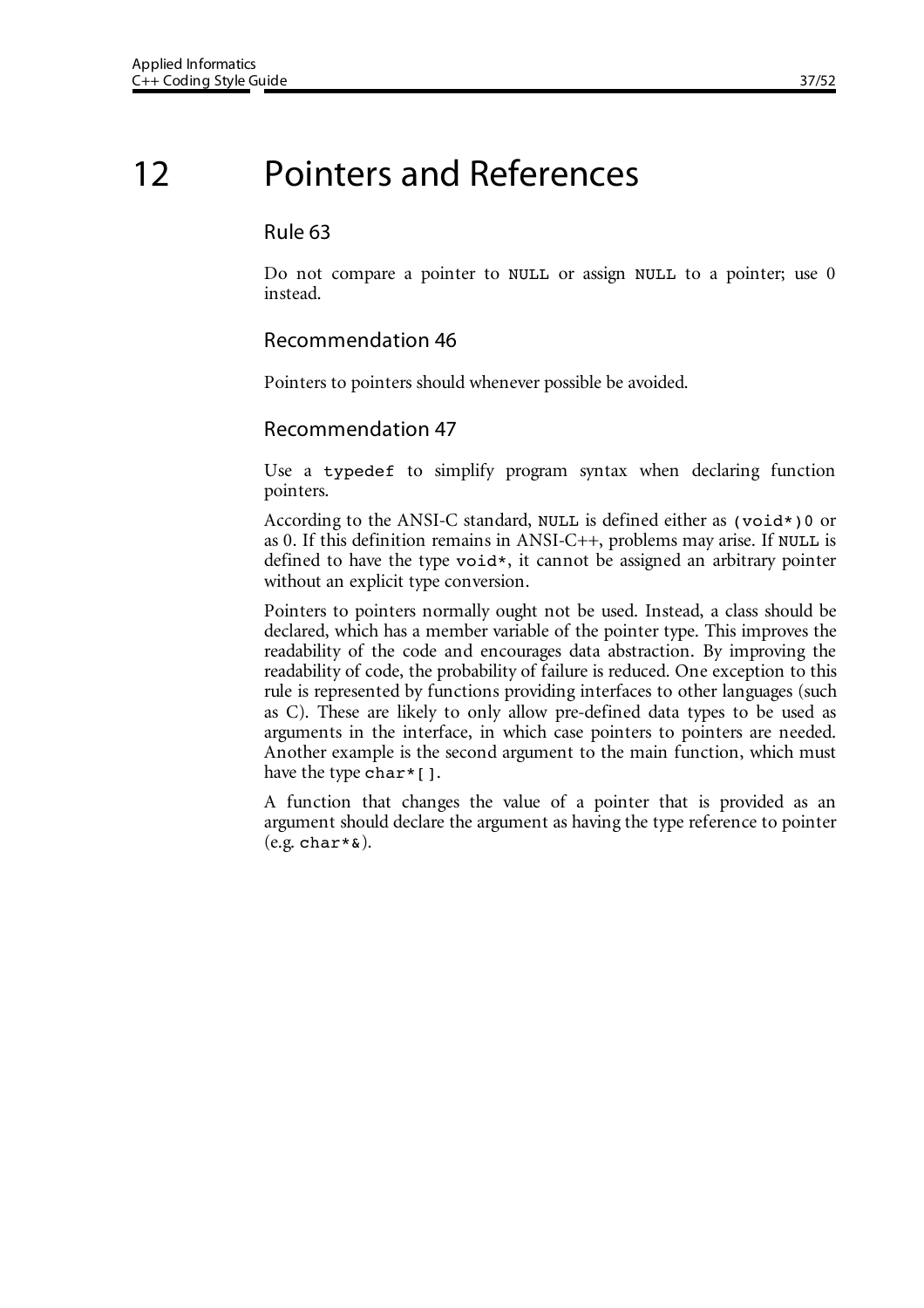## 13 Type Conversions

#### Rule 64

Use C++ style casts (dynamic\_cast<>, static\_cast<>, reinterpret\_cast<>, const\_cast<>) instead of old-style C casts for all pointer conversions. This makes type conversions more explicit.

#### Rule 65

Avoid the use of reinterpret\_cast<>.

Exception: low-level code interfacing the operating system or hardware, where such a cast might be necessary.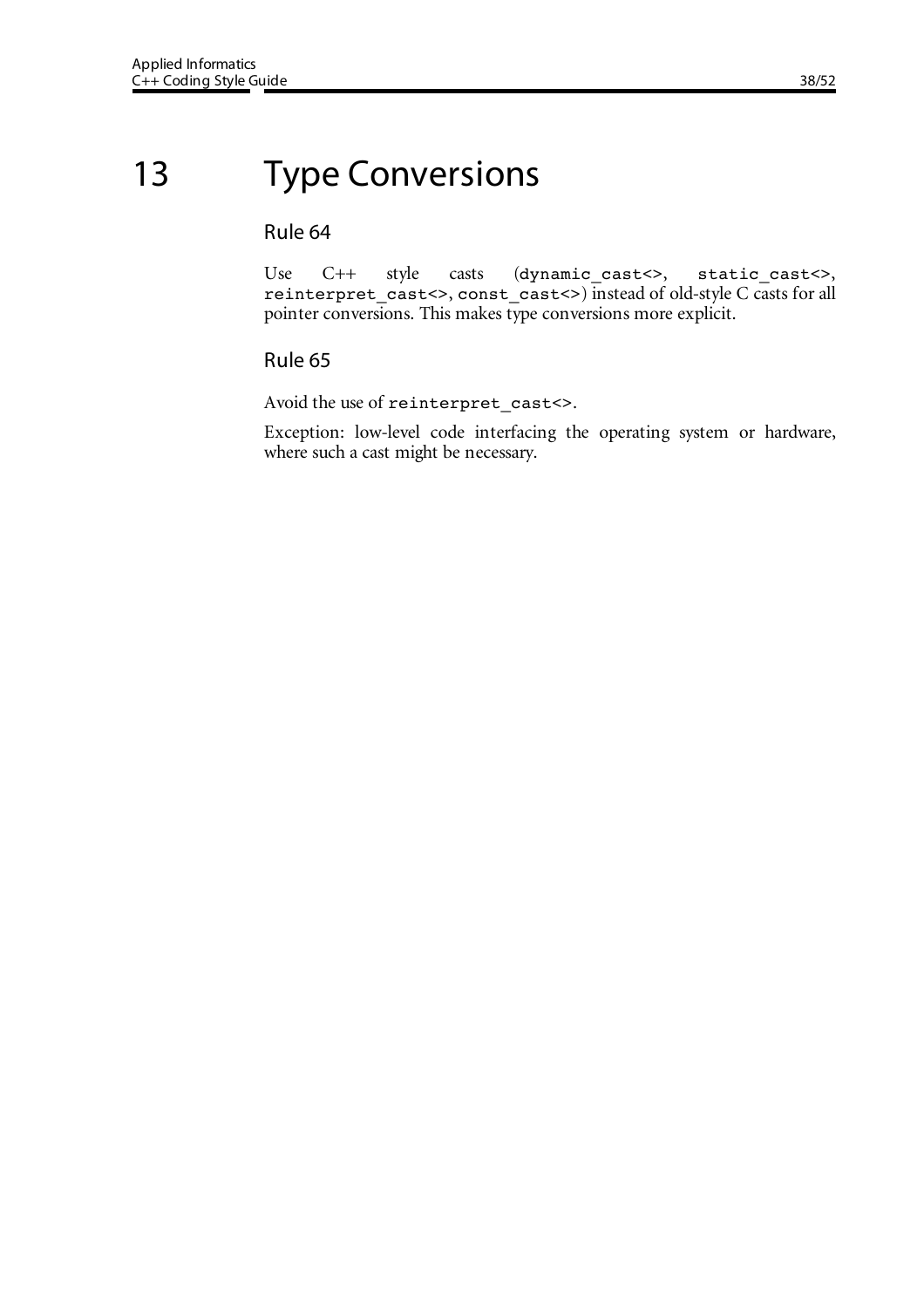## 14 Flow Control

#### Rule 66

The code following a case label must always be terminated by either a break statement, a return statement or a throw statement.

If the code following a case label is not terminated by break, the execution continues after the next case label. This means that poorly tested code can be erroneous yet still seem to work.

#### Rule 67

A switch statement must always contain a default branch that handles unexpected cases. The default label is always the last label in a switch statement.

#### Rule 68

Case labels (and the default label) in a switch statement always have the same indentation level as the switch statement.

#### Rule 69

Never use goto.

goto breaks the control flow and can lead to code that is difficult to comprehend. In addition, there are limitations for when goto can be used. For example, it is not permitted to jump past a statement that initializes a local object having a destructor.

#### Recommendation 48

The choice of loop construct (for, while or do while) should depend on the specific use of the loop.

Each loop construct has a specific usage. A for loop is used only when the loop variable is increased by a constant amount for each iteration and when the termination of the loop is determined by a constant expression. In other cases, while or do while should be used. When the terminating condition can be evaluated at the beginning of the loop, while should be used; do while is used when the terminating condition is best evaluated at the end of the loop.

#### Recommendation 49

Use break to exit a loop if this avoids the use of flags.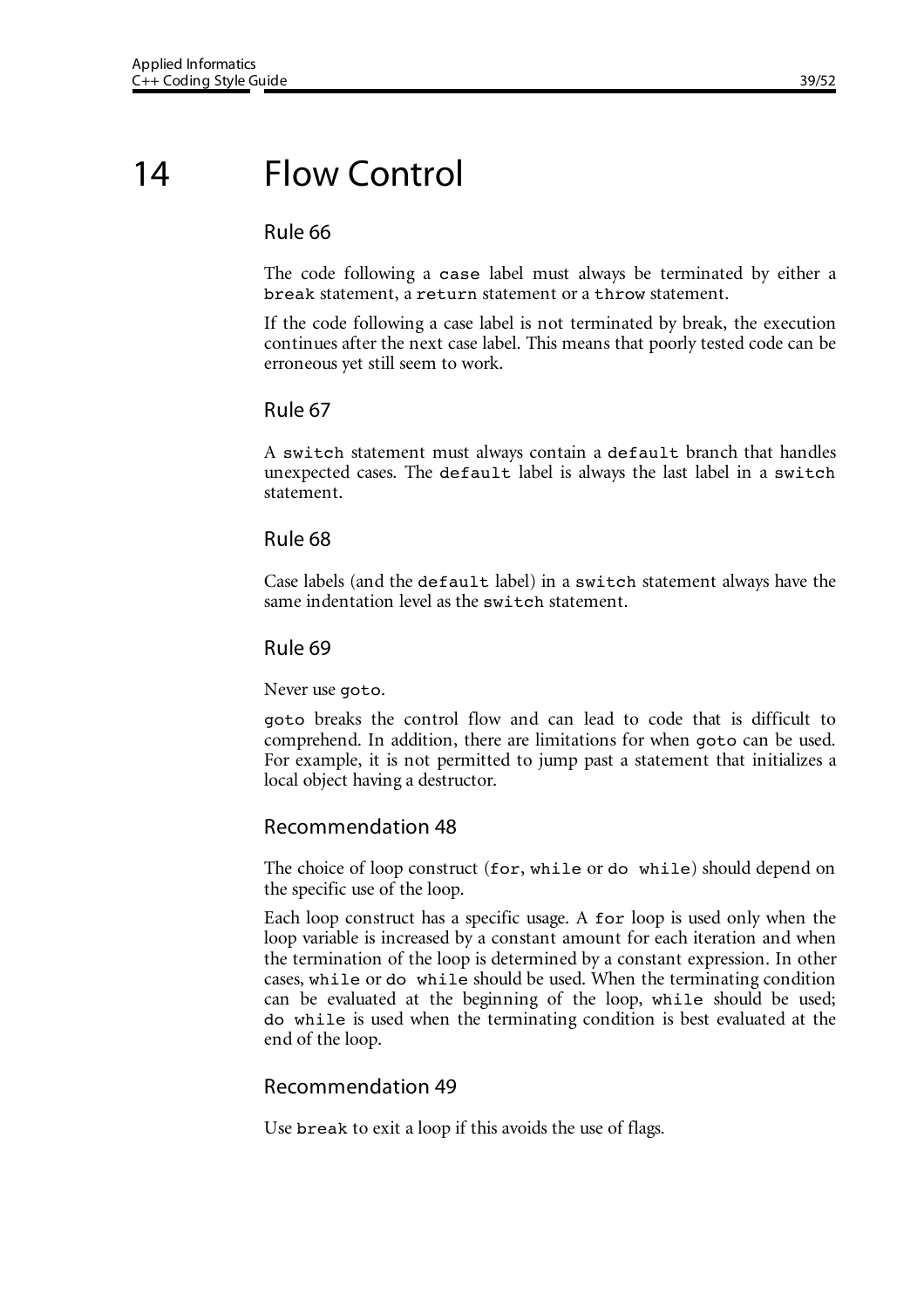#### Recommendation 50

Use inclusive lower and exclusive upper limits.

Instead of saying that x is in the interval  $x \ge 23$  and  $x \le 42$ , use the limits  $x$  >= 23 and  $x$  < 43. The following important claims then apply:

- The size of the interval between the limits is the difference between the limits.
- The limits are equal if the interval is empty.
- The upper limit is never less than the lower limit.

Being consistent in this regard helps to avoid many difficult bugs.

#### Example 11

Canonical for loop:

```
for (int i = 0; i < size; +i)
{
      ...
}
```
#### Example 12

Canonical iterator for loop:

```
for (Container::const_iterator it = cont.begin(); it != cont.end(); ++it)
{
     ...
\Box
```
#### Example 13

switch statement formatting:

```
switch (expression)
{
case foo:
      ...
     break;
case bar:
 …
     break;
default:
     poco_bugcheck();
}
```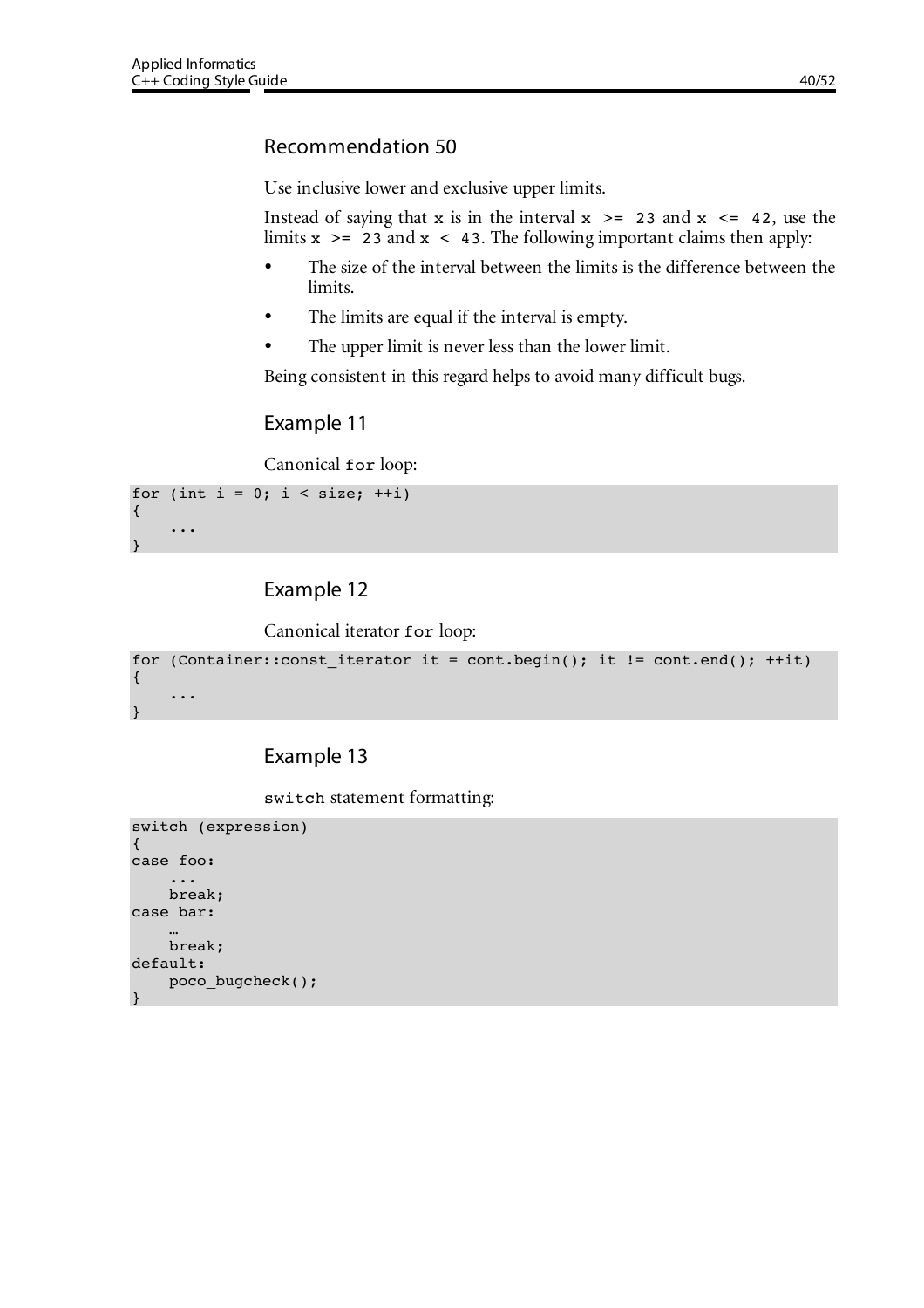## 15 Expressions

#### Recommendation 51

Use parentheses to clarify the order of evaluation for operators in expressions.

There are a number of common pitfalls having to do with the order of evaluation for operators in an expression. Binary operators in C++ have associativity (either leftwards or rightwards) and precedence. If an operator has leftwards associativity and occurs on both sides of a variable in an expression, then the variable belongs to the same part of the expression as the operator on its left side.

#### Recommendation 52

Prefer prefix increment/decrement to the postfix variants.

In doubtful cases, parentheses are always to be used to clarify the order of evaluation.

Another common mistake is to confuse the assignment operator and the equality operator. Since the assignment operator returns a value, it is entirely permitted to have an assignment statement instead of a comparison expression. This, however, most often leads straight to an error.

C++ allows the overloading of operators, something that can easily become confusing. For example, the operators << (shift left) and >> (shift right) are often used for input and output. Since these were originally bit operations, it is necessary that they have higher priority than relational operators. This means that parentheses must be used when outputting the values of logical expressions.

Iterators overload the increment and decrement operators. Using the postfix increment/decrement operators on an iterator causes the construction of a temporary object. Therefore prefer the prefix operators.

#### Recommendation 53

Always have non-lvalues on the left side  $(0 == i$  instead of  $i == 0$ ).

That way compiler works for you. It takes a while to get used to it, but it's worth it. For intuitiveness sake, this should be done only for == and possibly != comparison.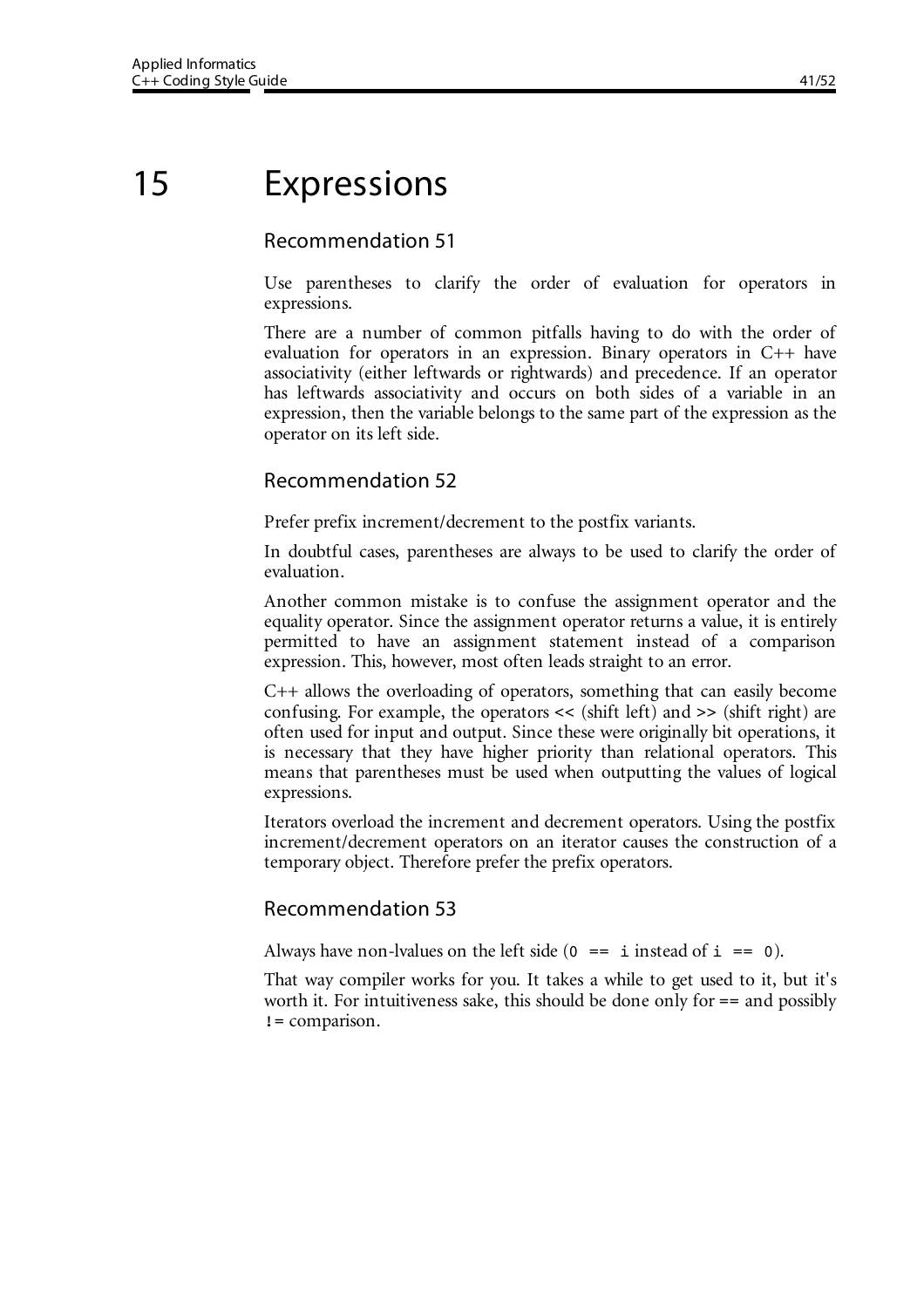## 16 Memory and Resources

#### Rule 70

Do not redefine the global new and delete operators.

#### Rule 71

When overloading the new operator for a class, always overload the delete operator too.

#### Rule 72

Do not use malloc(), realloc() or free().

#### Rule 73

Always use the array delete operator (delete []) when deallocating arrays.

#### Recommendation 54

Use smart pointers (Poco::AutoPtr) or shared pointers (Poco::SharedPtr) wherever possible.

#### Recommendation 55

Use the RAII (Resource Acquisition Is Initialization) idiom wherever possible.

#### Recommendation 56

Avoid global data if at all possible.

#### Recommendation 57

Do not allocate memory and expect that someone else will deallocate it later.

#### Recommendation 58

Always assign a new value to a pointer pointing to deallocated memory.

In C++ data can be allocated statically, dynamically on the stack, or dynamically on the heap. There are three categories of static data: global data, global class data, and static data local to a function.

In C malloc(), realloc() and free() are used to allocate memory dynamically on the heap. This may lead to conflicts with the use of the new and delete operators in C++.

It is forbidden to: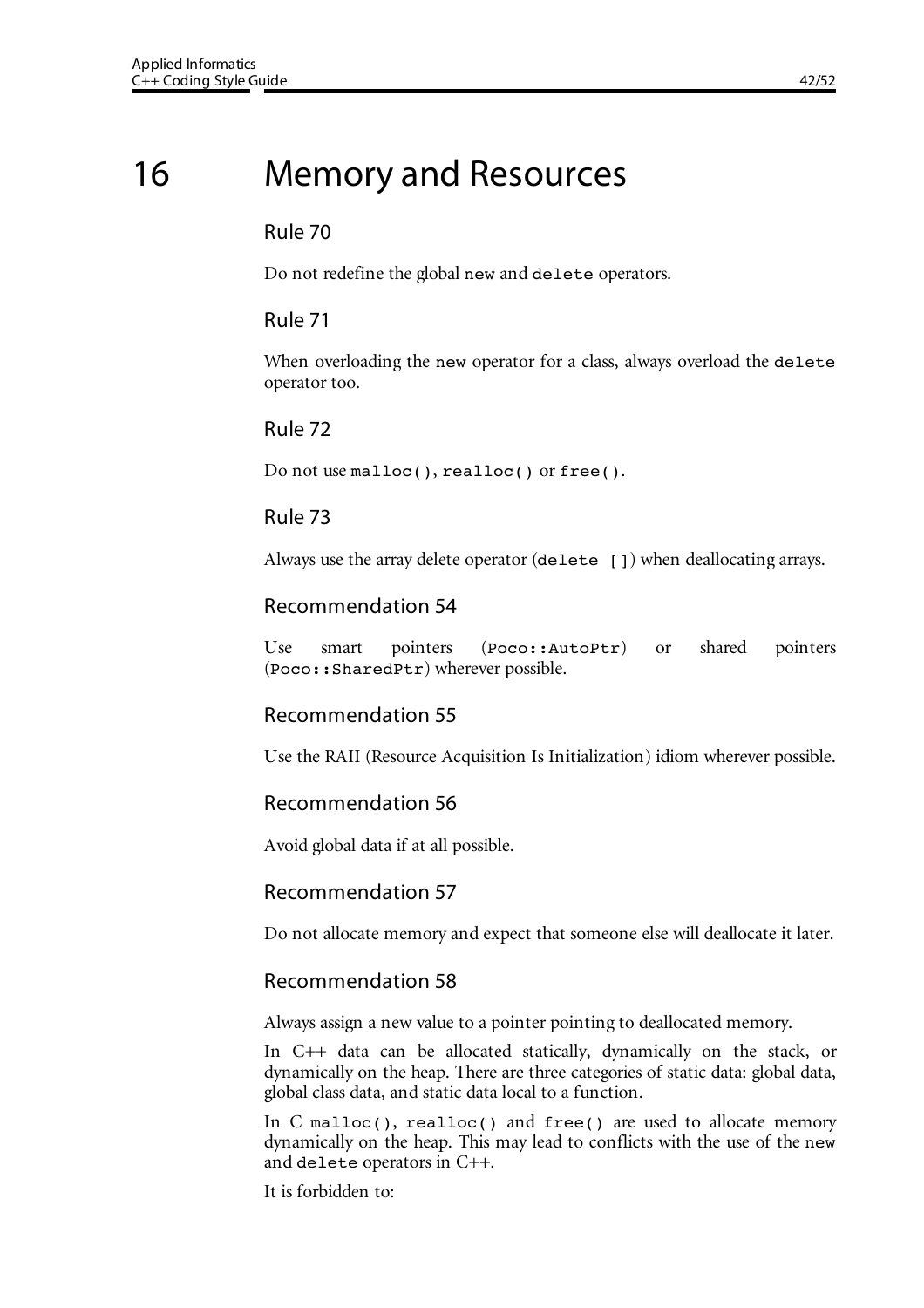- 1. invoke delete for a pointer obtained via malloc()/realloc(),
- 2. invoke malloc()/realloc() for objects having constructors,
- 3. invoke free() for anything allocated using new.

Avoid whenever possible the use of malloc(), realloc() and free().

If an array a having a type T is allocated, it is important to invoke delete in the correct way. Only writing delete a; will result in the destructor being invoked only for the first object of type  $T$ . By writing delete  $\lceil \cdot \rceil$  a; the destructor will be invoked for all objects that have been allocated earlier.

Static data can cause several problems. In an environment where parallel threads execute simultaneously, they can make the behavior of code unpredictable, since functions having static data are not reentrant.

One difference between ANSI-C and C++ is in how constants are declared. If a variable is declared as a constant in ANSI-C, it has the storage class extern (global). In C++, however, it normally has the storage class static (local). The latter means that a new instance of the constant object is created each time a file includes the file which contains the declaration of the object, unless the variable is explicitly declared extern in the include file.

An extern declaration in C++ does not mean that the variable is initialized; there must be a definition for this in a definition file. Static constants that are defined within a class are always external and must always be defined separately.

It may, at times, be tempting to allocate memory for an object using new, expecting someone else to deallocate the memory. For instance, a function can allocate memory for an object that is then returned to the user as the return value for the function. There is no guarantee that the user will remember to deallocate the memory and the interface with the function then becomes considerably more complex.

Pointers that point to deallocated memory should either be set to 0 or be given a new value to prevent access to the released memory. This can be a very difficult problem to solve when there are several pointers pointing to the same memory, since C++ has no garbage collection.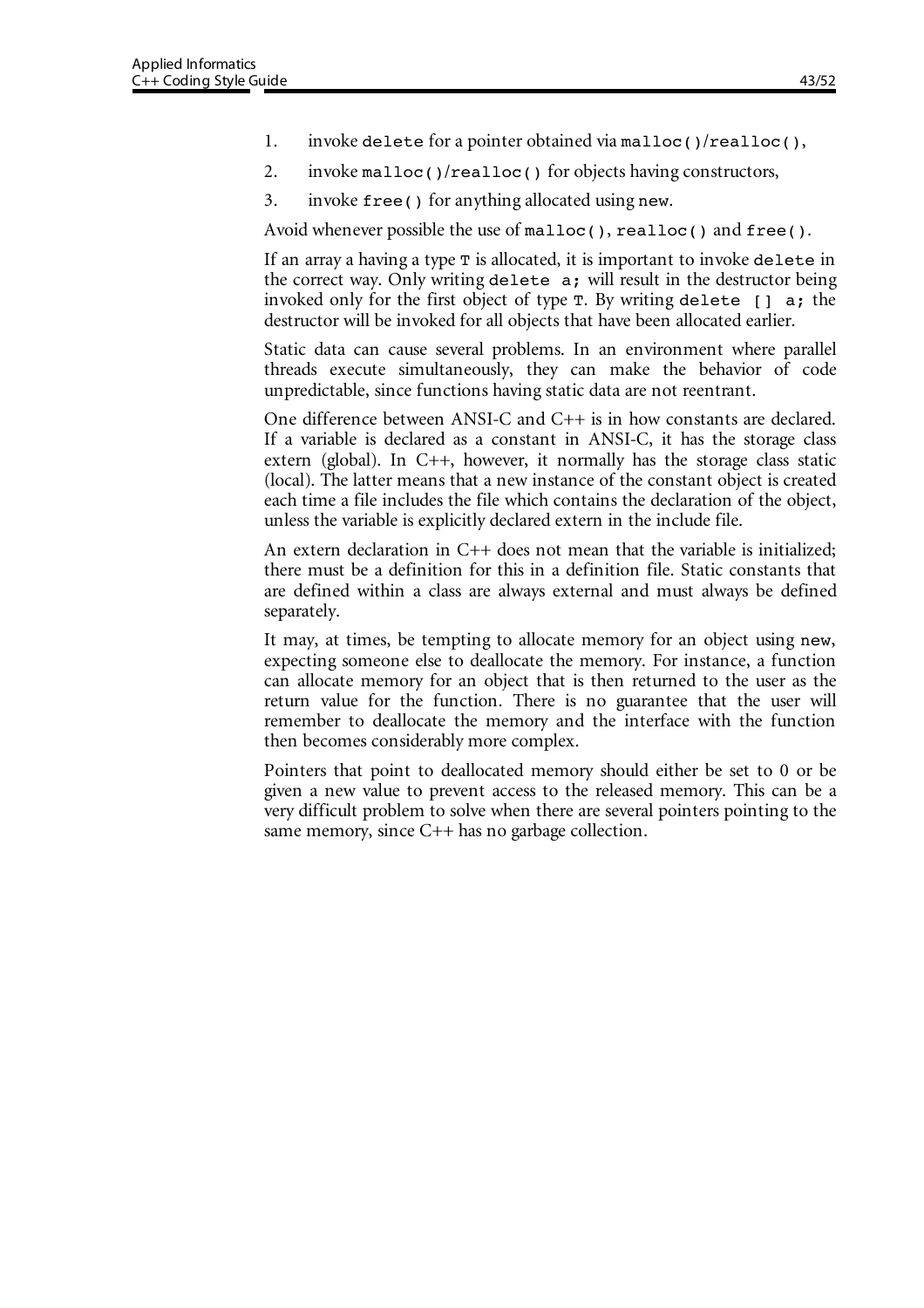## 17 Namespaces

#### Rule 74

Do not place using namespace in a header file or before an #include.

#### Rule 75

A source file must not define more than one namespace.

Exception: the use of anonymous namespaces in implementation files.

#### Recommendation 59

Do not use using namespace. It causes excessive namespace pollution that may lead to subtle errors. Always be explicit and use non-namespace using. This is also valid for the std namespace. Do not use using namespace std;.

#### Recommendation 60

Write namespace declarations in the following way:

- one namespace declaration per line
- the opening brace is on the same line as the declaration
- add a comment to the closing brace of the namespace

#### Example 14

Single-level namespace:

```
namespace Poco {
class ...
      ...
};
} // namespace Poco
               Two-level namespace:
namespace Poco {
namespace XML {
class ...
     ...
};
```
} } // namespace Poco::XML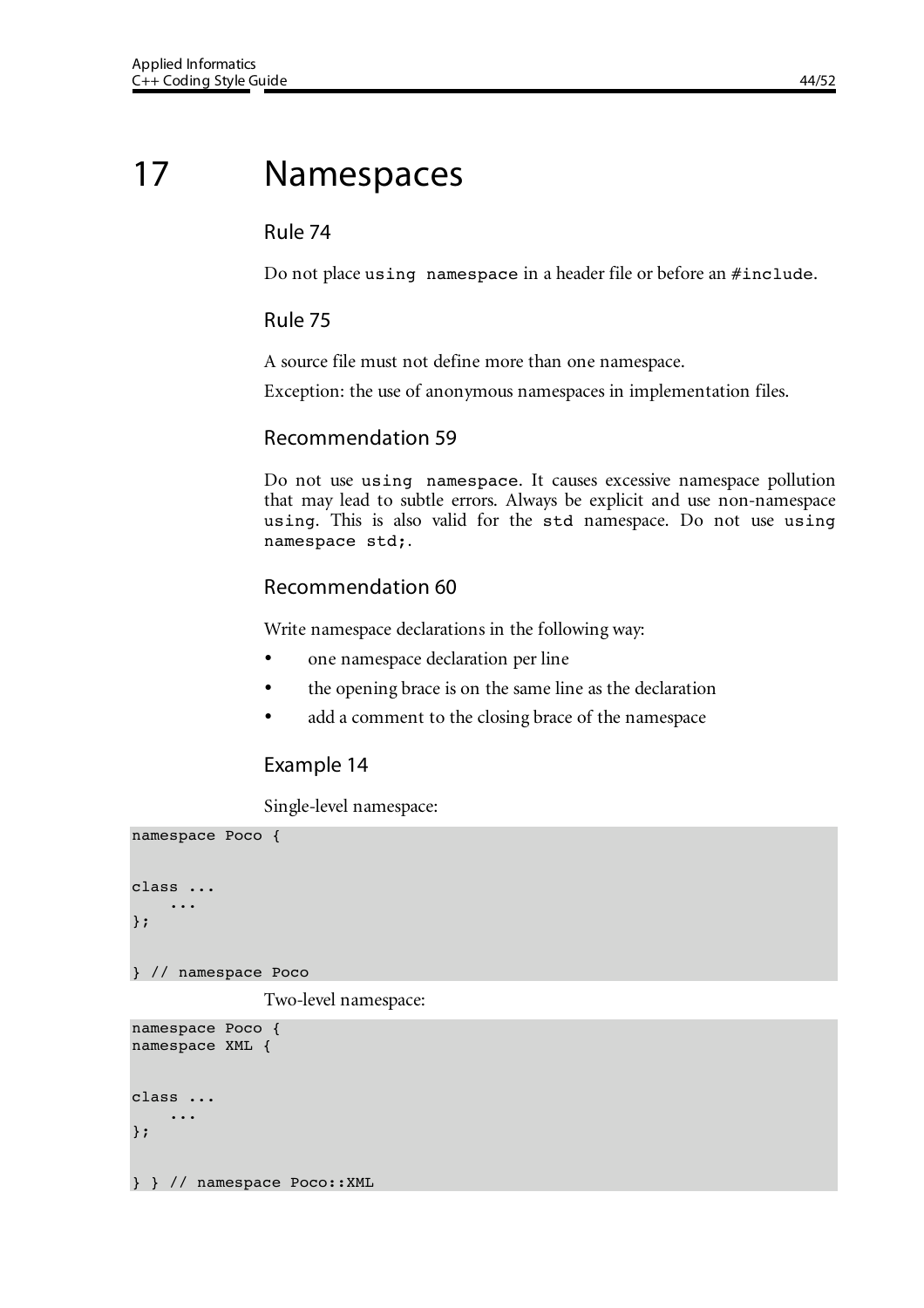## 18 Error Handling

#### Rule 76

Use C++ exceptions instead of return values to report exceptional program states.

#### Rule 77

Always derive exception classes from Poco::Exception or one of its subclasses. Do not create a separate exception class hierarchy.

#### Rule 78

Destructors, deallocation and swap never fail (throw exceptions).

#### Recommendation 61

Use existing exception classes instead of defining new ones.

#### Recommendation 62

Always throw by value and catch by reference. Do not throw pointer types or types that are not subclasses of std::exception.

#### Recommendation 63

Do not use exception specifications (unless you are forced to).

#### Recommendation 64

Use assertions liberally to document internal assumptions and invariants. The POCO C++ Libraries provide useful macros for that purpose:

- poco\_assert()
- poco assert dbg()
- poco\_check\_ptr()
- poco\_bugcheck()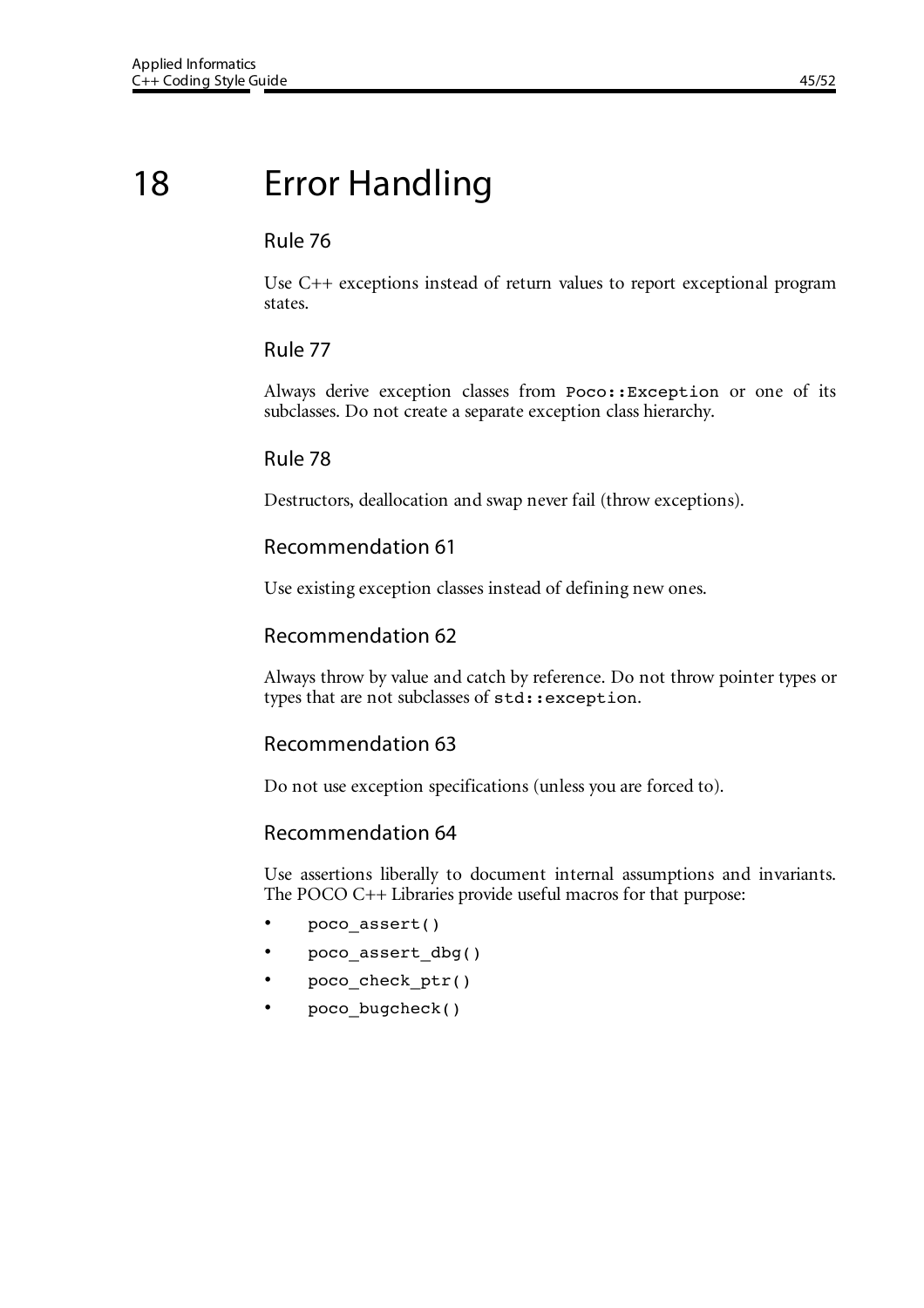## 19 Portability

#### Rule 79

Never rely on implementation defined, unspecified or undefined behavior. Examples for implementation defined behavior are:

- the number of bits in a byte,
- the size of an int or a bool,
- the signedness of char,
- the linkage of main().

An example for unspecified behavior is the order in which function arguments are evaluated.

Examples for undefined behavior are:

- the effect of an attempt to modify a string literal,
- the effect of using an invalid pointer value,
- the result of a divide by zero.

#### Rule 80

Do not use platform-specific types in a public interface or in code that must be portable.

Examples for such types are DWORD, TCHAR, LPTCSTR, etc.

#### Rule 81

Do not rely upon absolute sizes of built-in types. If you need fixed-size types, use the ones provided by the POCO C++ Libraries (Int8, Int16, Int32, Int64, etc.). Do not assume that int and long have the same size, or that a pointer always fits into a long.

#### Rule 82

Take into account that different platforms have different byte orders and alignment requirements.

#### Rule 83

Clearly separate platform-specific from portable code.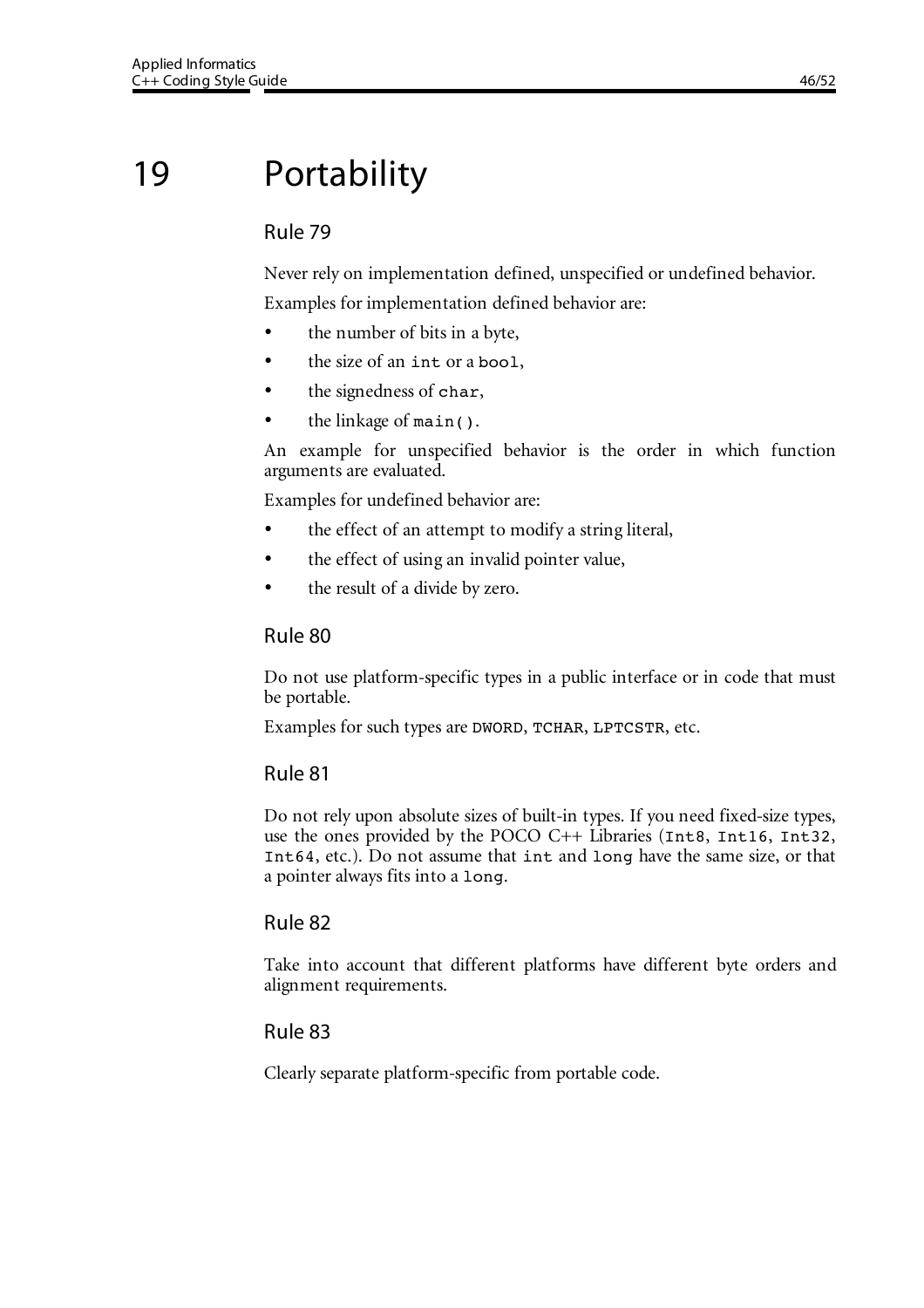## 20 References and Recommended Reading

#### **The C++ Programming Language, Special Edition**

Bjarne Stroustrup Addison-Wesley Professional, 2000

#### **C++ Coding Standards**

Herb Sutter and Andrei Alexandrescu Addison-Wesley Professional, 2004

#### **Effective C++: 55 Specific Ways to Improve Your Programs and Designs (3rd Edition)**

Scott Meyers Addison-Wesley Professional, 2005

#### **Effective STL: 50 Specific Ways to Improve Your Use of the Standard Template Library**

Scott Meyers Addison-Wesley Professional, 2001

#### **Large-Scale C++ Software Design**

John Lakos Addison-Wesley Professional, 1996

#### **Designing and Building Portable Systems in C++**

Günter Obiltschnig Paper, Embedded Systems Conference Silicon Valley 2006

### **Programming in C++, Rules and Recommendations**

Mats Henricson and Erik Nyquist http://www.chris-lott.org/resources/cstyle/Ellemtel-rules-mm.html#1

### **Ottinger's Rules for Variable and Class Naming** Tim Ottinger http://www.chris-lott.org/resources/cstyle/ottinger-naming.html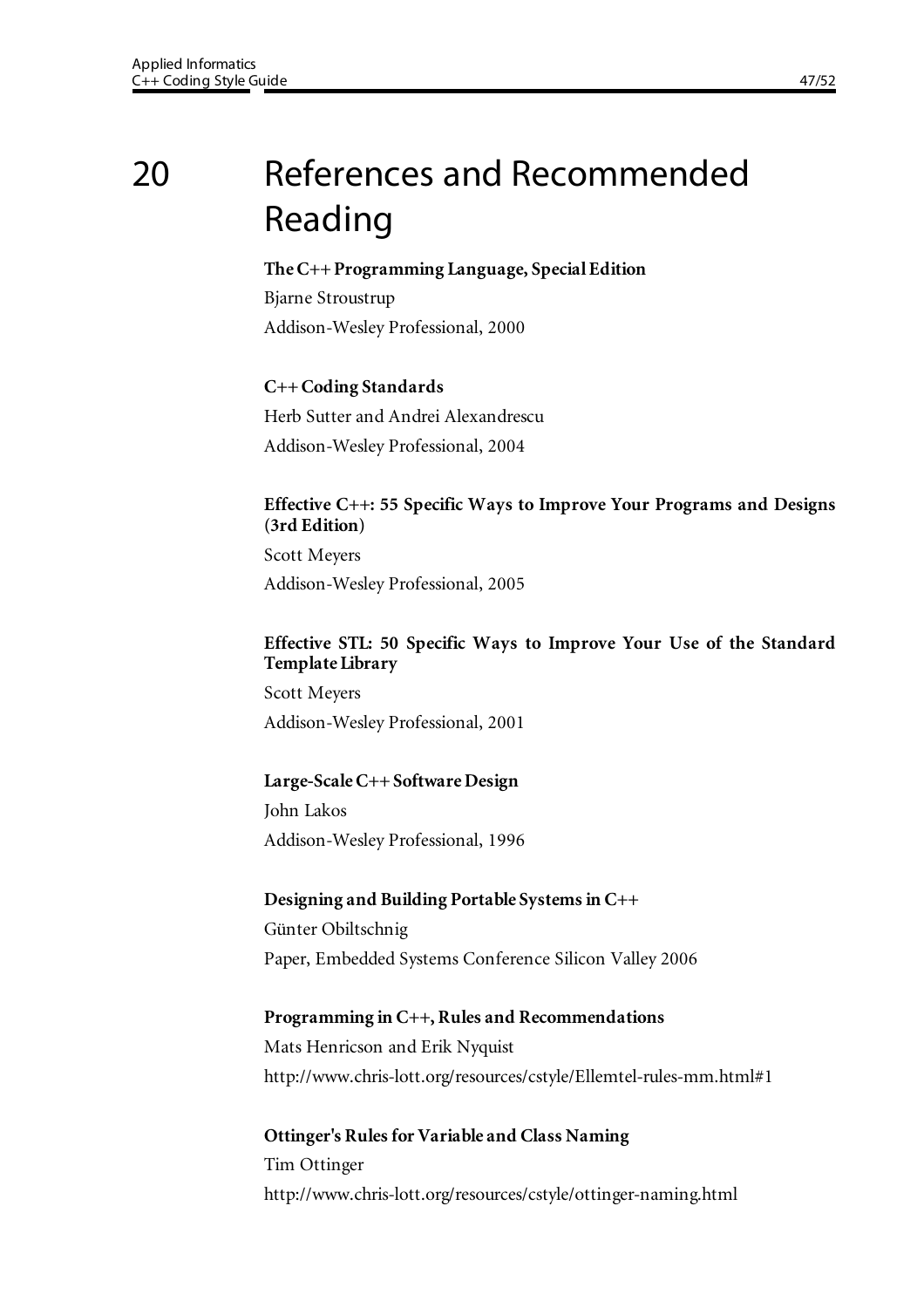#### **C and C++ Style Guides**

Chris Lott http://www.chris-lott.org/resources/cstyle/

#### **The Joint Strike Fighter Air Vehicle C++ Coding Standards**

Lockheed Martin Corporation http://www.research.att.com/~bs/JSF-AV-rules.pdf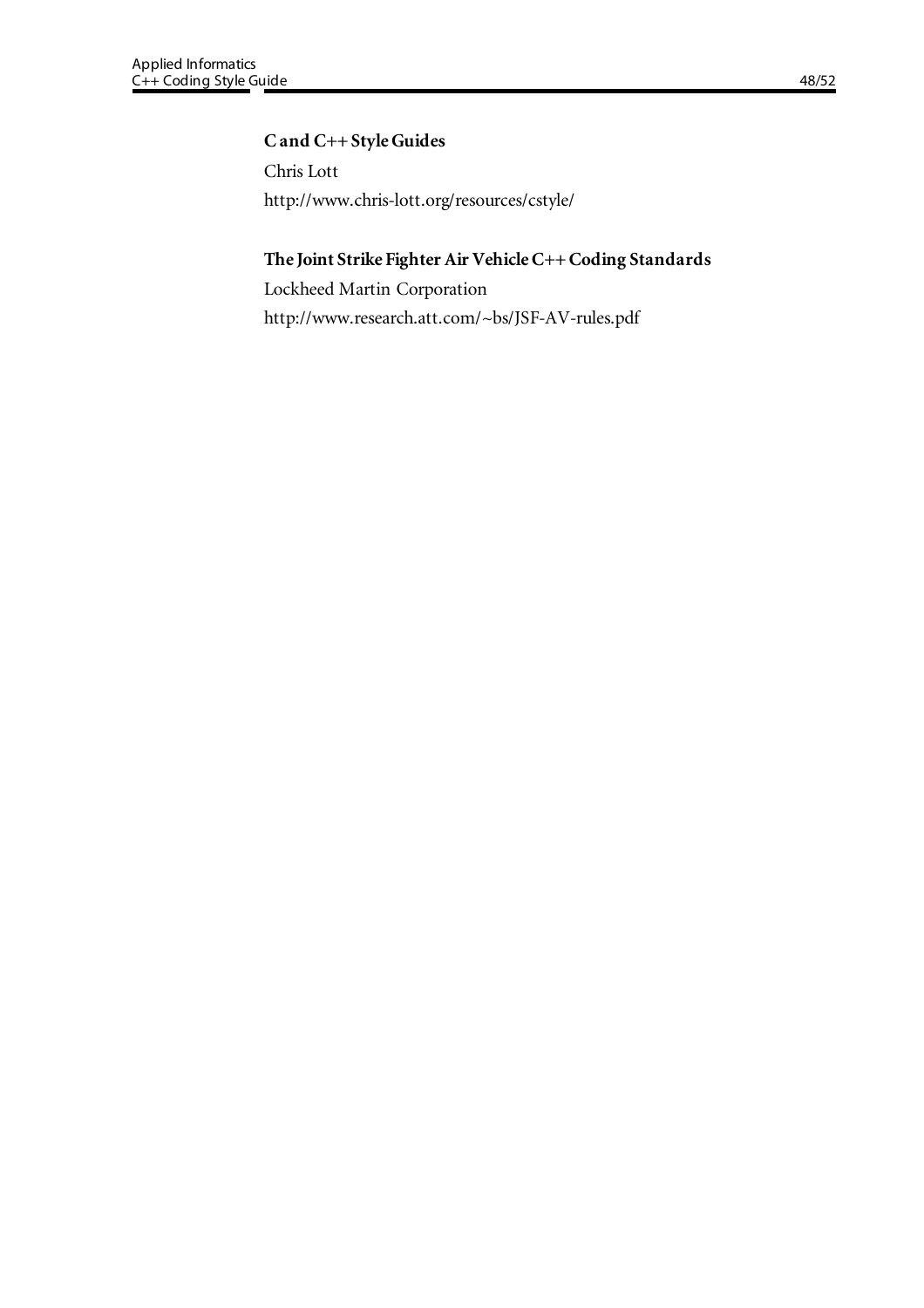## 21 Appendix: Documentation

In order to keep project documentation and source code in sync, reference documentation is automatically generated from the source code. For this to work, the documentation for classes, functions, types, etc. has to follow certain conventions. These are described in the following.

## 21.1 General Conventions

Documentation that is to be included in the automatically generated reference documentation uses C++ single-line comments ("//"). To distinguish documentation from ordinary comments, a documentation comment begins with three slashes ("///").

The documentation is always written after the item to be documented. In the case of a class or function declaration/definition, the documentation is written immediately before the opening brace ("{"). Also for classes and functions, the documentation comment is indented one step deeper than the declaration.

A documentation line that begins with at least three whitespaces is formatted verbatim. This is useful for example code.

A documentation line that begins with at least three whitespaces, followed by either a minus sign or an asterisk, is formatted as a bullet list item.

A documentation line that begins with at least three whitespaces, followed by a digit and a period, is formatted as a numbered list item.

Paragraphs can be separated by inserting an empty documentation line.

## 21.2 Documenting Classes and Structs

The documentation for a class or struct is written after the "class" keyword, class name and inheritance list, but before the opening brace.

Example:

```
class Foundation API Timer: protected Runnable
     /// This class implements a thread-based timer.
     ///
     /// A timer starts a thread that first waits for a given start 
     /// interval.
     /// Once that interval expires, the timer callback is called 
     /// repeatedly in the given periodic interval. 
     /// If the interval is 0, the timer is only
     /// called once.
     /// The timer callback method can stop the timer by setting the 
     /// timer's periodic interval to 0.
     ///
     /// The timer callback runs in its own thread, so multithreading
     /// issues (proper synchronization) have to be considered when
     /// writing the callback method.
     ///
     /// The exact interval at which the callback is called depends on 
     /// many factors like operating system, CPU performance and system
```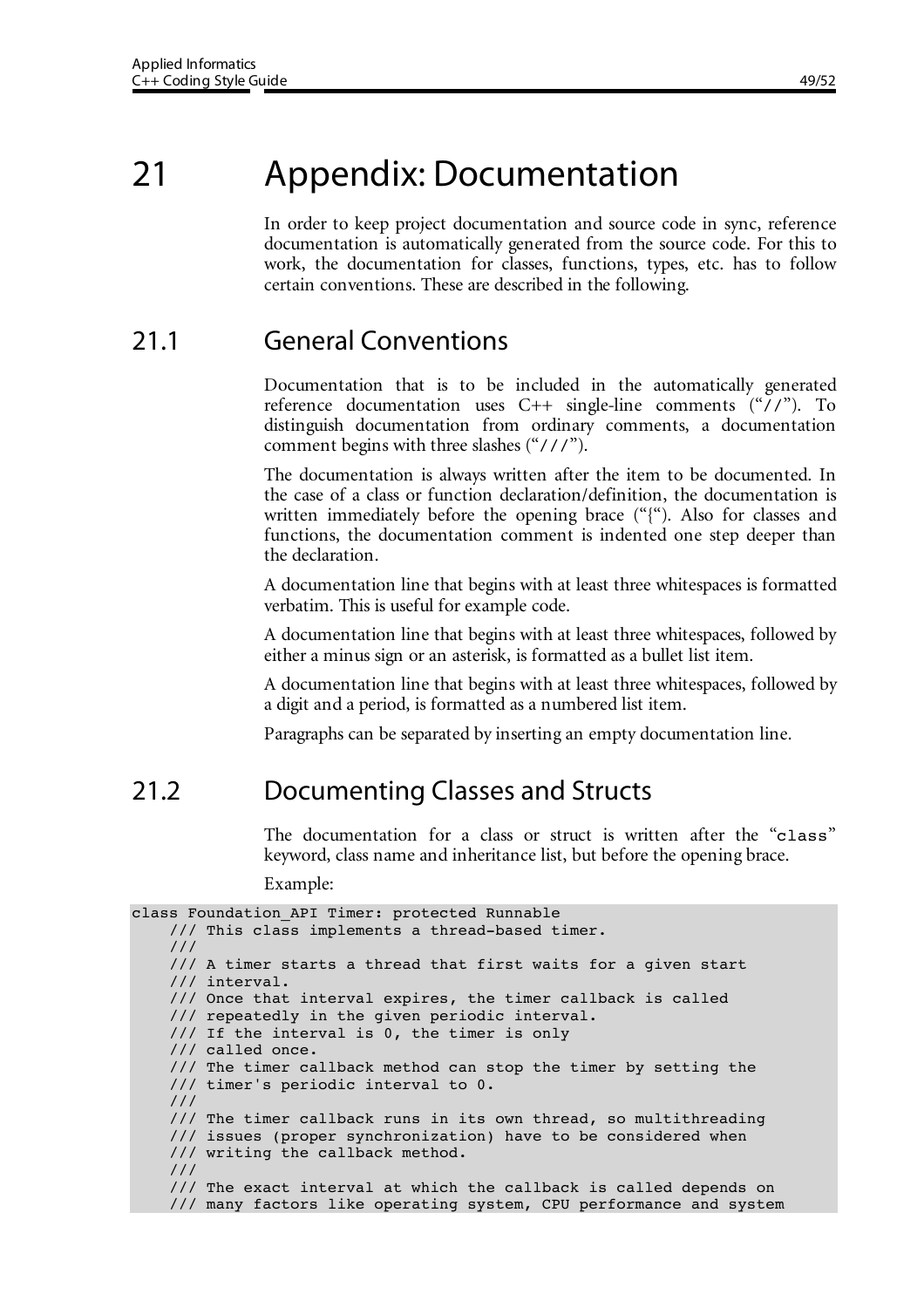```
 /// load and may differ from the specified interval.
     ///
     /// The timer thread is taken from the global default thread pool, so
     /// there is a limit to the number of available concurrent timers.
{
public:
     ...
};
```
### 21.3 Documenting Functions

The documentation for a function is written after the function declaration, but before the (if present) function body.

The parameters of a function are not documented separately. However, if a parameter requires special attention, a brief sentence or paragraph about it is written in the function documentation.

If the function may throw an exception, a paragraph should be written that describes which exceptions may be thrown under what circumstances.

If the function returns a value, the value should be described in a short paragraph.

Example 1:

```
void start(const AbstractTimerCallback& method);
     /// Starts the timer.
     /// Create the TimerCallback as follows:
     /// TimerCallback<MyClass> callback(*this, &MyClass::onTimer);
     /// timer.start(callback);
```
Example 2:

```
const std::string& operator [] (int index) const;
     /// Returns the index'th token.
     /// Throws a RangeException if the index is out of range.
```
Example 3:

```
 void unloadLibrary(const std::string& path)
         /// Unloads the given library.
         ///
         /// Be extremely cautious when unloading shared libraries.
         /// If objects from the library are still referenced somewhere,
         /// a total crash is very likely.
         ///
         /// If the library exports a function "pocoUninitializeLibrary",
         /// this function is executed before it is unloaded.
         ///
         /// If loadLibrary() has been called multiple times for the same
         /// library, the number of calls to unloadLibrary() must be the
         /// same for the library to become unloaded.
    {
        FastMutex::ScopedLock lock( mutex);
        typename LibraryMap::iterator it = map.find(path);
         ...
 }
```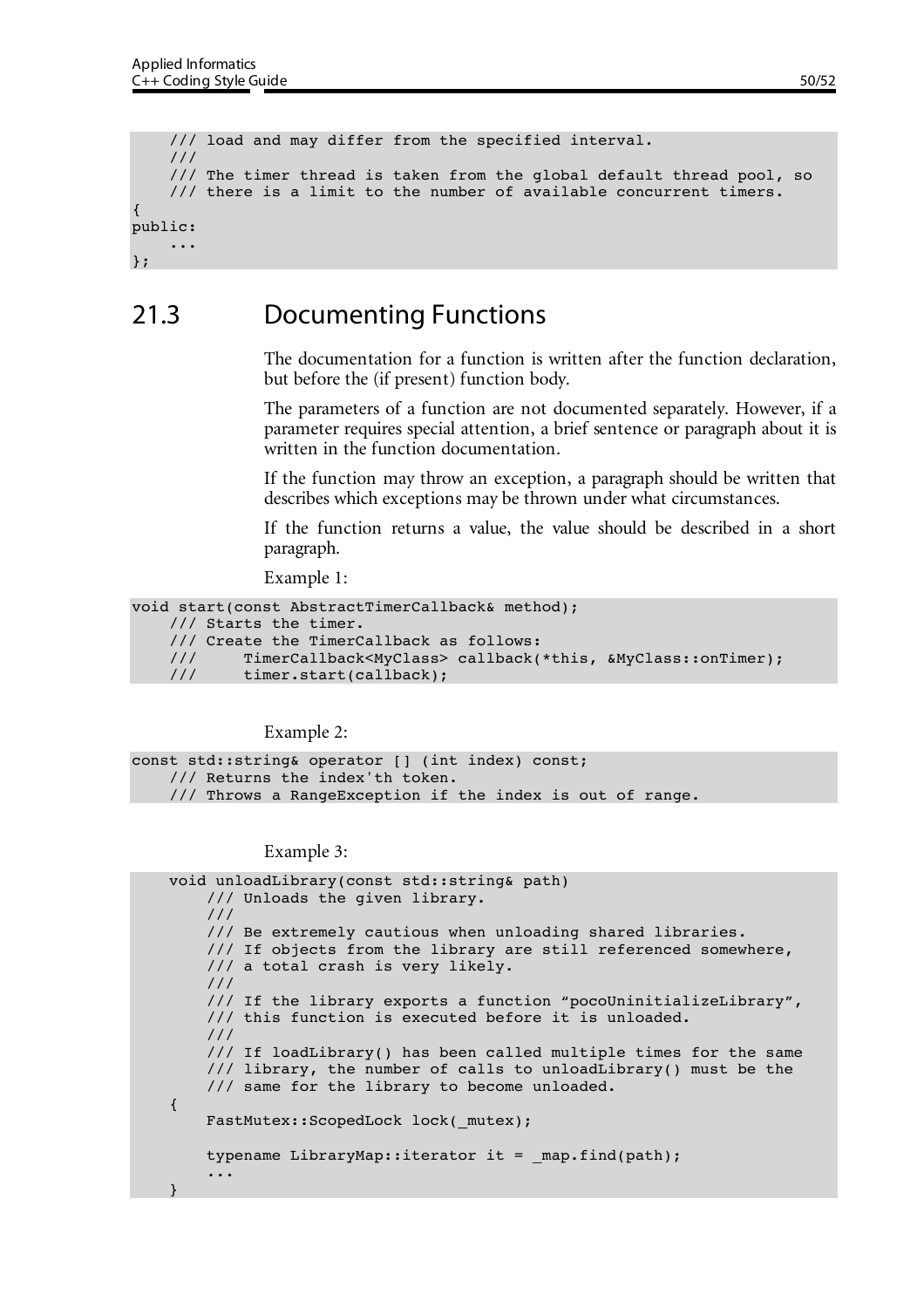## 21.4 Documenting Enumerations

The documentation for an enumeration is written after the enum keyword and the optional name, but before the opening brace. The documentation for each enumeration value is written directly after each value.

Example:

```
enum Options
     /// Flags that modify the matching behavior.
{
    GLOB DEFAULT = 0x00, // default behavior
    GLOB DOT SPECIAL = 0x01, /// '*' and '?' do not match '.' at
                              /// beginning of subject
   GLOB DIRS ONLY = 0x80 /// only glob for directories
};
```
## 21.5 Documenting Types

Documentation for at type definition is written immediately after the typedef statement.

Example:

typedef Int64 TimeVal; /// UTC time value in microsecond resolution

### 21.6 Libraries, Packages and Modules

Every source file that is part of a library must also belong to a package and a module. Packages and modules are used to further group functionality in a library. A package is a group of related classes. Examples are all classes belonging to the SAX (Simple API for XML) in the XML library, or all stream classes in the Foundation library. A module usually contains a header file and its accompanying implementation file, as well as any other files that cannot be removed without breaking the module.

Libraries and packages are used to structure the automatically generated reference documentation. Packages are used by the PocoBuilder application to enable the selection of a subset of the packages and modules in a library to be included in a custom build of that library.

See Example 1 for how to put library, package and module information in a source file.